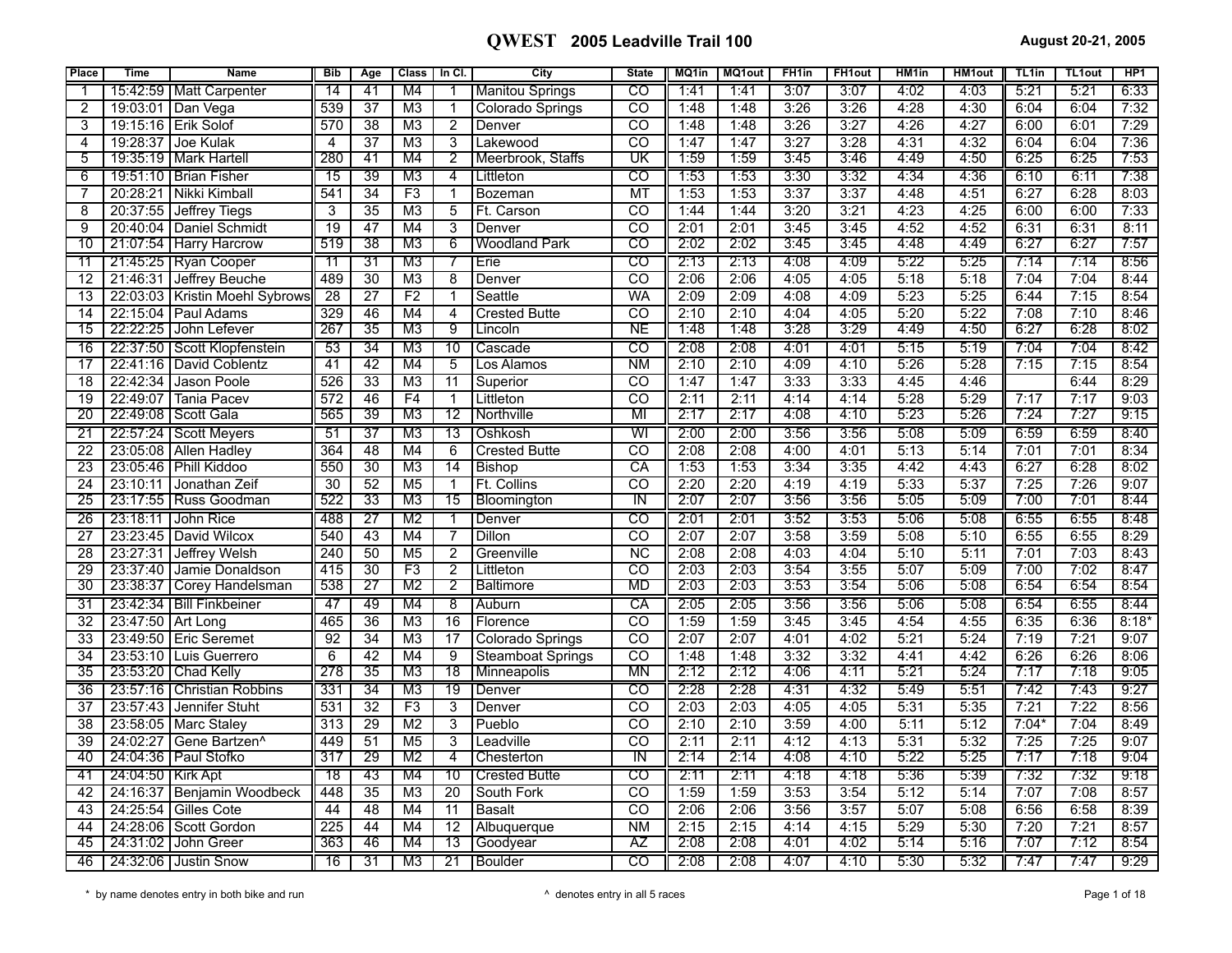| <b>Place</b>    | <b>Time</b>         | <b>Name</b>                | <b>Bib</b>              | Age             | <b>Class</b>    | In Cl.          | City                     | <b>State</b>             | Win In | <b>Win Out</b> | HP2            | TL2in | TL <sub>2</sub> out | HM2in          | HM2out         | FH <sub>2</sub> in |
|-----------------|---------------------|----------------------------|-------------------------|-----------------|-----------------|-----------------|--------------------------|--------------------------|--------|----------------|----------------|-------|---------------------|----------------|----------------|--------------------|
|                 |                     | 15:42:59   Matt Carpenter  | 14                      | 41              | M4              |                 | <b>Manitou Springs</b>   | CO                       | 7:34   | 7:35           | 8:51           | 9:39  | 9:40                | 11:06          | 11:07          | 12:00              |
| 2               |                     | 19:03:01 Dan Vega          | 539                     | 37              | M3              | 1               | <b>Colorado Springs</b>  | $\overline{co}$          | 8:50   | 8:50           | 10:31          | 11:29 | 11:30               | 13:20          | 13:21          | 14:23              |
| 3               | 19:15:16            | <b>Erik Solof</b>          | 570                     | 38              | M <sub>3</sub>  | $\overline{2}$  | Denver                   | $\overline{CO}$          | 8:40   | 8:42           | 10:22          | 11:15 | 11:16               | 13:10          | 13:12          | 14:17              |
| 4               | 19:28:37            | Joe Kulak                  | $\overline{\mathbf{4}}$ | 37              | M <sub>3</sub>  | 3               | Lakewood                 | $\overline{c}$           | 8:52   | 8:53           | 10:40          | 11:34 | 11:36               | 13:30          | 13:31          | 14:40              |
| 5               |                     | 19:35:19   Mark Hartell    | 280                     | 41              | M4              | $\overline{2}$  | Meerbrook, Staffs        | UΚ                       | 9:09   | 9:00           | 10:34          | 11:22 | 11:24               | 13:18          | 13:19          | 14:24              |
| $\overline{6}$  |                     | 19:51:10   Brian Fisher    | 15                      | 39              | M3              | $\overline{4}$  | Littleton                | $\overline{c}$           | 8:50   | 8:52           | 10:26          | 11:19 | 11:20               | 13:21          | 13:28          | 14:35              |
| 7               | 20:28:21            | Nikki Kimball              | 541                     | 34              | F3              | $\mathbf 1$     | <b>Bozeman</b>           | $\overline{\text{MT}}$   | 9:19   | 9:21           | 10:59          | 11:55 | 12:00               | 13:57          | 14:01          | 15:13              |
| 8               | 20:37:55            | <b>Jeffrey Tiegs</b>       | 3                       | 35              | M <sub>3</sub>  | 5               | Ft. Carson               | $\overline{CO}$          | 8:50   | 8:52           | 10:34          | 11:34 | 11:35               | 13:47          | 13:58          | 15:04              |
| 9               | 20:40:04            | Daniel Schmidt             | $\overline{19}$         | 47              | M4              | 3               | Denver                   | $\overline{co}$          | 9:29   | 9:29           | 11:14          | 12:19 | 12:20               | 14:16          | 14:17          | 15:29              |
| 10              |                     | 21:07:54   Harry Harcrow   | 519                     | 38              | M3              | 6               | <b>Woodland Park</b>     | ඟ                        | 9:17   | 9:19           | 10:58          | 12:00 | 12:00               | 14:03          | 14:05          | 15:20              |
| 11              |                     | 21:45:25   Ryan Cooper     | -11                     | 31              | M3              |                 | Erie                     | $\overline{c}$           | 10:13  | 10:16          | 11:59          | 13:13 | 13:14               | 15:18          | 15:21          | 16:32              |
| 12              | 21:46:31            | Jeffrey Beuche             | 489                     | $\overline{30}$ | M3              | $\overline{8}$  | Denver                   | $\overline{co}$          | 10:12  | 10:13          | 11:59          | 13:08 | 13:09               | 15:08          | 15:11          | 16:28              |
| 13              | 22:03:03            | Kristin Moehl Sybrows      | 28                      | $\overline{27}$ | F <sub>2</sub>  | $\mathbf{1}$    | Seattle                  | <b>WA</b>                | 10:20  | 10:21          | 12:05          | 13:08 | 13:08               | 15:10          | 15:13          | 16:26              |
| 14              | 22:15:04            | Paul Adams                 | 329                     | 46              | M4              | $\overline{4}$  | <b>Crested Butte</b>     | $\overline{co}$          | 10:04  | 10:04          | 11:49          | 12:50 | 12:51               | 14:55          | 14:59          | 16:18              |
| 15              | 22:22:25            | John Lefever               | 267                     | 35              | M3              | ९               | Lincoln                  | ΝE                       | 9:18   | 9:20           | 11:06          | 12:19 | 12:20               | 14:28          | 14:30          | 16:02              |
| 16              | 22:37:50            | Scott Klopfenstein         | 53                      | 34              | M3              | 10              | Cascade                  | CO                       | 10:04  | 10:04          | 11:56          | 13:06 | 13:07               | 15:09          | 15:15          | 16:30              |
| 17              | 22:41:16            | David Coblentz             | 41                      | 42              | M4              | 5               | Los Alamos               | N <sub>M</sub>           | 10:15  | 10:21          | 12:13          | 13:20 | 13:22               | 15:22          | 15:26          | 16:42              |
| 18              | 22:42:34            | Jason Poole                | 526                     | $\overline{33}$ | M3              | 11              | Superior                 | $\overline{co}$          | 9:53   | 9:55           | 11:34          | 12:51 | 12:52               | 15:06          | 15:09          | 16:25              |
| 19              | 22:49:07            | <b>Tania Pacev</b>         | 572                     | 46              | F4              | $\mathbf{1}$    | Littleton                | $\overline{\mathrm{co}}$ | 10:28  | 10:28          | 12:18          | 13:17 | 13:18               | 15:29          | 15:30          | 16:53              |
| $\overline{20}$ |                     | 22:49:08 Scott Gala        | 565                     | 39              | M <sub>3</sub>  | 12              | Northville               | MI                       | 10:53  | 10:57          | 12:50          | 13:50 | 14:01               | 15:57          | 16:08          | 17:20              |
| $\overline{21}$ |                     | 22:57:24   Scott Meyers    | 51                      | $\overline{37}$ | M3              | 13              | Oshkosh                  | WI                       | 10:11  | 10:12          | 12:08          | 13:14 | 13:15               | 15:36          | 15:39          | 17:10              |
| 22              |                     | 23:05:08 Allen Hadley      | 364                     | 48              | M4              | 6               | <b>Crested Butte</b>     | $\overline{c}$           | 9:58   | 10:00          |                | 13:00 | 13:01               | 15:13          | 15:14          | 16:52              |
| $\overline{23}$ | 23:05:46            | Phill Kiddoo               | 550                     | 30              | M3              | 14              | <b>Bishop</b>            | CA                       | 9:20   | 9:24           | 11:18          | 12:26 | 12:31               | 14:51          | 14:55          | 16:22              |
| 24              | 23:10:11            | Jonathan Zeif              | 30                      | 52              | M <sub>5</sub>  | $\overline{1}$  | Ft. Collins              | $\overline{co}$          | 10:33  | 10:36          | 12:27          | 13:29 | 13:37               | 15:47          | 15:51          | 17:12              |
| 25              |                     | 23:17:55   Russ Goodman    | 522                     | 33              | M3              | 15              | Bloomington              | ΤN                       | 10:09  | 10:11          | 12:18          | 13:32 | 13:34               | 15:50          | 16:03          | 17:25              |
| 26              |                     | 23:18:11 I John Rice       | 488                     | 27              | M <sub>2</sub>  |                 | Denver                   | CO                       | 10:33  | 10:35          | 12:46          |       | 13:58               | 15:57          | 15:59          | 17:20              |
| 27              |                     | 23:23:45 David Wilcox      | 540                     | 43              | M4              | 7               | Dillon                   | $\overline{CO}$          | 9:53   | 9:54           | 11:46          | 13:04 | 13:05               | 15:30          | 15:31          | 16:47              |
| 28              | 23:27:31            | Jeffrey Welsh              | 240                     | 50              | M5              | $\overline{2}$  | Greenville               | <b>NC</b>                | 10:11  | 10:12          | 12:05          | 13:19 | 13:22               | 15:41          | 15:44          | 17:05              |
| 29              |                     | 23:37:40 Jamie Donaldson   | 415                     | 30              | $\overline{F3}$ | $\overline{2}$  | Littleton                | $\overline{c}$           | 10:13  | 10:18          | 12:18          | 13:26 | 13:27               | 15:42          | 15:46          | 17:16              |
| 30              |                     | 23:38:37 Corey Handelsman  | 538                     | 27              | M2              | $\overline{2}$  | <b>Baltimore</b>         | MD                       | 10:29  | 10:31          | 12:27          | 13:36 | 13:37               | 16:02          |                | 17:24              |
| 31              |                     | 23:42:34   Bill Finkbeiner | 47                      | 49              | M4              | $\overline{8}$  | Auburn                   | CA                       | 10:13  | 10:14          | 12:12          | 13:28 | 13:29               | 15:42          | 15:44          | 17:09              |
| 32              | 23:47:50 Art Long   |                            | 465                     | 36              | M3              | $\overline{16}$ | Florence                 | $\overline{\text{co}}$   | 9:41   | 9:43           | 11:38          | 12:45 | 12:47               | 15:10          | 15:17          | 16:41              |
| 33              |                     | 23:49:50   Eric Seremet    | 92                      | 34              | MЗ              | 17              | Colorado Springs         | $\overline{co}$          | 10:31  | 10:37          | 12:33          | 13:35 | 13:36               | 15:50          | 15:56          | 17:23              |
| 34              |                     | 23:53:10 Luis Guerrero     | $\overline{6}$          | 42              | M4              | $\overline{9}$  | <b>Steamboat Springs</b> | <b>CO</b>                | 9:31   | 9:34           | 11:21          | 12:38 | 12:39               | 14:52          | 14:54          | 16:13              |
| 35              |                     | 23:53:20 Chad Kelly        | 278                     | $\overline{35}$ | M3              | $\overline{18}$ | Minneapolis              | <b>MN</b>                | 10:36  | 10:44          | 12:37          | 13:43 | 13:48               | 15:56          | 16:00          | 17:29              |
| 36              |                     | 23:57:16 Christian Robbins | 331                     | 34              | M3              | 19              | Denver                   | CO                       | 10:52  | 10:54          | 12:51          | 14:02 | 14:05               | 16:20          | 16:29          | 17:53              |
| 37              | 23:57:43            | Jennifer Stuht             | 531                     | $\overline{32}$ | F <sub>3</sub>  | 3               | Denver                   | CO                       | 10:22  | 10:24          | 12:22          | 13:44 | 13:46               | 16:07          | 16:17          | 17:58              |
| 38              | 23:58:05            | Marc Staley                | 313                     | $\overline{29}$ | $\overline{M2}$ | $\overline{3}$  | Pueblo                   | $\overline{\text{co}}$   | 10:30  | 10:31          | 12:26          | 13:34 | 13:35               | 16:05          | 16:06          | 17:38              |
| 39              | 24:02:27            | Gene Bartzen <sup>^</sup>  | 449                     | 51              | M <sub>5</sub>  | $\overline{3}$  | Leadville                | CO                       | 10:36  | 10:39          | 12:48          | 13:55 | 13:56               | 16:15          | 16:19          | 17:57              |
| 40              |                     | 24:04:36   Paul Stofko     | 317                     | 29              | M2              | 4               | Chesterton               | ΤN                       | 10:37  | 10:39          | 12:33          | 13:49 | 13:53               | 16:11          | 16:14          | 17:44              |
| -41             | 24:04:50   Kirk Apt |                            | $\overline{18}$         | 43              | M4              | 10              | <b>Crested Butte</b>     | $\overline{c}$           | 10:49  | 11:00          | 12:45          | 14:04 | 14:08               | 16:19          | 16:30          | 17:51              |
| 42              | 24:16:37            | Benjamin Woodbeck          | 448                     | $\overline{35}$ | M <sub>3</sub>  | $\overline{20}$ | South Fork               | $\overline{co}$          | 10:30  | 10:31          | 12:49          | 14:01 | 14:02               | 16:15          | 16:22          | 17:45              |
| 43              | 24:25:54            | <b>Gilles Cote</b>         | 44                      | 48              | M4              | 11              | <b>Basalt</b>            | $\overline{c}$           | 10:15  | 10:22          | 12:12          | 13:34 | 13:37               | 15:50          | 15:53          | 17:20              |
| 44              | 24:28:06            | Scott Gordon               | $\overline{225}$        | 44<br>46        | M4<br>M4        | 12              | Albuquerque              | $\overline{\text{NM}}$   | 10:21  | 10:22<br>10:23 | 12:12<br>12:18 | 13:29 | 13:31               | 15:48<br>15:48 | 16:04<br>15:51 | 17:50              |
| 45              | 24:31:02            | John Greer                 | 363                     |                 |                 | 13              | Goodyear                 | ΑZ                       | 10:17  |                |                | 13:29 | 13:29               |                |                | 17:19              |
| 46              |                     | 24:32:06   Justin Snow     | 16                      | 31              | M3              | 21              | Boulder                  | $\overline{co}$          | 11:06  | 11:08          | 13:14          | 14:30 | 14:33               | 16:53          | 16:55          | 18:25              |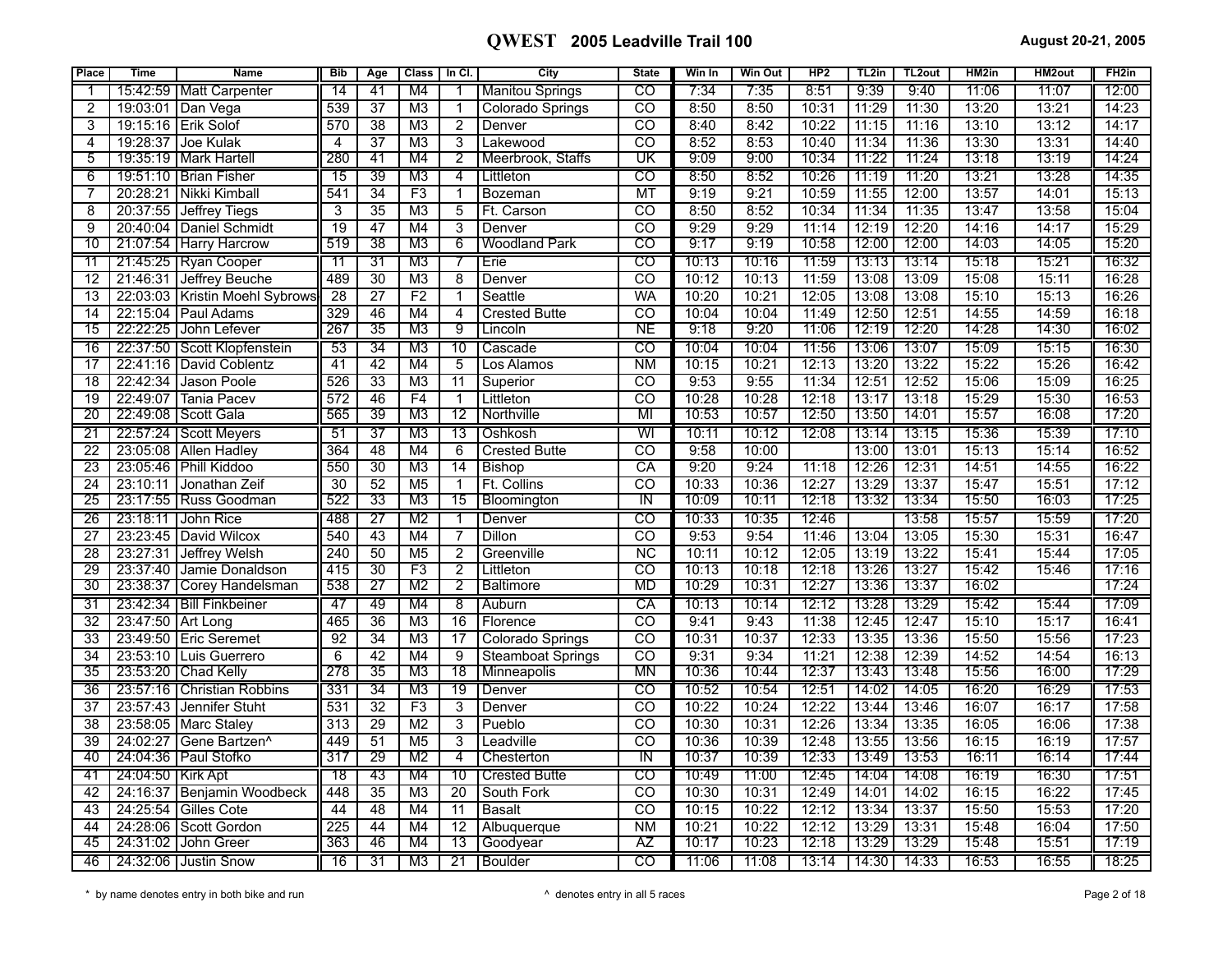| Place           | Time                | <b>Name</b>                   | <b>Bib</b>       | Age             | <b>Class</b>    | In Cl.          | City                     | <b>State</b>             | FH <sub>2out</sub> | MQ2in | MQ2out |
|-----------------|---------------------|-------------------------------|------------------|-----------------|-----------------|-----------------|--------------------------|--------------------------|--------------------|-------|--------|
| 1               | 15:42:59            | <b>Matt Carpenter</b>         | 14               | 41              | M4              | 1               | <b>Manitou Springs</b>   | $\overline{\text{co}}$   | 12:00              | 13:45 | 13:45  |
| $\overline{2}$  | 19:03:01            | Dan Vega                      | 539              | $\overline{37}$ | M <sub>3</sub>  | 1               | <b>Colorado Springs</b>  | $\overline{\text{co}}$   | 14:24              | 16:27 | 16:31  |
| $\overline{3}$  | 19:15:16            | <b>Erik Solof</b>             | 570              | $\overline{38}$ | $\overline{M3}$ | $\overline{2}$  | Denver                   | $\overline{\text{co}}$   | 14:19              | 16:32 | 16:33  |
| $\overline{4}$  | 19:28:37            | Joe Kulak                     | 4                | $\overline{37}$ | M <sub>3</sub>  | 3               | Lakewood                 | $\overline{\text{co}}$   | 14:41              | 16:56 | 16:57  |
| $\overline{5}$  | 19:35:19            | Mark Hartell                  | 280              | 41              | M4              | 2               | Meerbrook, Staffs        | $\overline{\mathtt{UK}}$ | 14:28              | 16:53 | 16:56  |
| 6               |                     | 19:51:10   Brian Fisher       | $\overline{15}$  | $\overline{39}$ | M <sub>3</sub>  | 4               | Littleton                | $\overline{c}$           | 14:38              | 17:06 | 17:12  |
| 7               | 20:28:21            | Nikki Kimball                 | 541              | $\overline{34}$ | F3              | 1               | <b>Bozeman</b>           | <b>MT</b>                | 15:16              | 17:40 | 17:42  |
| $\overline{8}$  | 20:37:55            | Jeffrey Tiegs                 | 3                | $\overline{35}$ | $\overline{M3}$ | $\overline{5}$  | Ft. Carson               | $\overline{\text{co}}$   | 15:13              | 17:46 | 17:51  |
| $\overline{9}$  | 20:40:04            | Daniel Schmidt                | $\overline{19}$  | 47              | M4              | $\overline{3}$  | Denver                   | $\overline{co}$          | 15:33              | 18:07 | 18:10  |
| 10              |                     | 21:07:54 Harry Harcrow        | 519              | 38              | M <sub>3</sub>  | 6               | <b>Woodland Park</b>     | $\overline{\text{co}}$   | 15:26              | 17:59 | 18:02  |
| $\overline{11}$ |                     | 21:45:25   Ryan Cooper        | 11               | $\overline{31}$ | M3              | 7               | Erie                     | $\overline{\text{co}}$   | 16:35              | 18:47 | 18:50  |
| 12              | 21:46:31            | Jeffrey Beuche                | 489              | 30              | M <sub>3</sub>  | 8               | Denver                   | $\overline{co}$          | 16:30              | 19:02 | 19:03  |
| $\overline{13}$ | 22:03:03            | <b>Kristin Moehl Sybrows</b>  | $\overline{28}$  | $\overline{27}$ | F2              | 1               | Seattle                  | WA                       | 16:37              | 19:07 | 19:11  |
| 14              | 22:15:04            | Paul Adams                    | 329              | 46              | M4              | $\overline{4}$  | <b>Crested Butte</b>     | $\overline{\mathrm{co}}$ | 16:23              | 18:53 | 18:55  |
| 15              | 22:22:25            | John Lefever                  | 267              | 35              | M3              | g               | Lincoln                  | NE                       | 16:04              | 19:06 | 19:07  |
| $\overline{16}$ |                     | 22:37:50   Scott Klopfenstein | 53               | 34              | M3              | $\overline{10}$ | Cascade                  | $\overline{c}$           | 16:33              | 19:17 | 19:17  |
| 17              | 22:41:16            | David Coblentz                | $\overline{41}$  | $\overline{42}$ | M4              | $\overline{5}$  | Los Alamos               | $\overline{\text{NM}}$   | 16:49              | 19:24 | 19:34  |
| 18              | 22:42:34            | <b>Jason Poole</b>            | 526              | $\overline{33}$ | $\overline{M3}$ | 11              | Superior                 | $\overline{co}$          | 16:28              | 19:21 | 19:28  |
| 19              | 22:49:07            | Tania Pacev                   | 572              | 46              | F4              | 1               | Littleton                | $\overline{\text{co}}$   | 16:56              | 19:28 | 19:40  |
| 20              | 22:49:08            | Scott Gala                    | 565              | 39              | $\overline{M3}$ | 12              | Northville               | MI                       | 17:26              | 19:50 | 19:56  |
| $\overline{21}$ |                     | 22:57:24   Scott Meyers       | 51               | $\overline{37}$ | M <sub>3</sub>  | $\overline{13}$ | Oshkosh                  | WI                       | 17:12              | 19:49 | 19:49  |
| $\overline{22}$ | 23:05:08            | <b>Allen Hadley</b>           | 364              | $\overline{48}$ | M4              | 6               | <b>Crested Butte</b>     | $\overline{\text{co}}$   | 16:54              | 19:45 | 19:45  |
| $\overline{23}$ | 23:05:46            | <b>Phill Kiddoo</b>           | 550              | $\overline{30}$ | $\overline{M3}$ | 14              | <b>Bishop</b>            | $\overline{CA}$          | 16:28              | 19:23 | 19:32  |
| 24              | 23:10:11            | Jonathan Zeif                 | $\overline{30}$  | $\overline{52}$ | M <sub>5</sub>  | 1               | Ft. Collins              | $\overline{\text{co}}$   | 17:18              | 19:58 | 20:01  |
| 25              | 23:17:55            | Russ Goodman                  | 522              | 33              | M3              | 15              | Bloomington              | TN                       | 17:30              | 20:14 | 20:22  |
| 26              |                     | 23:18:11 John Rice            | 488              | 27              | M2              | 1               | Denver                   | CO                       | 17:23              | 20:08 | 20:08  |
| $\overline{27}$ | 23:23:45            | David Wilcox                  | 540              | 43              | M4              | $\overline{7}$  | Dillon                   | $\overline{\text{co}}$   | 16:50              | 19:46 | 19:48  |
| $\overline{28}$ | 23:27:31            | Jeffrey Welsh                 | 240              | 50              | M <sub>5</sub>  | $\overline{2}$  | Greenville               | $\overline{\text{NC}}$   | 17:09              | 20:09 | 20:12  |
| 29              | 23:37:40            | Jamie Donaldson               | $\overline{415}$ | $\overline{30}$ | F3              | $\overline{2}$  | Littleton                | $\overline{\mathrm{co}}$ | 17:18              | 20:19 | 20:19  |
| 30              | 23:38:37            | Corey Handelsman              | 538              | 27              | M2              | 2               | <b>Baltimore</b>         | МD                       | 17:28              | 20:12 | 20:22  |
| 31              |                     | 23:42:34   Bill Finkbeiner    | 47               | 49              | M4              | 8               | Auburn                   | CA                       | 17:12              | 20:19 | 20:20  |
| $\overline{32}$ | 23:47:50            | <b>Art Long</b>               | 465              | $\overline{36}$ | M <sub>3</sub>  | $\overline{16}$ | Florence                 | $\overline{\mathrm{co}}$ | 16:49              | 20:07 | 20:28  |
| $\overline{33}$ | 23:49:50            | <b>Eric Seremet</b>           | $\overline{92}$  | $\overline{34}$ | M <sub>3</sub>  | $\overline{17}$ | Colorado Springs         | $\overline{co}$          | 17:27              | 20:17 | 20:20  |
| 34              | 23:53:10            | Luis Guerrero                 | $\overline{6}$   | $\overline{42}$ | M4              | 9               | <b>Steamboat Springs</b> | $\overline{\mathrm{co}}$ | 16:15              | 19:18 | 19:25  |
| 35              |                     | 23:53:20 Chad Kelly           | 278              | $\overline{35}$ | M <sub>3</sub>  | $\overline{18}$ | Minneapolis              | ΜN                       | 17:35              | 20:25 | 20:27  |
| 36              |                     | 23:57:16   Christian Robbins  | 331              | $\overline{34}$ | M3              | 19              | Denver                   | $\overline{c}$           | 17:59              | 20:40 | 20:47  |
| 37              |                     | 23:57:43 Jennifer Stuht       | 531              | $\overline{32}$ | F3              | 3               | Denver                   | CO                       | 18:02              | 20:54 | 20:58  |
| $\overline{38}$ | 23:58:05            | Marc Staley                   | 313              | $\overline{29}$ | $\overline{M2}$ | $\overline{3}$  | Pueblo                   | $\overline{\mathrm{co}}$ | 17:39              | 20:47 | 20:48  |
| 39              | 24:02:27            | Gene Bartzen <sup>^</sup>     | 449              | 51              | M <sub>5</sub>  | $\overline{3}$  | Leadville                | $\overline{co}$          | 18:01              | 20:47 | 20:48  |
| 40              | 24:04:36            | <b>Paul Stofko</b>            | 317              | 29              | M2              | 4               | Chesterton               | ℼ                        | 17:47              | 20:48 | 20:51  |
| 41              | 24:04:50   Kirk Apt |                               | $\overline{18}$  | 43              | M4              | 10              | <b>Crested Butte</b>     | $\overline{\text{co}}$   | 18:04              | 20:50 | 20:59  |
| 42              | 24:16:37            | Benjamin Woodbeck             | 448              | $\overline{35}$ | $\overline{M3}$ | 20              | South Fork               | $\overline{co}$          | 17:47              | 20:44 | 20:46  |
| $\overline{43}$ | 24:25:54            | <b>Gilles Cote</b>            | $\overline{44}$  | $\overline{48}$ | M4              | 11              | <b>Basalt</b>            | $\overline{\text{co}}$   | 17:24              | 20:36 | 20:39  |
| 44              | 24:28:06            | Scott Gordon                  | $\overline{225}$ | 44              | M <sub>4</sub>  | $\overline{12}$ | Albuquerque              | $\overline{\text{NM}}$   | 18:00              | 21:00 | 21:10  |
| 45              |                     | 24:31:02 John Greer           | 363              | 46              | M4              | 13              | Goodyear                 | ΑZ                       | 17:22              | 20:32 | 20:38  |
| 46              |                     | 24:32:06   Justin Snow        | $\overline{16}$  | 31              | M3              | $\overline{21}$ | Boulder                  | $\overline{C}$           | 18:27              | 21:11 | 21:13  |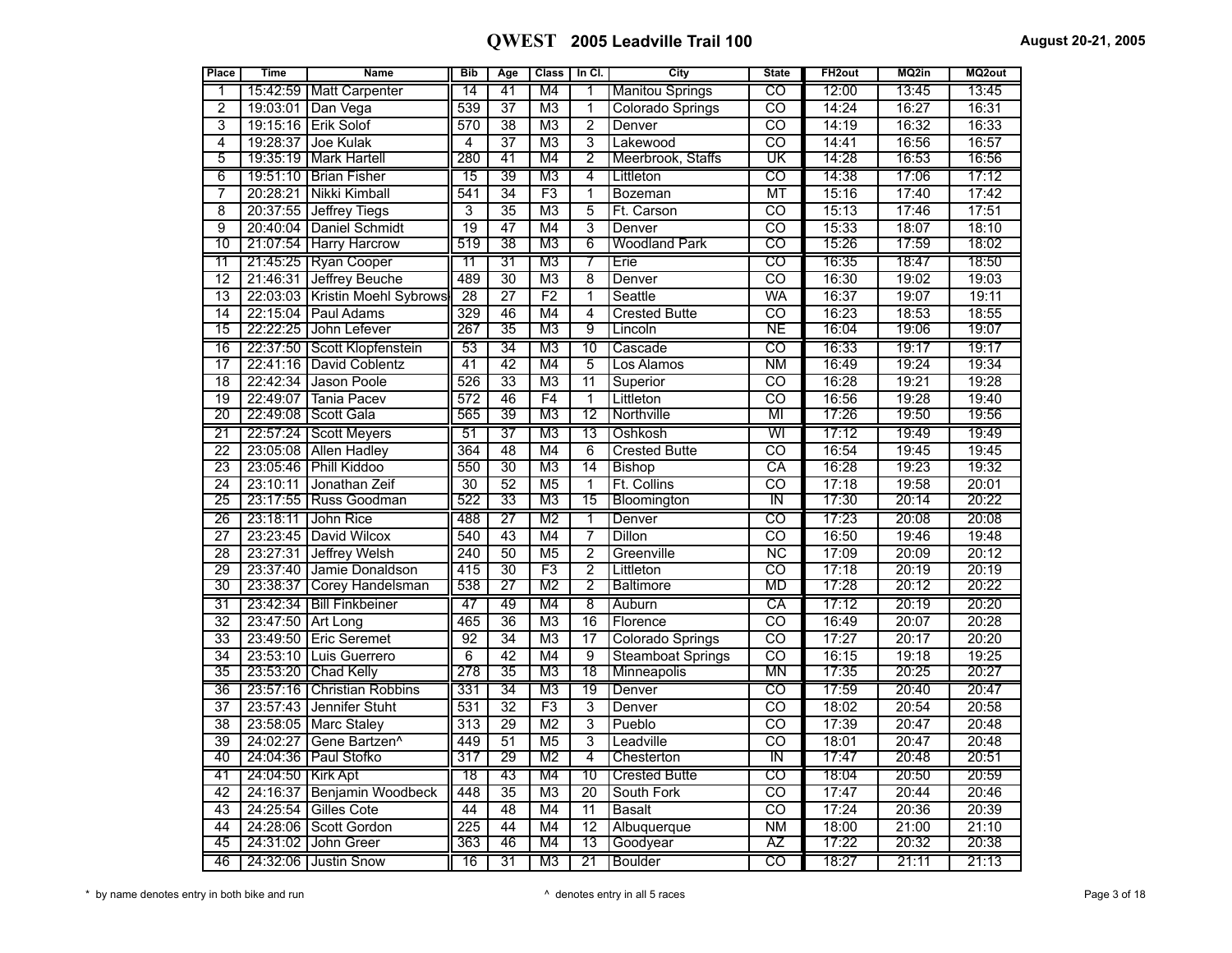| Place           | <b>Time</b>        | <b>Name</b>                     | <b>Bib</b>      | Age             | <b>Class</b>    | In CI.          | City                    | <b>State</b>             | MQ1in | <b>MQ1out</b> | FH <sub>1in</sub> | <b>FH1out</b> | HM <sub>1in</sub> | <b>HM1out</b> | TL <sub>1in</sub> | TL1out  | HP <sub>1</sub> |
|-----------------|--------------------|---------------------------------|-----------------|-----------------|-----------------|-----------------|-------------------------|--------------------------|-------|---------------|-------------------|---------------|-------------------|---------------|-------------------|---------|-----------------|
| 47              | 24:32:07           | <b>Chris Dobbins</b>            | 114             | 38              | M <sub>3</sub>  | 22              | <b>Boulder</b>          | CO                       | 2:26  | 2:26          | 4:35              | 4:38          | 5:53              | 5:56          | 7:49              | 7:56    | 9:32            |
| 48              | 24:32:50           | <b>Keith Grimes</b>             | 84              | 46              | M4              | 14              | Colorado Springs        | $\overline{co}$          | 2:06  | 2:06          | 4:01              | 4:02          | 5:11              | 5:12          | 6:55              | 6:56    | 8:34            |
| 49              | 24:33:52           | l Scott Swanev                  | 548             | $\overline{37}$ | M <sub>3</sub>  | 23              | Denver                  | $\overline{\mathrm{CO}}$ | 1:48  | 1:48          | 3:31              | 3:32          | 4:45              | 4:47          | 6:32              | 6:33    | 8:30            |
| 50              |                    | 24:35:09   Tammy Stone          | 537             | 43              | F4              | $\overline{2}$  | Florence                | CO                       | 1:59  | 1:59          | 3:45              | 3:45          | 4:54              | 4:55          | 6:35              | 6:35    | 8:18            |
| -51             |                    | 24:35:12   Doug Nash            | 223             | 51              | M <sub>5</sub>  | 4               | Ft. Collins             | $\overline{c}$           | 2:23  | 2:23          | 4:27              | 4:28          | 5:46              | 5:48          | 7:42              | 7:42    | 9:42            |
| 52              |                    | 24:35:17   Brad Bennett         | 52              | 49              | M4              | 15              | <b>Missoula</b>         | <b>MT</b>                | 2:02  | 2:02          | 3:54              | 3:54          | 5:07              | 5:08          | 6:52              | 6:52    | 8:34            |
| 53              |                    | 24:36:06 Michael Ehredt         | 549             | 44              | M4              | $\overline{16}$ | <b>Crested Butte</b>    | CO                       | 2:22  | 2:22          | 4:29              | 4:33          | 5:55              | 5:56          | 7:57              | 8:02    | 10:02           |
| 54              |                    | 24:36:48   Bobby Keogh          | 64              | 56              | M <sub>5</sub>  | 5               | Tiieras                 | <b>NM</b>                | 2:12  | 2:12          | 4:11              | 4:12          | 5:35              | 5:36          | 7:32              | 7:32    | 9:24            |
| 55              |                    | 24:48:27   Mike Wasson          | 470             | 39              | M3              | $\overline{24}$ | Monument                | $_{\rm CO}$              | 2:15  | 2:15          | 4:06              | 4:08          | 5:22              | 5:24          | 7:07              | 7:07    | 8:54            |
| 56              |                    | 24:52:02   Miles Frye-Krier     | 72              | 53              | M5              | 6               | Leadville               | CO                       | 2:07  | 2:07          | 4:07              | 4:10          | 5:30              | 5:31          | 7:28              | 7:28    | 9:20            |
| 57              |                    | 25:04:10   Hector Martinez      | 326             | $\overline{22}$ | M <sub>2</sub>  | $\overline{5}$  | Northglenn              | ਨਹ                       | 2:22  | 2:22          | 4:35              | 4:37          | 6:01              | 6:05          | 8:05              | 8:06    | 9:45            |
| 58              |                    | 25:06:02 Rudy Afanador          | 432             | 47              | M4              | $\overline{17}$ | Medford                 | <b>NY</b>                | 2:10  | 2:10          | 3:54              | 3:55          | 5:11              | 5:12          | 6:55              | 6:56    | 8:46            |
| 59              |                    | 25:06:26   Mario Varela         | 43              | 45              | M4              | $\overline{18}$ | Leadville               | $\overline{\text{co}}$   | 1:56  | 1:56          | 3:48              | 3:51          | 5:07              | 5:08          | 7:02              | 7:06    | 9:03            |
| 60              |                    | 25:11:39   Tom Garrison         | 45              | 46              | M4              | 19              | Ojo Caliente            | ΝM                       | 2:09  | 2:09          | 4:06              | 4:09          | 5:23              | 5:25          | 7:32              | 7:32    | 9:10            |
| 61              |                    | 25:11:50   Drew Meyer           | 391             | 58              | M <sub>5</sub>  | -7              | Ft. Worth               | ТX                       | 2:21  | 2:21          | 4:25              | 4:33          | 5:50              | 5:52          | 7:54              | $7:58*$ | 9:45            |
| 62              | 25:41:58           | Dan Brenden                     | $\overline{76}$ | 54              | M <sub>5</sub>  | $\overline{8}$  | Phoenix                 | $\overline{AZ}$          | 2:17  | 2:17          | 4:28              | 4:32          | 5:50              | 5:51          | 7:46              | 7:48    | 9:26            |
| 63              |                    | 25:44:09   Chuck Cofer          | 330             | $\overline{54}$ | M <sub>5</sub>  | $\overline{9}$  | Leadville               | $\overline{\text{co}}$   | 2:03  | 2:03          | 4:01              | 4:03          | 5:26              | 5:27          |                   | 7:23    | 9:09            |
| 64              | 25:49:16           | <b>Todd Holmes</b>              | $\overline{5}$  | 49              | M4              | $\overline{20}$ | Lakewood                | $\overline{\text{co}}$   | 1:48  | 1:48          | 3:32              | 3:32          | 4:45              | 4:46          | 6:27              | 6:28    | 8:10            |
| 65              |                    | 25:50:40   Amber DeBoer         | 82              | 27              | F <sub>2</sub>  | $\overline{2}$  | <b>Bailey</b>           | CO                       | 2:25  | 2:25          | 4:30              | 4:31          | 5:57              | 5:57          | 7:43              | 7:43    | 9:37            |
| 66              |                    | 25:53:49   J. Russell Gill, III | 259             | 41              | M4              | $\overline{21}$ | Charlottesville         | VA                       | 2:09  | 2:09          | 4:10              | 4:10          | 5:26              | 5:27          | 7:24              | 7:24    | 9:10            |
| 67              | 25:56:37           | <b>Rex Stickland</b>            | 284             | 61              | M6              | $\overline{1}$  | Chartham, Kent          | UK                       |       |               | 4:35              | 4:39          | 5:55              | 5:57          | 7:55              | 8:00    | 9:52            |
| 68              |                    | 26:10:29   Paul Smith           | 66              | 49              | M4              | $\overline{22}$ | Colorado Springs        | $\overline{co}$          | 2:09  | 2:09          | 4:07              | 4:08          | 5:30              | 5:32          | 7:34              | 7:35    | 9:27            |
| 69              |                    | 26:15:25 Robert Ellerbruch      | 342             | $\overline{30}$ | M <sub>3</sub>  | $\overline{25}$ | Rapid City              | $\overline{SD}$          | 2:09  | 2:13          | 4:07              | 4:14          | 5:18              | 5:20          | 7:03              | 7:16    | 8:49            |
| 70              |                    | 26:18:30 Hollis Baugh           | 167             | $\overline{36}$ | M3              | $\overline{26}$ | Denver                  | $\overline{\mathrm{co}}$ | 2:18  | 2:18          | 4:23              | 4:24          | 5:45              | 5:47          | 7:46              |         | 9:41            |
| 71              |                    | 26:19:54   Stuart Nelson        | 50              | 65              | M6              | $\overline{2}$  | <b>East Lansing</b>     | MI                       | 2:32  | 2:32          | 4:45              | 4:46          | 6:14              | 6:15          | 8:22              | 8:22    | 10:17           |
| 72              | 26:22:33           | Jay Grobeson                    | 36              | 44              | M4              | 23              | Los Angeles             | CA                       | 2:02  | 2:02          | 3:55              | 3:56          | 5:11              | 5:12          | 7:00              | 7:00    | 8:44            |
| 73              |                    | 26:27:36 Brian Manley           | 48              | $\overline{41}$ | M <sub>4</sub>  | $\overline{24}$ | Centennial              | $\overline{\mathrm{CO}}$ | 2:00  | 2:00          | 3:55              | 3:56          | 5:09              | 5:12          | 7:04              | 7:08    | 8:54            |
| 74              | 26:31:47           | <b>Eric Pence</b>               | 68              | 39              | M <sub>3</sub>  | 27              | Leadville               | $\overline{co}$          | 2:22  | 2:22          | 4:31              | 4:34          | 6:00              | 6:02          |                   | 8:15    | 10:00           |
| 75              |                    | 26:38:58   Charlie Krautmann^   | 504             | 25              | M2              | -6              | Denver                  | $_{\rm CO}$              | 2:01  | 2:01          | 4:00              | 4:01          | 5:23              | 5:27          | 7:25              | 7:28    | 9:20            |
| 76              |                    | 26:39:37   Michael Servilla     | 316             | 43              | M4              | 25              | Sandia Park             | ΝM                       | 2:29  | 2:29          | 4:28              | 4:30          | 5:43              | 5:45          | 7:36              | 7:40    | 9:20            |
| 77              | 26:41:32           | Paul Schoenlaub                 | 62              | 46              | M4              | $\overline{26}$ | St. Joseph              | <b>MO</b>                | 1:58  | 1:58          | 3:46              | 3:48          | 5:06              | 5:16          | 7:15              | 7:21    | 9:22            |
| 78              |                    | 26:45:10   Kristen Kern         | 42              | 40              | M4              | $\overline{27}$ | Santa Fe                | <b>NM</b>                | 2:09  | 2:09          | 4:13              | 4:15          | 5:34              | 5:37          | 7:35              | 7:38    | 9:24            |
| $\overline{79}$ |                    | 26:46:43 Eric Bohn              | 279             | $\overline{39}$ | $\overline{M3}$ | $\overline{28}$ | Santa Rosa              | $\overline{CA}$          | 2:01  | 2:01          | 3:59              | 4:00          | 5:13              | 5:13          | 7:06              | 7:07    | 9:03            |
| 80              | 26:50:50 Jon Hill* |                                 | 340             | 36              | M3              | 29              | <b>Austin</b>           | TХ                       | 2:20  | 2:20          | 4:24              | 4:25          | 5:46              | 5:49          | 7:50              | 7:52    | 9:53            |
| -81             |                    | 26:54:30   Tia Bodington        | 281             | 48              | F4              | 3               | Denver                  | CO                       | 2:19  | 2:19          | 4:28              | 4:31          | 5:52              | 5:54          | 7:58              | 8:00    | 9:54            |
| 82              |                    | 26:56:05 Dave Goldberg          | $\overline{79}$ | 45              | M4              | $\overline{28}$ | Flagstaff               | $\overline{AZ}$          | 2:07  | 2:07          | 3:58              | 4:01          | 5:15              | 5:19          | 7:11              | 7:17    | 9:06            |
| 83              | 26:56:37           | Glenn Mackie                    | 581             | 43              | M4              | 29              | <b>Highland Village</b> | $\overline{\mathsf{TX}}$ | 2:10  | 2:10          | 4:16              | 4:17          | 5:33              | 5:34          | 7:32              | 7:34    | 9:27            |
| 84              | 26:58:48           | Keith Blom                      | 258             | $\overline{48}$ | M4              | $\overline{30}$ | San Jose                | CA                       | 2:13  | 2:13          | 4:13              | 4:14          | 5:34              | 5:38          | 7:34              | 7:35    | 9:31            |
| 85              | 27:06:39           | <b>Larry Miller</b>             | 533             | $\overline{32}$ | M3              | 30              | Flagstaff               | ΑZ                       | 2:28  | 2:28          | 4:27              | 4:27          | 5:43              | 5:45          | 7:34              | 7:36    | 9:28            |
| 86              |                    | 27:08:24   James Brown          | 226             | 47              | M4              | $\overline{31}$ | <b>Cedar Grove</b>      | WI                       | 2:25  | 2:25          | 4:33              | 4:37          | 5:51              | 5:54          | 7:54              | 7:56    | 9:48            |
| 87              |                    | 27:20:38   Kerry Matticks       | 398             | $\overline{39}$ | M <sub>3</sub>  | 31              | Aurora                  | CO                       | 2:29  | 2:29          | 4:43              | 4:44          | 6:08              | 6:10          | 8:13              | 8:13    | 10:17           |
| 88              | 27:21:57           | Larry Hal                       | 90              | 51              | M <sub>5</sub>  | 10              | Chicago                 | IL                       | 2:11  | 2:11          | 4:15              | 4:18          | 5:36              | 5:40          | 7:43              | 7:46    | 9:33            |
| 89              |                    | 27:24:34   Rickie Redland       | 104             | 51              | F5              | $\mathbf{1}$    | Salida                  | $\overline{co}$          | 2:21  | 2:21          | 4:29              | 4:30          | 5:54              | 5:58          | 7:59              | 8:00    | 9:54            |
| 90              | 27:26:55           | Julie Arter                     | 60              | 44              | F4              | 4               | Tucson                  | ΑZ                       | 2:08  | 2:08          | 4:13              | 4:13          | 5:32              | 5:35          | 7:33              | 7:33    | 9:26            |
| 91              |                    | 27:29:57   Patrick Benner       | 511             | 41              | M4              | 32              | Superior                | $\overline{c}$           | 2:28  | 2:28          | 4:38              | 4:38          | 5:58              | 5:59          | 7:57              | 7:57    | 9:56            |
| 92              |                    | 27:35:32 George Ruiz            | 454             | 48              | M4              | $\overline{33}$ | Carson City             | $\overline{\text{NV}}$   | 2:25  | 2:25          | 4:39              | 4:39          | 6:07              | 6:09          | 8:17              | 8:18    | 10:16           |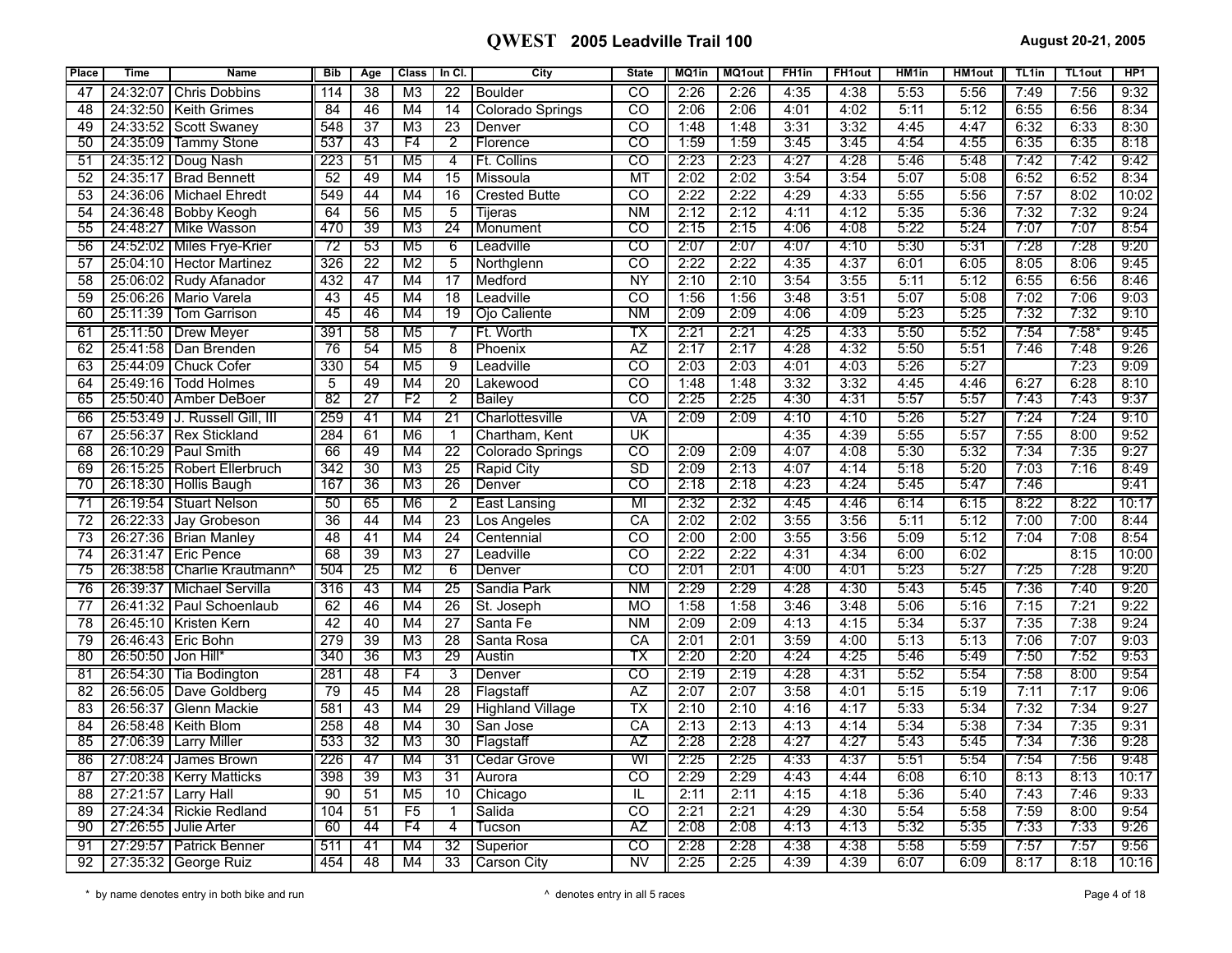| <b>Place</b>    | <b>Time</b>        | <b>Name</b>                    | <b>Bib</b> | Age             | Class                    | In Cl.          | City                    | <b>State</b>             | Win In | <b>Win Out</b> | HP2   | TL2in | TL <sub>2</sub> out | HM2in | <b>HM2out</b> | FH <sub>2</sub> in |
|-----------------|--------------------|--------------------------------|------------|-----------------|--------------------------|-----------------|-------------------------|--------------------------|--------|----------------|-------|-------|---------------------|-------|---------------|--------------------|
| 47              | 24:32:07           | <b>Chris Dobbins</b>           | 114        | 38              | M3                       | 22              | Boulder                 | ĈÔ                       | 11:05  | 11:14          | 13:07 | 14:23 | 14:34               | 16:51 | 16:57         | 18:28              |
| 48              |                    | 24:32:50   Keith Grimes        | 84         | 46              | M4                       | 14              | <b>Colorado Springs</b> | <sub>CO</sub>            | 9:56   | 9:57           | 11:56 | 13:09 | 13:11               | 15:31 | 15:35         | 16:55              |
| 49              |                    | 24:33:52 Scott Swaney          | 548        | $\overline{37}$ | M3                       | 23              | Denver                  | $\overline{CO}$          | 9:58   | 10:12          | 12:02 | 13:22 | 13:25               | 15:35 | 15:38         | 17:11              |
| 50              |                    | 24:35:09   Tammy Stone         | 537        | 43              | F4                       | $\overline{2}$  | Florence                | CO                       | 9:41   | 9:43           | 11:41 | 13:00 | 13:01               | 15:31 | 15:32         | 17:04              |
| 51              |                    | 24:35:12   Doug Nash           | 223        | 51              | M5                       | 4               | Ft. Collins             | $\overline{co}$          | 11:17  | 11:19          | 13:30 | 14:44 | 14:46               | 17:06 | 17:10         | 18:37              |
| 52              | 24:35:17           | <b>Brad Bennett</b>            | 52         | 49              | M4                       | 15              | Missoula                | <b>MT</b>                | 10:07  | 10:08          | 12:18 | 13:26 | 13:26               | 15:57 | 15:58         | 17:47              |
| 53              | 24:36:06           | Michael Ehredt                 | 549        | 44              | M4                       | 16              | <b>Crested Butte</b>    | CO                       | 11:47  | 11:47          | 13:45 | 15:04 | 15:06               | 17:25 | 17:25         | 18:53              |
| 54              |                    | 24:36:48 Bobby Keogh           | 64         | 56              | M <sub>5</sub>           | 5               | Tijeras                 | <b>NM</b>                | 11:05  | 11:06          | 13:16 | 14:25 | 14:25               | 16:45 | 16:46         | 18:17              |
| 55              |                    | 24:48:27   Mike Wasson         | 470        | 39              | M3                       | $\overline{24}$ | Monument                | CO                       | 10:16  | 10:27          | 12:08 | 13:12 | 13:14               | 15:39 | 15:43         | 17:45              |
| 56              |                    | 24:52:02   Miles Frye-Krien    | 72         | 53              | M <sub>5</sub>           | 6               | Leadville               | CO                       | 10:59  | 10:59          | 13:10 | 14:28 | 14:30               | 16:53 | 16:55         | 18:33              |
| 57              |                    | 25:04:10 Hector Martinez       | 326        | 22              | M2                       | 5               | Northglenn              | $\overline{\mathrm{co}}$ | 11:15  | 11:26          | 13:17 |       | 14:35               | 16:48 | 16:52         | 18:19              |
| 58              |                    | 25:06:02 Rudy Afanador         | 432        | 47              | M4                       | 17              | Medford                 | <b>NY</b>                | 10:23  | 10:36          | 12:35 | 13:45 | 13:46               | 16:08 | 16:14         | 18:17              |
| 59              | 25:06:26           | Mario Varela                   | 43         | 45              | M4                       | 18              | Leadville               | $\overline{CO}$          | 10:43  | 10:55          | 13:00 | 14:06 | 14:16               | 16:34 | 16:37         | 18:02              |
| 60              | 25:11:39           | Tom Garrison                   | 45         | 46              | M4                       | 19              | Ojo Caliente            | ΝM                       | 10:38  | 10:41          | 12:35 | 13:58 | 14:01               | 16:20 | 16:28         | 18:06              |
| 61              |                    | 25:11:50   Drew Meyer          | 391        | 58              | M <sub>5</sub>           |                 | Ft. Worth               | TX                       | 11:32  | 11:41          | 13:43 | 14:59 | 15:10               | 17:34 | 17:46         | 19:09              |
| 62              | 25:41:58           | Dan Brenden                    | 76         | 54              | M <sub>5</sub>           | 8               | Phoenix                 | $\overline{AZ}$          | 10:54  | 10:54          | 12:52 | 14:11 | 14:19               | 16:46 | 16:48         | 18:28              |
| 63              | 25:44:09           | <b>Chuck Cofer</b>             | 330        | 54              | M <sub>5</sub>           | 9               | Leadville               | $\overline{\text{co}}$   | 10:44  | 10:45          | 12:38 | 14:09 | 14:10               | 16:30 | 16:34         | 18:15              |
| 64              | 25:49:16           | <b>Todd Holmes</b>             | 5          | 49              | M <sub>4</sub>           | $\overline{20}$ | Lakewood                | $\overline{CO}$          | 9:38   | 9:40           | 11:34 | 12:57 | 12:59               | 15:28 | 15:29         | 17:03              |
| 65              |                    | 25:50:40   Amber DeBoer        | 82         | 27              | F2                       | $\overline{2}$  | Bailey                  | CO                       | 11:13  | 11:14          | 13:12 | 14:35 | 14:35               | 17:06 | 17:08         | 18:52              |
| 66              |                    | 25:53:49 IJ. Russell Gill. III | 259        | $\overline{41}$ | M4                       | 21              | Charlottesville         | VA                       | 10:40  | 10:40          | 12:40 | 13:54 | 13:55               | 16:22 | 16:24         | 18:03              |
| 67              | 25:56:37           | <b>Rex Stickland</b>           | 284        | 61              | $\overline{\mathsf{M6}}$ | $\mathbf 1$     | Chartham, Kent          | UK                       | 11:24  | 11:29          | 13:27 | 14:34 | 14:43               | 17:20 | 17:26         | 18:52              |
| 68              |                    | 26:10:29   Paul Smith          | 66         | 49              | M4                       | $\overline{22}$ | <b>Colorado Springs</b> | $\overline{co}$          | 10:57  | 11:00          | 13:43 | 15:14 | 15:17               | 17:48 | 17:58         | 19:46              |
| 69              |                    | 26:15:25   Robert Ellerbruch   | 342        | $\overline{30}$ | $\overline{M3}$          | $\overline{25}$ | Rapid City              | SD                       | 10:12  | 10:25          | 12:06 | 13:14 | 13:31               | 15:38 | 15:43         | 17:24              |
| 70              |                    | 26:18:30   Hollis Baugh        | 167        | 36              | M3                       | 26              | Denver                  | $\overline{\text{co}}$   | 11:19  | 11:21          | 13:27 | 14:47 | 14:49               | 17:33 | 17:37         | 19:15              |
| 71              |                    | 26:19:54   Stuart Nelson       | 50         | 65              | M <sub>6</sub>           | $\overline{2}$  | East Lansing            | $\overline{\mathsf{M}}$  | 12:09  | 12:11          | 14:19 | 15:37 | 15:40               | 18:14 | 18:16         | 19:58              |
| 72              | 26:22:33           | Jay Grobeson                   | 36         | 44              | M4                       | 23              | Los Angeles             | CA                       | 10:11  | 10:15          | 12:12 | 13:25 | 13:26               | 15:34 | 15:39         | 17:09              |
| 73              |                    | 26:27:36 Brian Manley          | 48         | 41              | M <sub>4</sub>           | $\overline{24}$ | Centennial              | $\overline{co}$          | 10:25  | 10:44          | 12:55 | 14:11 | 14:19               | 16:50 | 17:06         | 18:49              |
| $\overline{74}$ |                    | 26:31:47 Eric Pence            | 68         | 39              | M3                       | $\overline{27}$ | Leadville               | $\overline{co}$          | 11:42  | 11:46          | 13:50 | 15:20 | 15:32               | 18:15 | 18:23         | 20:02              |
| 75              |                    | 26:38:58   Charlie Krautmann^  | 504        | 25              | M2                       | 6               | Denver                  | $_{\rm CO}$              | 11:01  | 11:05          | 13:14 | 14:37 | 14:41               | 17:28 | 17:38         | 19:28              |
| 76              | 26:39:37           | Michael Servilla               | 316        | 43              | M4                       | $\overline{25}$ | Sandia Park             | ΝM                       | 11:05  | 11:10          | 13:09 | 14:35 | 14:49               | 17:09 | 17:19         | 19:03              |
| 77              | 26:41:32           | Paul Schoenlaub                | 62         | 46              | M4                       | $\overline{26}$ | St. Joseph              | <b>MO</b>                | 11:09  | 11:24          | 13:53 | 14:56 | 15:07               | 17:40 | 17:54         | 19:47              |
| 78              |                    | 26:45:10   Kristen Kern        | 42         | 40              | M4                       | $\overline{27}$ | Santa Fe                | <b>NM</b>                | 10:50  | 10:58          | 13:00 | 14:18 | 14:27               | 16:54 | 17:13         | 18:53              |
| 79              |                    | 26:46:43 Eric Bohn             | 279        | 39              | $\overline{M3}$          | 28              | Santa Rosa              | CA                       | 10:44  | 10:44          | 13:14 | 14:34 | 14:34               | 17:19 | 17:19         | 19:10              |
| 80              | 26:50:50 Jon Hill* |                                | 340        | 36              | M3                       | 29              | Austin                  | тх                       | 11:36  | 11:42          | 13:44 | 15:13 | 15:16               | 17:31 | 17:44         | 19:25              |
| 81              | 26:54:30           | Tia Bodington                  | 281        | 48              | F4                       | 3               | Denver                  | $\overline{c}$           | 11:33  | 11:35          | 13:47 | 15:09 | 15:19               | 18:02 | 18:08         | 19:47              |
| 82              | 26:56:05           | Dave Goldberg                  | 79         | 45              | M4                       | 28              | Flagstaff               | $\overline{AZ}$          | 10:47  | 10:57          | 13:10 | 14:26 | 14:50               | 17:51 | 18:13         | 19:44              |
| 83              | 26:56:37           | Glenn Mackie                   | 581        | 43              | M4                       | $\overline{29}$ | <b>Highland Village</b> | $\overline{TX}$          | 11:09  | 11:11          | 13:21 | 14:41 | 14:51               | 17:30 | 17:32         | 19:22              |
| 84              | 26:58:48           | Keith Blom                     | 258        | 48              | M4                       | 30              | San Jose                | CA                       | 11:10  | 11:23          | 13:37 | 14:56 | 15:20               | 17:58 | 18:04         | 19:39              |
| 85              | 27:06:39           | <b>Larry Miller</b>            | 533        | 32              | M3                       | 30              | Flagstaff               | ΆZ                       | 11:04  | 11:05          | 12:59 | 14:22 | 14:23               | 17:13 | 17:20         | 19:21              |
| 86              | 27:08:24           | James Brown                    | 226        | 47              | M4                       | 31              | Cedar Grove             | WI                       | 11:33  | 11:37          |       | 14:56 | 15:17               | 17:54 | 17:58         | 19:39              |
| 87              | 27:20:38           | <b>Kerry Matticks</b>          | 398        | 39              | M <sub>3</sub>           | 31              | Aurora                  | $\overline{c}$           | 11:56  | 12:00          | 14:11 | 15:39 | 15:43               | 18:21 | 18:29         | 20:10              |
| 88              | 27:21:57           | Larry Hall                     | 90         | 51              | M <sub>5</sub>           | 10              | Chicago                 | IL                       | 11:21  | 11:24          | 13:27 | 14:49 | 15:04               | 17:43 | 17:54         | 19:33              |
| 89              | 27:24:34           | <b>Rickie Redland</b>          | 104        | 51              | F5                       | $\mathbf{1}$    | Salida                  | $\overline{CO}$          | 11:33  | 11:36          | 13:43 | 15:18 | 15:24               | 18:04 | 18:08         | 19:49              |
| 90              | 27:26:55           | <b>Julie Arter</b>             | 60         | 44              | F4                       | 4               | Tucson                  | ΆZ                       | 11:03  | 11:09          | 13:23 | 15:02 | 15:06               | 17:46 | 17:59         | 19:57              |
| 91              |                    | 27:29:57   Patrick Benner      | 511        | 41              | M4                       | 32              | Superior                | CO                       | 11:43  | 11:45          | 14:10 | 15:41 | 15:42               | 18:17 | 18:20         | 20:20              |
| 92              |                    | 27:35:32 George Ruiz           | 454        | 48              | M4                       | $\overline{33}$ | Carson City             | <b>NV</b>                | 11:59  | 12:04          | 14:08 | 15:27 | 15:39               | 18:17 | 18:25         | 20:07              |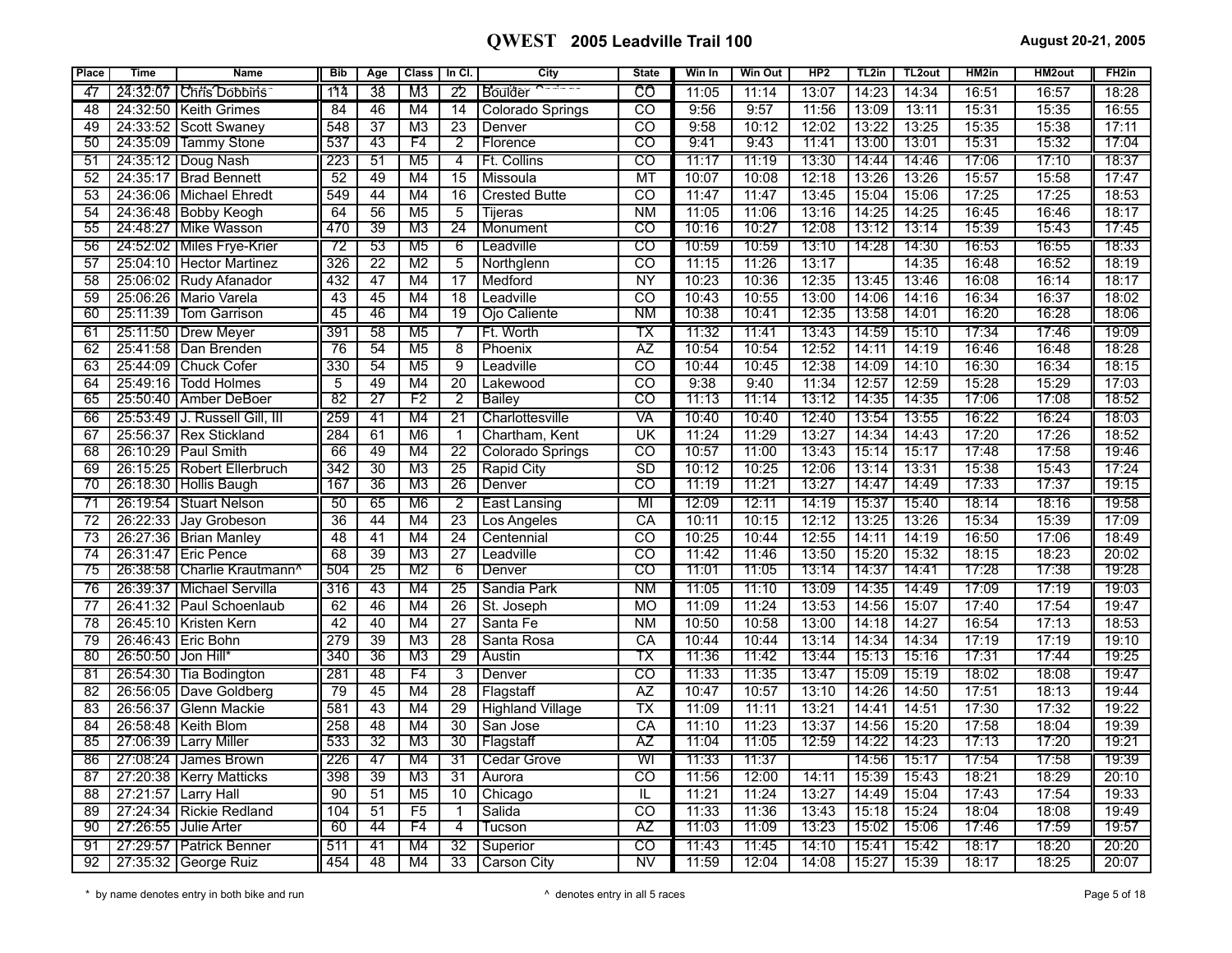| Place           | <b>Time</b>        | <b>Name</b>                     | <b>Bib</b>       | Age             | <b>Class</b>    | In Cl.          | City                    | <b>State</b>             | FH <sub>2out</sub> | MQ2in | MQ2out |
|-----------------|--------------------|---------------------------------|------------------|-----------------|-----------------|-----------------|-------------------------|--------------------------|--------------------|-------|--------|
| 47              |                    | 24:32:07   Chris Dobbins        | 114              | 38              | M3              | 22              | Boulder                 | CÔ                       | 18:35              | 21:25 | 21:36  |
| 48              |                    | 24:32:50   Keith Grimes         | 84               | 46              | M4              | 14              | <b>Colorado Springs</b> | CO                       | 16:59              | 19:57 | 20:02  |
| 49              |                    | 24:33:52 Scott Swaney           | 548              | $\overline{37}$ | M <sub>3</sub>  | 23              | Denver                  | $\overline{c}$           | 17:21              | 20:35 | 20:42  |
| 50              |                    | 24:35:09 Tammy Stone            | 537              | 43              | F4              | 2               | Florence                | CO                       | 17:06              | 20:31 | 20:34  |
| $\overline{51}$ |                    | 24:35:12   Doug Nash            | 223              | $\overline{51}$ | M <sub>5</sub>  | 4               | Ft. Collins             | $\overline{c}$           | 18:39              | 21:21 | 21:23  |
| 52              |                    | 24:35:17 Brad Bennett           | 52               | 49              | M4              | $\overline{15}$ | Missoula                | MT                       | 17:49              | 21:04 | 21:05  |
| $\overline{53}$ |                    | 24:36:06 Michael Ehredt         | 549              | 44              | M4              | $\overline{16}$ | <b>Crested Butte</b>    | $\overline{co}$          | 18:54              | 21:46 | 21:46  |
| 54              |                    | 24:36:48 Bobby Keogh            | 64               | $\overline{56}$ | M <sub>5</sub>  | 5               | Tijeras                 | N <sub>M</sub>           | 18:18              | 21:12 | 21:12  |
| 55              | 24:48:27           | <b>IMike Wasson</b>             | 470              | 39              | M <sub>3</sub>  | $\overline{24}$ | Monument                | $\overline{\mathrm{co}}$ | 17:53              | 21:17 | 21:38  |
| 56              |                    | 24:52:02   Miles Frye-Krier     | $\overline{72}$  | 53              | M <sub>5</sub>  | $\overline{6}$  | Leadville               | $\overline{c}$           | 18:43              | 21:41 | 21:41  |
| 57              |                    | 25:04:10 Hector Martinez        | $\overline{326}$ | $\overline{22}$ | M <sub>2</sub>  | 5               | Northglenn              | ਨਹ                       | 18:24              | 21:24 | 21:31  |
| 58              |                    | 25:06:02 Rudy Afanador          | 432              | 47              | M4              | $\overline{17}$ | Medford                 | $\overline{NY}$          | 18:26              | 21:24 | 21:36  |
| $\overline{59}$ |                    | 25:06:26   Mario Varela         | 43               | 45              | M4              | $\overline{18}$ | Leadville               | $\overline{co}$          | 18:15              | 21:24 | 21:28  |
| 60              | 25:11:39           | <b>Tom Garrison</b>             | 45               | 46              | M4              | 19              | Ojo Caliente            | ΝM                       | 18:21              | 21:27 | 21:39  |
| 61              |                    | 25:11:50   Drew Meyer           | 391              | 58              | M <sub>5</sub>  | 7               | Ft. Worth               | ТX                       | 19:18              |       | 22:07  |
| 62              |                    | 25:41:58   Dan Brenden          | $\overline{76}$  | 54              | M <sub>5</sub>  | $\overline{8}$  | Phoenix                 | $\overline{AZ}$          | 18:41              | 22:00 | 22:03  |
| 63              |                    | 25:44:09 Chuck Cofer            | 330              | $\overline{54}$ | M <sub>5</sub>  | 9               | Leadville               | $\overline{\text{co}}$   | 18:19              | 21:33 | 21:39  |
| 64              | 25:49:16           | <b>Todd Holmes</b>              | $\overline{5}$   | 49              | M <sub>4</sub>  | $\overline{20}$ | Lakewood                | $\overline{co}$          | 17:08              | 20:51 | 21:25  |
| 65              |                    | 25:50:40 Amber DeBoer           | 82               | 27              | F <sub>2</sub>  | 2               | <b>Bailey</b>           | $\overline{CO}$          | 18:55              | 22:03 | 22:08  |
| 66              |                    | 25:53:49   J. Russell Gill, III | 259              | $\overline{41}$ | M4              | $\overline{21}$ | Charlottesville         | VĀ                       | 18:05              | 21:38 | 21:39  |
| $\overline{67}$ |                    | 25:56:37 Rex Stickland          | 284              | 61              | M6              | $\overline{1}$  | Chartham, Kent          | $\overline{\mathtt{UK}}$ | 18:58              | 22:15 | 22:23  |
| 68              |                    | 26:10:29   Paul Smith           | 66               | 49              | M4              | 22              | Colorado Springs        | $\overline{co}$          | 19:55              | 22:51 | 22:54  |
| 69              | 26:15:25           | Robert Ellerbruch               | $\overline{342}$ | $\overline{30}$ | M <sub>3</sub>  | $\overline{25}$ | <b>Rapid City</b>       | $\overline{\text{SD}}$   | 17:52              | 21:18 | 21:38  |
| $\overline{70}$ | 26:18:30           | <b>Hollis Baugh</b>             | 167              | 36              | M <sub>3</sub>  | 26              | Denver                  | $\overline{\text{co}}$   | 19:18              | 22:25 | 22:31  |
| 71              |                    | 26:19:54   Stuart Nelson        | 50               | 65              | M <sub>6</sub>  | $\overline{2}$  | East Lansing            | MI                       | 20:02              | 23:02 | 23:03  |
| $\overline{72}$ |                    | 26:22:33 Jay Grobeson           | $\overline{36}$  | 44              | M4              | $\overline{23}$ | Los Angeles             | $\overline{\text{CA}}$   | 17:14              | 21:16 | 21:40  |
| $\overline{73}$ |                    | 26:27:36 Brian Manley           | $\overline{48}$  | 41              | M4              | $\overline{24}$ | Centennial              | टठ                       | 19:05              | 22:22 | 22:52  |
| 74              | 26:31:47           | <b>Eric Pence</b>               | 68               | 39              | $\overline{M3}$ | 27              | Leadville               | $\overline{\text{co}}$   | 20:11              | 22:58 | 23:07  |
| 75              | 26:38:58           | Charlie Krautmann <sup>^</sup>  | 504              | 25              | M2              | 6               | Denver                  | ငဝ                       | 19:36              | 22:57 | 23:04  |
| 76              |                    | 26:39:37   Michael Servilla     | 316              | 43              | M4              | 25              | Sandia Park             | ΝM                       | 19:17              | 22:44 | 22:56  |
| $\overline{77}$ |                    | 26:41:32 Paul Schoenlaub        | 62               | 46              | M4              | $\overline{26}$ | St. Joseph              | <b>MO</b>                | 20:07              | 23:21 | 23:29  |
| $\overline{78}$ |                    | 26:45:10   Kristen Kern         | 42               | 40              | M4              | $\overline{27}$ | Santa Fe                | N <sub>M</sub>           | 19:03              | 22:31 | 22:40  |
| $\overline{79}$ |                    | 26:46:43 Eric Bohn              | 279              | 39              | $\overline{M3}$ | $\overline{28}$ | Santa Rosa              | $\overline{CA}$          | 19:15              | 22:53 | 22:59  |
| 80              | 26:50:50 Jon Hill* |                                 | 340              | 36              | M <sub>3</sub>  | 29              | Austin                  | ТX                       | 19:35              | 22:57 | 23:10  |
| $\overline{81}$ |                    | 26:54:30   Tia Bodington        | 281              | 48              | F4              | 3               | Denver                  | $\overline{\text{co}}$   | 19:51              | 23:10 | 23:11  |
| 82              |                    | 26:56:05 Dave Goldberg          | 79               | $\overline{45}$ | M4              | 28              | Flagstaff               | AZ                       | 20:03              | 23:07 | 23:19  |
| 83              | 26:56:37           | Glenn Mackie                    | 581              | 43              | M4              | 29              | <b>Highland Village</b> | $\overline{\text{TX}}$   | 19:26              | 23:07 |        |
| $\overline{84}$ |                    | 26:58:48 Keith Blom             | 258              | 48              | M4              | $\overline{30}$ | San Jose                | CA                       | 19:44              | 22:51 | 23:05  |
| 85              |                    | 27:06:39 Larry Miller           | 533              | $\overline{32}$ | M3              | 30              | Flagstaff               | AΖ                       | 19:30              | 22:52 | 23:03  |
| 86              |                    | 27:08:24   James Brown          | 226              | 47              | M4              | 31              | <b>Cedar Grove</b>      | WI                       | 19:51              | 23:10 | 23:19  |
| 87              |                    | 27:20:38   Kerry Matticks       | 398              | $\overline{39}$ | M <sub>3</sub>  | 31              | Aurora                  | $\overline{co}$          | 20:17              | 23:26 | 23:29  |
| 88              |                    | 27:21:57 Larry Hall             | 90               | $\overline{51}$ | M <sub>5</sub>  | 10              | Chicago                 | IL                       | 19:43              | 23:16 | 23:28  |
| 89              | 27:24:34           | <b>Rickie Redland</b>           | 104              | $\overline{51}$ | $\overline{F5}$ | $\mathbf{1}$    | Salida                  | $\overline{co}$          | 19:52              | 23:16 | 23:28  |
| 90              | 27:26:55           | Julie Arter                     | 60               | 44              | F4              | 4               | Tucson                  | AΖ                       | 20:06              | 23:34 | 23:44  |
| 91              |                    | 27:29:57   Patrick Benner       | 511              | 41              | M4              | 32              | Superior                | $\overline{\text{co}}$   | 20:24              | 23:22 | 23:34  |
| $\overline{92}$ |                    | 27:35:32 George Ruiz            | 454              | 48              | M4              | $\overline{33}$ | <b>Carson City</b>      | $\overline{\text{NV}}$   | 20:13              | 23:38 | 23:56  |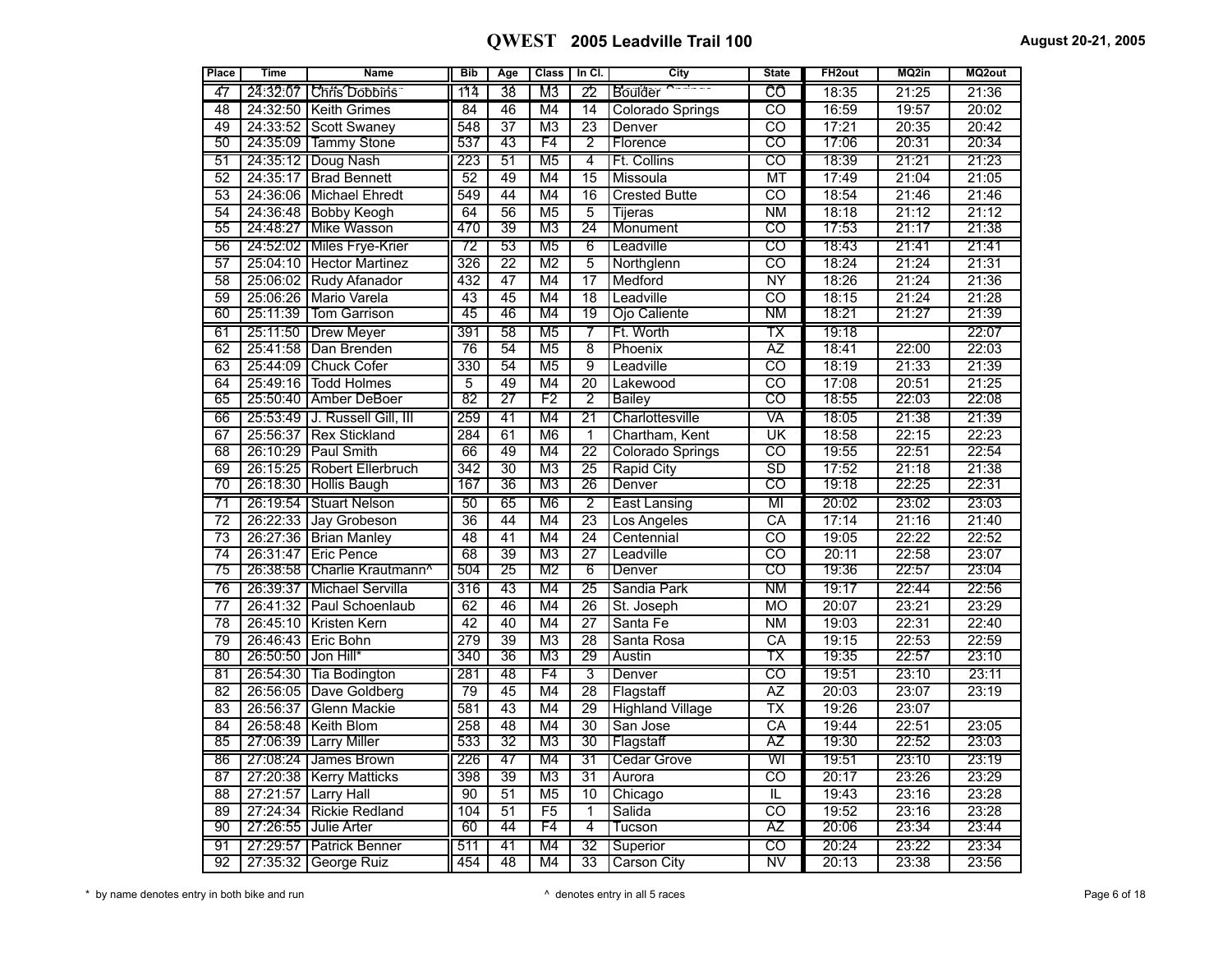| <b>Place</b> | <b>Time</b> | <b>Name</b>                             | <b>Bib</b>       | Age             | <b>Class</b>    | In CI.          | City                     | <b>State</b>                      | MQ1in | MQ1out | FH <sub>1in</sub> | FH <sub>1</sub> out | HM <sub>1</sub> in | <b>HM1out</b> | TL <sub>1in</sub> | <b>TL1out</b> | HP <sub>1</sub> |
|--------------|-------------|-----------------------------------------|------------------|-----------------|-----------------|-----------------|--------------------------|-----------------------------------|-------|--------|-------------------|---------------------|--------------------|---------------|-------------------|---------------|-----------------|
| 93           | 27:40:54    | <b>Bill Laster</b>                      | 83               | 56              | M <sub>5</sub>  | 11              | <b>Bailey</b>            | CO                                | 2:24  | 2:24   | 4:25              | 4:26                | 5:47               | 5:48          | 7:35              | 7:35          | 9:30            |
| 94           | 27:45:27    | Joy Turner                              | 576              | 47              | F <sub>4</sub>  | 5               | <b>Boulder</b>           | CO                                | 2:24  | 2:24   | 4:31              | 4:31                | 5:59               | 6:00          | 7:59              | 7:59          | 9:52            |
| 95           | 27:45:56    | Tyler Curiel                            | 296              | 49              | M4              | $\overline{34}$ | <b>New Orleans</b>       | LA                                | 2:21  | 2:21   | 4:27              | 4:29                | 5:53               | 6:01          | 8:05              | 8:16          | 9:59            |
| 96           |             | 27:45:56   Marshall Ulrich              | 110              | 54              | M <sub>5</sub>  | $\overline{12}$ | <b>Idaho Springs</b>     | CO                                | 2:13  | 2:13   | 4:29              | 4:31                | 5:57               | 5:59          | 7:57              | 7:58          | 9:58            |
| 97           |             | 27:48:08 Richard Freeman                | 462              | 47              | M4              | 35              | South Park               | PA                                | 2:18  | 2:18   | 4:21              | 4:23                | 5:42               | 5:44          | 7:48              | 7:52          | 9:47            |
| 98           |             | 27:49:15   Brian Costilow               | 582              | 31              | M3              | $\overline{32}$ | Leadville                | $\overline{\mathrm{co}}$          | 2:12  | 2:12   | 4:09              | 4:10                | 5:29               | 5:32          | 7:23              | 7:24          | 9:16            |
| 99           |             | 27:49:30   Michelle Schwartz            | 510              | $\overline{37}$ | F3              | $\overline{4}$  | Ft. Collins              | $\overline{\text{co}}$            | 2:06  | 2:06   | 4:00              | 4:01                | 5:13               | 5:16          | 7:06              |               | 8:54            |
| 100          |             | 27:49:51 Diane Van Deren                | 562              | 45              | F4              | 6               | Sedalia                  | ငဝ                                | 2:20  | 2:20   | 4:29              | 4:30                | 5:54               | 5:58          | 7:59              | 8:01          | 9:54            |
| 101          |             | 27:49:52   Annette Anthony              | 394              | 52              | F5              | 2               | Lake City                | CO                                | 2:22  | 2:22   | 4:37              | 4:38                | 6:09               | 6:12          | 8:20              | 8:21          | 10:26           |
| 102          |             | 27:52:20 Eric Truhe                     | 277              | 30              | M3              | $\overline{33}$ | Denver                   | $\overline{co}$                   | 2:09  | 2:09   | 4:04              | 4:05                | 5:18               | 5:19          | 7:11              | 7:11          | 8:57            |
| 103          | 27:52:22    | Michael Massoud                         | 379              | $\overline{22}$ | M <sub>2</sub>  | 7               | <b>Fair Oaks</b>         | CA                                | 2:21  | 2:21   | 4:28              | 4:30                | 5:53               | 5:55          | 7:51              | 7:53          | 9:34            |
| 104          |             | 27:54:28   Larry DeWitt^                | 292              | 47              | M4              | 36              | Colorado Springs         | $\overline{\mathrm{co}}$          | 2:12  | 2:12   | 4:19              | 4:19                | 5:48               | 5:49          | 7:46              | 7:46          | 9:40            |
| 105          |             | 27:56:23   Dale Perry                   | 516              | 48              | M4              | $\overline{37}$ | Loveland                 | CO                                | 2:14  | 2:14   | 4:20              | 4:21                | 5:42               | 5:43          | 7:45              | 7:45          | 9:53            |
| 106          |             | 27:56:41   Les Jones                    | 486              | 46              | M4              | $\overline{38}$ | Memphis                  | $\overline{\mathsf{T}}\mathsf{N}$ | 2:21  | 2:21   | 4:32              | 4:33                | 5:51               | 5:55          | 7:58              | 7:59          | 9:52            |
| 107          | 27:58:16    | Gwen Heist                              | 396              | $\overline{38}$ | F3              | 5               | Wildwood                 | <b>MO</b>                         | 2:23  | 2:23   | 4:35              | 4:36                | 5:57               | 6:00          | 8:00              | 8:01          | 9:55            |
| 108          | 28:02:07    | Dennis Drey                             | 111              | 53              | M <sub>5</sub>  | $\overline{13}$ | Albuquerque              | <b>NM</b>                         | 2:23  | 2:23   | 4:34              | 4:37                | 6:02               | 6:04          | 8:09              | 8:13          | 10:05           |
| 109          | 28:03:06    | Alec Muthig                             | 412              | $\overline{34}$ | $\overline{M3}$ | $\overline{34}$ | Laramie                  | WY                                | 2:37  | 2:37   | 4:43              | 4:46                | 6:09               | 6:13          | 8:15              | 8:15          | 10:20           |
| 110          |             | 28:04:44   Susan Gebhart                | 529              | 50              | F5              | 3               | Penrose                  | CO                                | 2:12  | 2:12   | 4:09              | 4:18                | 5:43               | 5:46          | 7:45              | 7:46          | 9:42            |
| 111          |             | 28:05:10   Monica Scholz                | 308              | $\overline{38}$ | M <sub>3</sub>  | $\overline{35}$ | Jerseyville, Ont.        | Canada                            | 3:02  | 3:02   | 5:38              | 5:40                | 7:06               | 7:09          | 9:31              | 9:35          | 11:50           |
| 112          |             | 28:07:42 Gordon Lamb                    | 228              | 41              | M4              | 39              | Southend Bradfield       | <b>Berkshire</b><br>UK            | 2:28  | 2:28   | 4:37              | 4:44                | 6:03               | 6:15          | 8:10              | 8:22          | 10:09           |
| 113          |             | 28:09:39   Bill Carlson                 | 506              | 44              | M4              | 40              | <b>Bermuda Dunes</b>     | CA                                | 2:11  | 2:11   | 4:11              | 4:12                | 5:27               | 5:27          | 7:14              | 7:15          | 8:59            |
| 114          |             | 28:10:19   Eric Gabe                    | 552              | 36              | M <sub>3</sub>  | $\overline{36}$ | Colorado Springs         | CO                                | 2:12  | 2:12   | 4:20              | 4:20                | 5:48               | 5:53          | 7:46              | 7:47          | 9:44            |
| 115          |             | 28:17:12   Hans-Dieter Weisshaa         | 69               | 65              | M6              | 3               | Landwehrhagen            | Germany                           | 2:35  | 2:35   | 5:16              | 5:17                | 6:52               | 6:54          | 9:03              | 9:03          | 11:07           |
| 116          | 28:19:49    | Jim Oberheide                           | 253              | 60              | M <sub>6</sub>  | $\overline{4}$  | Frisco                   | CO                                | 2:21  | 2:21   | 4:27              | 4:28                | 5:50               | 5:52          | 7:55              | 7:56          | 9:48            |
| 117          |             | 28:20:06   Gregory Trapp                | 320              | 42              | M4              | 41              | Reynoldsburg             | OH                                | 2:31  | 2:31   | 4:39              | 4:41                | 6:06               | 6:09          | 8:18              | 8:22          | 10:16           |
| 118          | 28:20:33    | Sara Goodrich                           | 557              | $\overline{29}$ | F <sub>2</sub>  | $\overline{3}$  | Golden                   | $\overline{\text{co}}$            | 2:34  | 2:34   | 4:41              | 4:48                | 6:05               | 6:13          | 8:09              | 8:20          | 10:07           |
| 119          | 28:21:09    | Jason Fox                               | 532              | $\overline{34}$ | M3              | $\overline{37}$ | Flagstaff                | $\overline{AZ}$                   | 2:28  | 2:28   | 4:37              | 4:38                | 6:08               | 6:12          | 8:15              | 8:15          | 10:18           |
| 120          |             | 28:21:24   Russell Allison <sup>^</sup> | 359              | 41              | M4              | -42             | Norman                   | σκ                                |       |        | 3:58              | 3:58                | 5:11               | 5:11          | 7:01              | 7:01          | 8:45            |
| 121          |             | 28:23:27   Dan Busse                    | 441              | 36              | M3              | 38              | <b>Burlington</b>        | VT                                | 2:08  | 2:08   | 4:08              | 4:08                | 5:26               | 5:26          | 7:29              | 7:30          | 9:09            |
| 122          |             | 28:27:22 George Griffin                 | 303              | 60              | M <sub>6</sub>  | 5               | Golden                   | CO                                | 2:37  | 2:37   | 5:14              | 5:20                | 6:49               | 7:00          | 9:10              | 9:27          | 11:26           |
| 123          | 28:27:45    | Kirk McCarville                         | 385              | $\overline{51}$ | M <sub>5</sub>  | $\overline{14}$ | Phoenix                  | $\overline{AZ}$                   | 2:18  | 2:18   | 4:27              | 4:28                | 5:52               | 5:55          | 7:57              | 7:57          | 9:57            |
| 124          |             | 28:28:26   Natalie Murphy               | 452              | $\overline{34}$ | F3              | 6               | Nederland                | $\overline{\text{co}}$            | 2:32  | 2:32   | 4:43              | 4:43                | 6:12               | 6:14          | 8:19              | 8:20          | 10:13           |
| 125          |             | 28:30:08 Barbara Stoll                  | 360              | 43              | F4              | 7               | Houston                  | CO                                | 2:44  | 2:44   | 5:12              | 5:12                | 6:46               | 6:49          | 9:01              | 9:01          | 10:56           |
| 126          |             | 28:30:59 Jim Kelleher                   | 333              | 47              | M4              | 43              | <b>Colorado Springs</b>  | $\overline{c}$                    | 2:24  | 2:24   | 4:35              | 4:40                | 6:08               | 6:15          | 8:28              | 8:30          | 10:38           |
| 127          |             | 28:31:08 Rick Reimer                    | 38               | $\overline{56}$ | M <sub>5</sub>  | $\overline{15}$ | Parker                   | टव                                | 2:02  | 2:02   | 3:58              | 3:58                | 5:14               | 5:14          | 7:17              | 7:17          | 9:53            |
| 128          | 28:34:32    | Phil Kahn                               | 182              | 52              | M <sub>5</sub>  | 16              | Denver                   | CO                                | 2:40  | 2:40   | 4:57              | 4:59                | 6:22               | 6:24          | 8:28              | 8:32          | 10:33           |
| 129          | 28:44:19    | Jennifer Schubert-Akir                  | 241              | 48              | F4              | 8               | <b>Steamboat Springs</b> | $\overline{\text{co}}$            | 2:33  | 2:33   | 4:59              | 4:59                | 6:26               | 6:29          | 8:36              | 8:36          | 10:29           |
| 130          |             | 28:46:28   Vince Gerber                 | 407              | 50              | M <sub>5</sub>  | 17              | Arvada                   | CO                                | 2:31  | 2:31   | 4:47              | 4:54                | 6:12               | 6:15          | 8:21              | 8:26          | 10:36           |
| 131          |             | 28:47:23   Bret Crock                   | 150              | 47              | M4              | 44              | Parker                   | CO                                | 2:18  | 2:18   | 4:13              | 4:13                | 5:30               | 5:35          | 7:31              | 7:31          | 9:31            |
| 132          | 28:47:28    | <b>Gary Dodd</b>                        | 115              | 45              | M4              | $\overline{45}$ | Edgewood                 | <b>NM</b>                         | 2:29  | 2:29   | 4:42              | 4:45                | 6:13               | 6:15          | 8:10              | 8:13          | 10:07           |
| 133          | 28:49:01    | Beth Simpson                            | 566              | 46              | F4              | $\overline{9}$  | <b>Fox Point</b>         | WI                                | 2:38  | 2:38   | 5:05              | 5:06                | 6:43               | 6:46          | 9:05              | 9:06          | 11:17           |
| 134          | 28:49:18    | Lee Burton                              | $\overline{119}$ | 44              | M4              | 46              | <b>Divide</b>            | $\overline{\text{co}}$            | 2:25  | 2:25   | 4:46              | 4:48                | 6:22               | 6:25          | 8:36              | 8:36          | 10:41           |
| 135          |             | 28:49:55   David Cunningham             | 523              | 41              | M4              | 47              | Superior                 | CO                                | 2:08  | 2:08   | 4:13              | 4:13                | 5:40               | 5:42          | 7:45              | 7:45          | $9:52*$         |
| 136          |             | 28:50:59   Liz Walker                   | 144              | 46              | F4              | $\overline{10}$ | Plainville               | GA                                | 2:28  | 2:28   | 4:38              | 4:38                | 6:04               | 6:06          | 8:09              | 8:09          | 10:09           |
| 137          | 28:52:28    | <b>Richard Fiet</b>                     | 574              | $\overline{36}$ | M3              | 39              | Ogden                    | $\overline{\mathtt{UT}}$          | 2:36  | 2:36   | 4:54              | 4:55                | 6:23               | 6:28          | 8:39              |               | 10:46           |
| 138          |             | 28:53:31 JulieAnn Bergman^              | 291              | 50              | F <sub>5</sub>  | $\overline{4}$  | <b>Boulder</b>           | $\overline{co}$                   | 2:58  | 2:58   | 5:41              | 5:42                | 7:25               | 7:30          | 9:44              | 9:47          | 11:47           |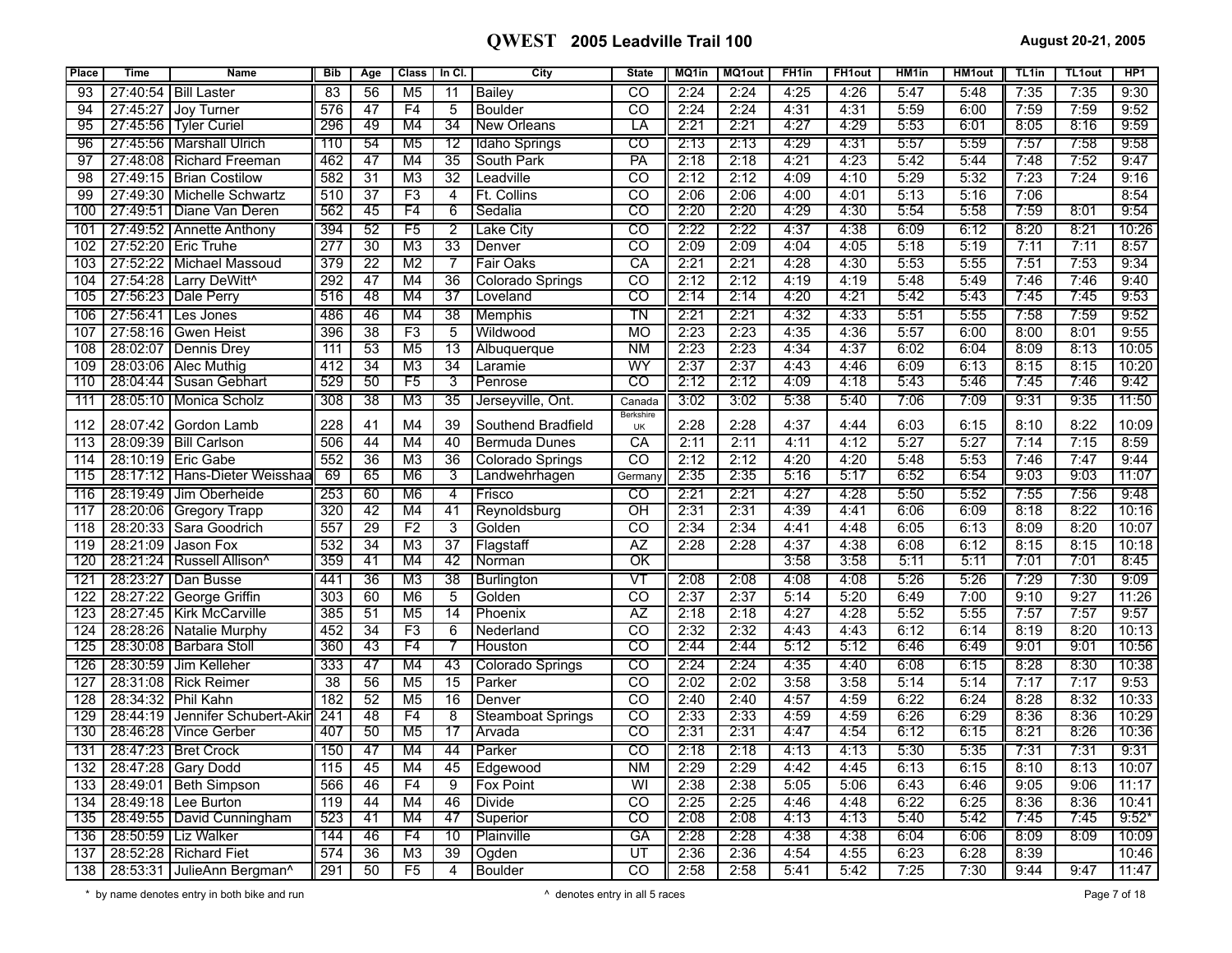| <b>Place</b> | <b>Time</b> | <b>Name</b>                  | <b>Bib</b>       | Age             | <b>Class</b>    | In Cl.          | City                     | <b>State</b>                      | Win In | <b>Win Out</b> | HP2   | TL2in | TL <sub>2</sub> out | HM2in | HM2out | FH <sub>2in</sub> |
|--------------|-------------|------------------------------|------------------|-----------------|-----------------|-----------------|--------------------------|-----------------------------------|--------|----------------|-------|-------|---------------------|-------|--------|-------------------|
| g3           |             | 27:40:54   Bill Laster       | 83               | 56              | M5              | $\overline{11}$ | Bailey                   | උල                                | 11:13  | 11:15          | 13:27 | 14:32 | 14:41               | 17:13 | 17:16  | 18:58             |
| 94           | 27:45:27    | Joy Turner                   | 576              | 47              | F4              | 5               | <b>Boulder</b>           | $\overline{c}$                    | 11:32  | 11:34          | 13:27 | 14:57 |                     | 18:34 | 19:37  | 21:17             |
| 95           | 27:45:56    | <b>Tyler Curiel</b>          | 296              | 49              | M4              | 34              | <b>New Orleans</b>       | LΑ                                | 11:29  | 11:31          | 13:23 | 14:28 | 14:47               | 17:42 | 18:09  | 20:17             |
| 96           |             | 27:45:56   Marshall Ulrich   | 110              | 54              | M <sub>5</sub>  | $\overline{12}$ | Idaho Springs            | $\overline{c}$                    | 11:54  | 11:56          | 14:19 | 15:58 | 15:59               | 18:42 | 18:49  | 20:36             |
| 97           |             | 27:48:08   Richard Freeman   | 462              | 47              | M <sub>4</sub>  | 35              | South Park               | PA                                | 11:41  | 11:51          | 14:06 | 15:39 | 15:55               | 18:45 | 19:27  | 20:54             |
| 98           |             | 27:49:15   Brian Costilow    | 582              | 31              | M <sub>3</sub>  | $\overline{32}$ | Leadville                | $\overline{CO}$                   | 10:55  | 10:59          | 13:14 | 14:35 | 14:40               | 17:46 | 18:01  | 19:41             |
| 99           |             | 27:49:30   Michelle Schwartz | 510              | $\overline{37}$ | F3              | $\overline{4}$  | Ft. Collins              | $\overline{CO}$                   | 10:21  | 10:23          | 12:34 | 13:52 | 14:02               | 16:51 | 16:55  | 18:54             |
| 100          |             | 27:49:51 Diane Van Deren     | 562              | 45              | F4              | 6               | Sedalia                  | $_{\rm CO}$                       | 11:33  | 11:36          | 13:50 | 15:14 |                     | 18:18 | 18:30  | 20:25             |
| 101          |             | 27:49:52   Annette Anthony   | 394              | 52              | F5              | 2               | Lake City                | CO                                | 12:08  | 12:10          | 14:15 | 15:33 | 15:34               | 18:33 | 18:45  | 20:34             |
| 102          |             | 27:52:20 Eric Truhe          | 277              | 30              | M <sub>3</sub>  | 33              | Denver                   | $\overline{co}$                   | 10:26  | 10:35          | 12:56 | 14:18 | 14:30               | 17:03 | 17:04  | 19:27             |
| 103          | 27:52:22    | Michael Massoud              | 379              | 22              | M <sub>2</sub>  | 7               | Fair Oaks                | CA                                | 11:10  | 11:15          | 13:09 | 14:31 | 14:44               | 17:03 | 17:10  | 18:44             |
| 104          | 27:54:28    | Larry DeWitt <sup>^</sup>    | 292              | 47              | M <sub>4</sub>  | 36              | Colorado Springs         | $\overline{CO}$                   | 11:20  | 11:22          | 13:18 | 14:38 | 14:40               | 17:18 | 17:30  | 19:22             |
| 105          |             | 27:56:23   Dale Perry        | 516              | 48              | M4              | 37              | Loveland                 | $\overline{\text{co}}$            | 11:38  | 11:44          | 14:05 | 15:35 | 15:36               | 18:30 | 18:33  | 20:30             |
| 106          |             | 27:56:41   Les Jones         | 486              | 46              | M4              | $\overline{38}$ | Memphis                  | $\overline{\mathsf{T}}\mathsf{N}$ | 11:29  | 11:32          | 13:52 | 13:58 | 15:31               | 18:25 | 18:32  | 20:26             |
| 107          | 27:58:16    | <b>Gwen Heist</b>            | 396              | 38              | F3              | 5               | Wildwood                 | <b>MO</b>                         | 11:29  | 11:30          | 13:43 | 14:59 | 15:10               | 17:43 | 17:48  | 19:38             |
| 108          |             | 28:02:07 Dennis Drey         | 111              | 53              | M <sub>5</sub>  | 13              | Albuquerque              | <b>NM</b>                         | 11:44  | 11:48          | 13:56 | 15:19 | 15:41               | 18:38 | 18:43  | 20:40             |
| 109          | 28:03:06    | Alec Muthig                  | 412              | $\overline{34}$ | M <sub>3</sub>  | 34              | Laramie                  | WY                                | 12:00  | 12:25          | 14:34 | 16:22 | 16:29               | 19:14 | 19:29  | 21:13             |
| 110          |             | 28:04:44   Susan Gebhart     | 529              | 50              | F5              | 3               | Penrose                  | $\overline{\text{co}}$            | 11:21  | 11:25          | 13:43 | 15:14 | 15:25               | 18:18 | 18:30  | 20:27             |
| 111          |             | 28:05:10   Monica Scholz     | 308              | $\overline{38}$ | M <sub>3</sub>  | $\overline{35}$ | Jerseyville, Ont.        | Canada                            | 13:32  | 13:34          | 15:41 | 17:00 | 17:08               | 19:42 | 19:48  | 21:39             |
| 112          |             | 28:07:42 Gordon Lamb         | 228              | 41              | M4              | 39              | Southend Bradfield       | Berkshire<br>UK                   | 11:48  | 11:58          | 14:05 | 15:39 |                     | 18:45 | 19:02  | 20:46             |
| 113          |             | 28:09:39 Bill Carlson        | 506              | 44              | M4              | 40              | <b>Bermuda Dunes</b>     | $\overline{CA}$                   | 10:38  | 10:47          | 13:10 | 14:45 | 14:59               | 17:45 | 17:52  | 19:56             |
| 114          | 28:10:19    | <b>Eric Gabe</b>             | 552              | 36              | M <sub>3</sub>  | 36              | Colorado Springs         | CO                                | 11:21  | 11:29          |       | 14:55 | 14:57               | 17:30 | 17:32  | 19:22             |
| 115          | 28:17:12    | Hans-Dieter Weisshaa         | 69               | 65              | M <sub>6</sub>  | 3               | Landwehrhagen            | German                            | 12:48  | 12:50          | 15:16 | 17:02 | 17:02               | 19:49 | 19:59  | 21:41             |
| 116          | 28:19:49    | Jim Oberheide                | 253              | 60              | M <sub>6</sub>  | 4               | Frisco                   | CO                                | 11:33  | 11:36          | 13:52 | 15:39 | 15:41               | 18:33 | 18:39  | 20:27             |
| 117          | 28:20:06    | <b>Gregory Trapp</b>         | 320              | 42              | M4              | 41              | Reynoldsburg             | OH                                | 11:51  | 11:57          | 14:08 | 15:27 | 15:43               | 18:35 | 18:40  | 20:23             |
| 118          | 28:20:33    | Sara Goodrich                | 557              | 29              | F2              | $\overline{3}$  | Golden                   | $\overline{co}$                   | 11:39  | 11:50          | 14:03 | 15:35 | 15:48               | 18:37 | 18:46  | 20:31             |
| 119          | 28:21:09    | Jason Fox                    | 532              | $\overline{34}$ | $\overline{M3}$ | $\overline{37}$ | Flagstaff                | $\overline{AZ}$                   | 11:57  | 12:02          | 14:03 | 15:31 | 15:33               | 18:09 | 18:13  | 20:22             |
| 120          | 28:21:24    | Russell Allison <sup>^</sup> | 359              | 41              | M4              | -42             | Norman                   | σκ                                | 10:20  | 10:24          | 12:39 | 14:22 | 14:27               | 17:56 | 18:05  | 20:28             |
| 121          | 28:23:27    | Dan Busse                    | 441              | 36              | M3              | 38              | Burlington               | VT                                | 10:53  | 10:55          | 13:05 | 14:39 | 14:40               | 17:31 | 17:43  | 19:50             |
| 122          | 28:27:22    | George Griffin               | 303              | 60              | M <sub>6</sub>  | $\overline{5}$  | Golden                   | $\overline{CO}$                   | 13:09  | 13:19          | 15:19 | 16:27 | 16:37               | 19:26 | 19:37  | 21:19             |
| 123          | 28:27:45    | <b>Kirk McCarville</b>       | 385              | $\overline{51}$ | M <sub>5</sub>  | $\overline{14}$ | Phoenix                  | $\overline{AZ}$                   | 11:46  | 11:49          | 14:11 | 16:10 | 16:11               | 19:02 | 19:05  | 20:43             |
| 124          |             | 28:28:26 Natalie Murphy      | 452              | $\overline{34}$ | F3              | 6               | Nederland                | $\overline{co}$                   | 11:56  | 11:58          |       | 15:34 | 15:36               | 18:25 | 18:25  | 20:14             |
| 125          |             | 28:30:08 Barbara Stoll       | 360              | 43              | F4              |                 | <b>Houston</b>           | $\overline{c}$                    | 12:40  | 12:44          | 14:54 | 16:29 | 16:46               | 19:25 | 19:35  | 21:27             |
| 126          |             | 28:30:59 Jim Kelleher        | 333              | 47              | M4              | 43              | Colorado Springs         | $\overline{c}$                    | 12:28  | 12:45          | 15:02 | 16:33 | 16:36               | 19:15 | 19:32  | 21:14             |
| 127          | 28:31:08    | <b>Rick Reimer</b>           | 38               | 56              | M <sub>5</sub>  | $\overline{15}$ | Parker                   | $\overline{co}$                   | 11:31  | 11:32          | 13:37 | 15:14 | 15:14               | 18:04 | 18:16  | 20:17             |
| 128          | 28:34:32    | Phil Kahn                    | 182              | 52              | M <sub>5</sub>  | 16              | Denver                   | <b>CO</b>                         | 12:24  | 12:27          | 14:52 | 16:27 | 16:29               | 19:17 | 19:21  | 21:21             |
| 129          | 28:44:19    | Jennifer Schubert-Akir       | 241              | 48              | F4              | $\overline{8}$  | <b>Steamboat Springs</b> | $\overline{c}$                    | 12:13  | 12:14          | 14:24 | 16:02 | 16:03               | 19:00 | 19:03  | 20:58             |
| 130          | 28:46:28    | <b>Vince Gerber</b>          | 407              | 50              | M <sub>5</sub>  | 17              | Arvada                   | $\overline{\text{co}}$            | 12:34  | 12:44          | 15:15 | 16:50 | 17:11               | 20:36 | 20:42  | 22:24             |
| 131          |             | 28:47:23   Bret Crock        | 150              | 47              | M4              | 44              | Parker                   | $\overline{c}$                    | 11:12  | 11:15          | 13:23 | 14:46 | 14:48               | 17:17 | 17:21  | 19:11             |
| 132          | 28:47:28    | Gary Dodd                    | 115              | 45              | M <sub>4</sub>  | 45              | Edgewood                 | <b>NM</b>                         | 11:48  | 11:49          | 14:11 | 15:53 | 16:12               | 18:53 | 19:05  | 20:52             |
| 133          | 28:49:01    | <b>Beth Simpson</b>          | 566              | 46              | F4              | $\overline{9}$  | <b>Fox Point</b>         | WI                                | 12:59  | 13:02          | 15:27 | 16:47 | 16:56               | 19:48 | 19:55  | 21:43             |
| 134          | 28:49:18    | Lee Burton                   | $\overline{119}$ | 44              | M4              | 46              | <b>Divide</b>            | $\overline{co}$                   | 12:32  | 12:44          | 15:02 | 16:28 | 16:32               | 19:11 | 19:22  | 21:20             |
| 135          |             | 28:49:55 David Cunningham    | 523              | 41              | M4              | 47              | Superior                 | $_{\rm CO}$                       | 11:50  | 11:59          | 14:21 | 16:11 | 16:12               | 19:03 | 19:19  | 21:20             |
| 136          |             | 28:50:59   Liz Walker        | 144              | 46              | F4              | 10              | Plainville               | GA                                | 11:48  | 11:49          | 14:10 | 15:44 | 15:48               | 18:37 | 18:39  | 20:32             |
| 137          | 28:52:28    | <b>Richard Fiet</b>          | 574              | 36              | M3              | 39              | Ogden                    | UT                                | 12:38  | 12:41          | 15:02 | 16:26 | 16:28               | 19:16 | 19:21  | 21:15             |
| 138          |             | 28:53:31 JulieAnn Bergman^   | 291              | 50              | F <sub>5</sub>  | 4               | <b>Boulder</b>           | $\overline{co}$                   | 13:31  | 13:38          | 15:49 | 17:29 | 17:34               | 20:05 | 20:13  | 21:56             |

\* by name denotes entry in both bike and run **contract and run contract and run** and run contract to the contract of 18 contract of 18 contract of 18 contract of 18 contract of 18 contract of 18 contract of 18 contract of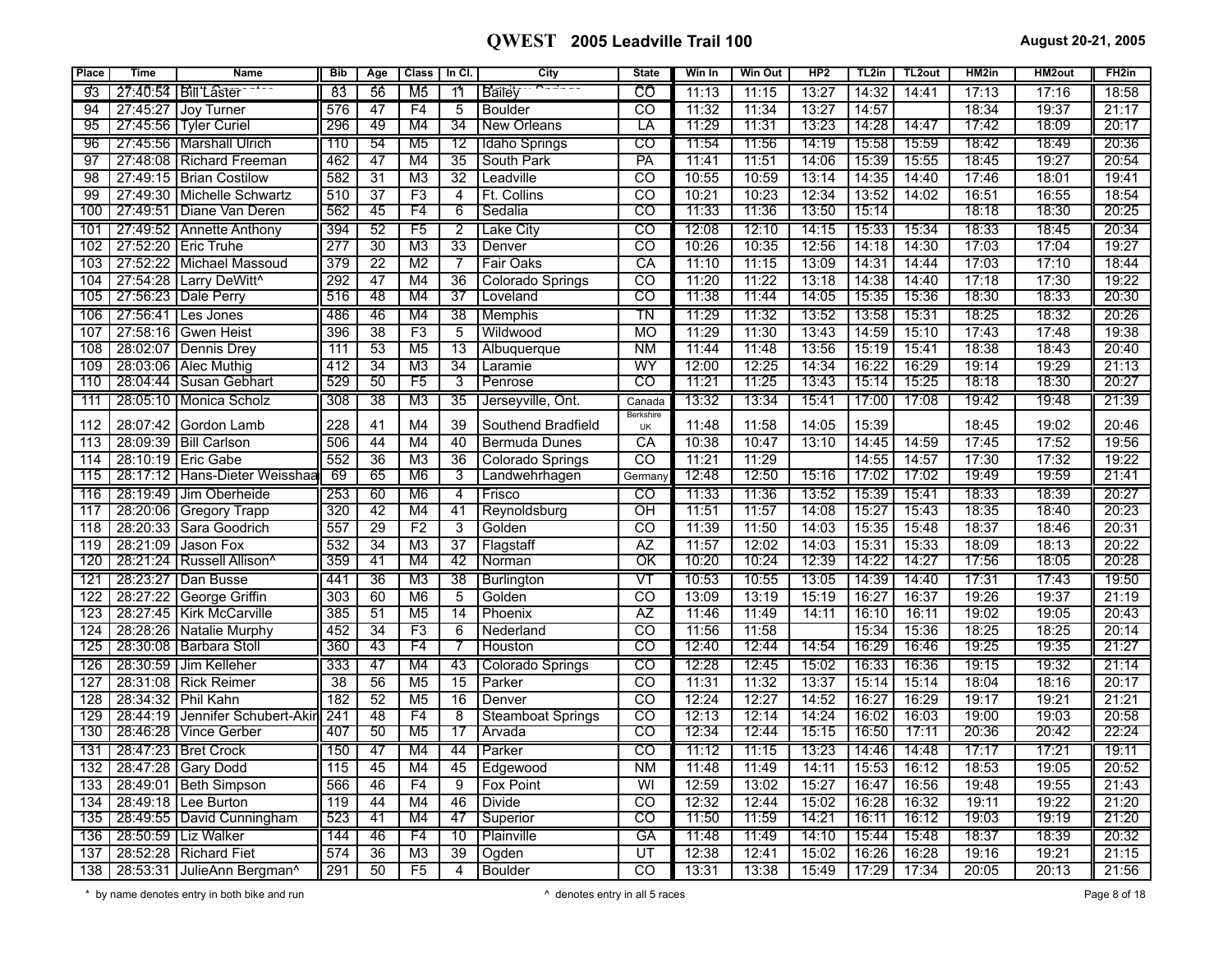| Place            | <b>Time</b> | <b>Name</b>                             | <b>Bib</b>       | Age             | <b>Class</b>    | In Cl.          | City                     | <b>State</b>             | FH <sub>2out</sub> | MQ2in | MQ2out |
|------------------|-------------|-----------------------------------------|------------------|-----------------|-----------------|-----------------|--------------------------|--------------------------|--------------------|-------|--------|
| 93               |             | 27:40:54   Bill Laster                  | 83               | 56              | M5              | 11              | Bailey                   | CÔ                       | 19:05              | 22:56 | 23:15  |
| 94               | 27:45:27    | Joy Turner                              | 576              | 47              | F4              | 5               | <b>Boulder</b>           | CO                       | 21:19              | 24:22 | 24:26  |
| 95               |             | 27:45:56 Tyler Curiel                   | 296              | 49              | M4              | 34              | <b>New Orleans</b>       | LΑ                       | 20:45              | 24:00 | 24:11  |
| 96               |             | 27:45:56   Marshall Ulrich              | 110              | 54              | M <sub>5</sub>  | $\overline{12}$ | Idaho Springs            | $\overline{co}$          | 20:39              | 23:58 | 24:10  |
| 97               |             | 27:48:08 Richard Freeman                | 462              | 47              | M4              | 35              | South Park               | PA                       | 21:05              | 24:31 | 24:43  |
| $\overline{98}$  |             | 27:49:15 Brian Costilow                 | 582              | $\overline{31}$ | $\overline{M3}$ | $\overline{32}$ | Leadville                | टठ                       | 20:06              | 23:38 | 24:08  |
| 99               |             | 27:49:30 Michelle Schwartz              | 510              | $\overline{37}$ | F3              | 4               | Ft. Collins              | $\overline{co}$          | 18:57              | 22:59 | 23:01  |
| 100              | 27:49:51    | Diane Van Deren                         | 562              | 45              | F4              | 6               | Sedalia                  | co                       | 20:35              | 24:08 | 24:11  |
| 101              |             | 27:49:52   Annette Anthony              | 394              | 52              | F5              | 2               | <b>Lake City</b>         | $\overline{\text{co}}$   | 20:49              | 24:09 | 24:23  |
| 102              |             | 27:52:20 Eric Truhe                     | $\overline{277}$ | $\overline{30}$ | M <sub>3</sub>  | $\overline{33}$ | Denver                   | $\overline{co}$          | 20:14              | 23:36 | 23:47  |
| 103              |             | 27:52:22 Michael Massoud                | 379              | $\overline{22}$ | M <sub>2</sub>  | $\overline{7}$  | Fair Oaks                | $\overline{\text{CA}}$   | 18:57              | 22:57 | 23:24  |
| 104              |             | 27:54:28 Larry DeWitt^                  | 292              | 47              | M <sub>4</sub>  | 36              | Colorado Springs         | $\overline{\mathrm{co}}$ | 19:24              | 22:52 | 23:08  |
| 105              |             | 27:56:23 Dale Perry                     | 516              | 48              | M4              | 37              | Loveland                 | CO                       | 20:41              | 24:08 | 24:15  |
| 106              |             | 27:56:41   Les Jones                    | 486              | 46              | M4              | 38              | Memphis                  | $\overline{\text{TN}}$   | 20:34              | 24:11 | 24:13  |
| 107              | 27:58:16    | <b>Gwen Heist</b>                       | 396              | $\overline{38}$ | F3              | 5               | Wildwood                 | <b>MO</b>                | 19:47              | 23:26 | 23:37  |
| 108              | 28:02:07    | Dennis Drey                             | $\overline{111}$ | 53              | M <sub>5</sub>  | $\overline{13}$ | Albuquerque              | <b>NM</b>                | 20:55              | 24:13 | 24:21  |
| 109              |             | 28:03:06 Alec Muthig                    | 412              | $\overline{34}$ | M <sub>3</sub>  | $\overline{34}$ | Laramie                  | WY                       | 21:26              | 24:37 | 24:58  |
| 110              |             | 28:04:44   Susan Gebhart                | 529              | 50              | F5              | 3               | Penrose                  | $\overline{\mathrm{co}}$ | 20:35              | 24:07 | 24:13  |
| 111              |             | 28:05:10   Monica Scholz                | 308              | $\overline{38}$ | M <sub>3</sub>  | $\overline{35}$ | Jerseyville, Ont.        | Canada                   | 21:50              | 24:59 | 25:02  |
| 112              | 28:07:42    | Gordon Lamb                             | 228              | 41              | M <sub>4</sub>  | 39              | Southend Bradfield       | Berkshire<br>UK          | 21:01              | 24:09 | 24:27  |
| 113              |             | 28:09:39   Bill Carlson                 | 506              | 44              | M <sub>4</sub>  | 40              | Bermuda Dunes            | СA                       | 20:06              | 24:04 | 24:16  |
| 114              |             | 28:10:19   Eric Gabe                    | 552              | $\overline{36}$ | M <sub>3</sub>  | $\overline{36}$ | Colorado Springs         | $\overline{c}$           | 19:26              | 23:05 | 23:20  |
| 115              |             | 28:17:12 Hans-Dieter Weisshaa           | 69               | 65              | M <sub>6</sub>  | 3               | Landwehrhagen            | Germany                  | 21:43              | 25:03 | 25:04  |
| 116              |             | 28:19:49 Jim Oberheide                  | 253              | 60              | M <sub>6</sub>  | 4               | Frisco                   | $\overline{c}$           | 20:32              | 24:10 |        |
| 117              |             | 28:20:06 Gregory Trapp                  | 320              | 42              | M4              | 41              | Reynoldsburg             | $\overline{O}$ H         | 20:28              | 23:58 | 24:09  |
| $\overline{118}$ |             | 28:20:33 Sara Goodrich                  | 557              | $\overline{29}$ | $\overline{F2}$ | $\overline{3}$  | Golden                   | $\overline{c}$           | 20:47              |       | 24:34  |
| 119              | 28:21:09    | Jason Fox                               | 532              | $\overline{34}$ | M <sub>3</sub>  | $\overline{37}$ | Flagstaff                | $\overline{AZ}$          | 20:27              | 24:00 | 24:08  |
| 120              |             | 28:21:24   Russell Allison <sup>^</sup> | 359              | 41              | M4              | 42              | Norman                   | $\overline{\textsf{OK}}$ | 20:30              | 24:17 | 24:38  |
| 121              |             | 28:23:27   Dan Busse                    | 441              | 36              | M3              | 38              | <b>Burlington</b>        | VТ                       | 20:05              | 23:42 | 23:59  |
| 122              |             | 28:27:22 George Griffin                 | 303              | 60              | M6              | 5               | Golden                   | $\overline{co}$          | 21:43              | 24:57 | 25:00  |
| $\overline{123}$ |             | 28:27:45 Kirk McCarville                | 385              | $\overline{51}$ | M <sub>5</sub>  | 14              | Phoenix                  | ĀΖ                       | 20:58              | 24:39 | 24:54  |
| 124              |             | 28:28:26 Natalie Murphy                 | 452              | $\overline{34}$ | F3              | 6               | Nederland                | $\overline{c}$           | 20:19              | 24:15 | 24:39  |
| 125              |             | 28:30:08 Barbara Stoll                  | 360              | 43              | F4              | 7               | <b>Houston</b>           | CO                       | 21:31              | 24:47 | 24:53  |
| 126              | 28:30:59    | Jim Kelleher                            | 333              | 47              | M4              | 43              | <b>Colorado Springs</b>  | $\overline{c}$           | 21:23              | 24:40 | 24:52  |
| 127              |             | 28:31:08 Rick Reimer                    | $\overline{38}$  | $\overline{56}$ | M <sub>5</sub>  | 15              | Parker                   | $\overline{\mathrm{co}}$ | 20:30              | 24:46 | 24:54  |
| 128              |             | 28:34:32 Phil Kahn                      | 182              | 52              | M <sub>5</sub>  | $\overline{16}$ | Denver                   | $\overline{co}$          | 21:30              | 24:48 | 24:58  |
| 129              | 28:44:19    | Jennifer Schubert-Akir                  | 241              | 48              | F4              | 8               | <b>Steamboat Springs</b> | $\overline{co}$          | 21:10              | 25:08 | 25:16  |
| 130              | 28:46:28    | <b>Vince Gerber</b>                     | 407              | 50              | M <sub>5</sub>  | 17              | Arvada                   | $\overline{\mathrm{co}}$ | 22:31              | 25:29 | 25:36  |
| 131              |             | 28:47:23   Bret Crock                   | 150              | 47              | M4              | 44              | Parker                   | $\overline{c}$           | 19:52              | 23:56 | 24:18  |
| 132              | 28:47:28    | Gary Dodd                               | $\overline{115}$ | 45              | M4              | 45              | Edgewood                 | $\overline{\text{NM}}$   | 21:00              | 24:28 | 24:46  |
| 133              | 28:49:01    | Beth Simpson                            | 566              | 46              | $\overline{F4}$ | $\overline{9}$  | Fox Point                | $\overline{\mathsf{W}}$  | 21:55              | 25:11 | 25:18  |
| 134              |             | 28:49:18 Lee Burton                     | 119              | 44              | M <sub>4</sub>  | 46              | <b>Divide</b>            | $\overline{co}$          | 21:33              | 24:52 | 25:01  |
| 135              |             | 28:49:55 David Cunningham               | 523              | 41              | M4              | 47              | Superior                 | co                       | 21:22              | 24:43 | 24:54  |
| 136              |             | 28:50:59   Liz Walker                   | 144              | 46              | F4              | 10              | Plainville               | GĀ                       | 20:33              |       | 24:42  |
| 137              |             | 28:52:28 Richard Fiet                   | 574              | $\overline{36}$ | M <sub>3</sub>  | $\overline{39}$ | Ogden                    | ŪT                       | 21:23              | 24:48 | 24:48  |
| 138              |             | 28:53:31 JulieAnn Bergman^              | 291              | 50              | $\overline{F5}$ | $\overline{4}$  | Boulder                  | टठ                       | 22:04              | 25:04 | 25:11  |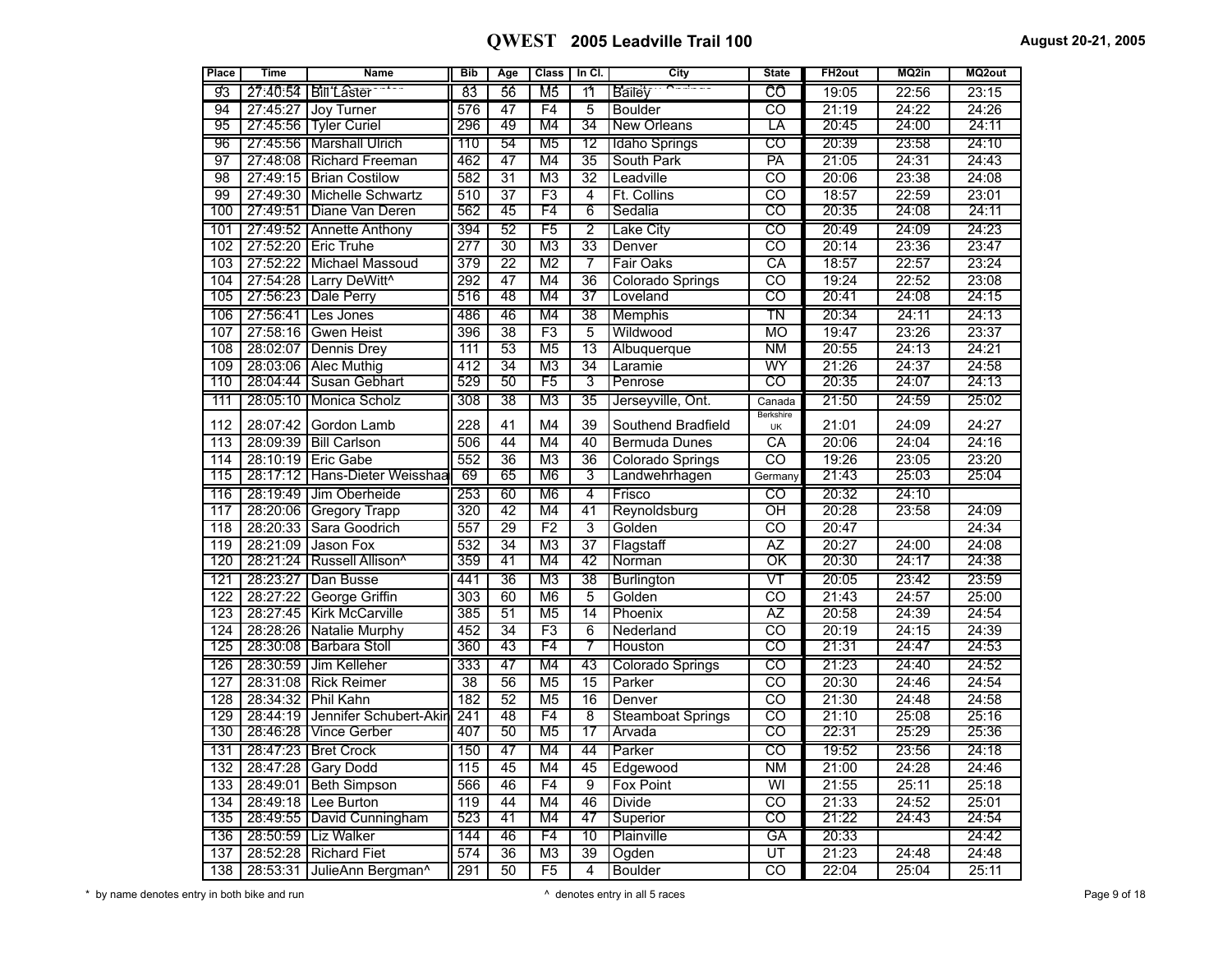| Place | <b>Time</b> | <b>Name</b>                           | <b>Bib</b>       | Age             | <b>Class</b>    | In $CI.$        | City                  | <b>State</b>             | MQ1in | <b>MQ1out</b> | FH <sub>1in</sub> | <b>FH1out</b> | HM1in | <b>HM1out</b> | TL <sub>1in</sub> | <b>TL1out</b> | HP <sub>1</sub> |
|-------|-------------|---------------------------------------|------------------|-----------------|-----------------|-----------------|-----------------------|--------------------------|-------|---------------|-------------------|---------------|-------|---------------|-------------------|---------------|-----------------|
| 139   | 28:54:33    | Alexander Young                       | 502              | $\overline{22}$ | M <sub>2</sub>  | 8               | Falcon Lake, MB       | Canada                   | 2:13  | 2:13          | 4:14              | 4:15          | 5:33  | 5:37          | 7:30              | 7:34          | 9:29            |
| 140   |             | 28:55:18   Greg Taylor                | 133              | 58              | M5              | 78              | Minneapolis           | MΝ                       | 2:24  | 2:24          | 4:50              | 4:53          | 6:28  | 6:29          | 8:37              | 8:37          | 10:38           |
| 141   | 28:56:37    | Steven Shwer                          | 377              | 48              | M4              | 48              | Tampa                 | FL                       | 2:24  | 2:24          | 4:40              | 4:41          | 6:03  | 6:06          | 8:10              | 8:12          | 10:09           |
| 142   | 28:58:09    | Jeanie Grooms                         | 355              | 49              | F <sub>4</sub>  | $\overline{11}$ | <b>Grand Junction</b> | CO                       | 2:31  | 2:31          | 4:46              | 4:47          | 6:19  | 6:21          | 8:25              | 8:26          | 10:33           |
| 143   | 28:58:40    | Jeanne Willis                         | 395              | 49              | F4              | $\overline{12}$ | Leadville             | $\overline{\text{co}}$   | 2:31  | 2:31          | 5:04              | 5:05          | 6:45  | 6:47          | 9:01              | 9:01          | 11:20           |
| 144   | 28:59:47    | June Gessner                          | 561              | $\overline{52}$ | F5              | $\overline{5}$  | Laguna Nigel          | $\overline{CA}$          | 2:29  | 2:29          | 4:49              | 4:51          | 6:25  | 6:29          | 8:40              | 8:48          | 10:49           |
| 145   |             | 29:01:45   Michael James <sup>^</sup> | 293              | 34              | M <sub>3</sub>  | 40              | Englewood             | CO                       | 2:44  | 2:44          | 5:03              | 5:03          | 6:35  | 6:39          | 8:39              | 8:39          | 10:39           |
| 146   |             | 29:02:42   Jennifer Hopkins           | 437              | 44              | F4              | 13              | Niwot                 | $\overline{\text{co}}$   | 2:22  | 2:22          | 4:34              | 4:34          | 6:03  | 6:04          | 8:12              | 8:13          | 10:18           |
| 147   |             | 29:03:40   Tom Bunk                   | 423              | 63              | M6              | 6               | North Prairie         | WI                       | 2:16  | 2:16          | 4:32              | 4:32          | 5:55  | 5:55          | 7:57              | 8:00          | 10:00           |
| 148   | 29:04:03    | Scott Mason                           | 560              | 43              | M4              | 49              | <b>Heber City</b>     | UT                       | 2:21  | 2:21          | 4:31              | 4:32          | 5:57  | 5:59          | 7:46              | 7:47          | 9:37            |
| 149   |             | 29:07:32 Henry Schloss                | 495              | 31              | M <sub>3</sub>  | 41              | Denver                | CO                       | 2:19  | 2:25          | 4:33              | 4:34          | 6:01  | 6:04          | 8:06              | 8:07          | 10:21           |
| 150   |             | 29:08:22 Norm Richardson              | 93               | 50              | M <sub>5</sub>  | $\overline{19}$ | Newton                | MA                       | 2:17  | 2:17          | 4:26              | 4:30          | 5:57  | 6:00          | 8:00              | 8:04          | 9:54            |
| 151   | 29:08:44    | <b>John Hobbs</b>                     | 139              | 60              | M6              | 7               | Evergreen             | CO                       | 2:35  | 2:35          | 4:54              | 4:55          | 6:31  | 6:32          | 8:40              | 8:40          | 10:50           |
| 152   | 29:09:47    | Douglas Striker                       | $\overline{216}$ | $\overline{31}$ | M <sub>3</sub>  | $\overline{42}$ | Denver                | $\overline{\text{co}}$   | 2:29  | 2:29          | 4:40              | 4:41          | 6:05  | 6:07          | 8:13              | 8:15          | 10:05           |
| 153   | 29:10:47    | Terry Murphy                          | $\overline{204}$ | $\overline{50}$ | $\overline{M5}$ | $\overline{20}$ | Atlanta               | GA                       | 2:47  | 2:47          | 5:12              | 5:18          | 6:51  | 6:54          | 9:07              | 9:13          | 11:17           |
| 154   | 29:11:07    | Jeff Bostow                           | 272              | 49              | M4              | 50              | <b>Apple Valley</b>   | $\overline{\mathsf{MN}}$ | 2:11  | 2:11          | 4:21              | 4:22          | 5:45  | 5:46          | 7:43              | 7:44          | 9:42            |
| 155   |             | 29:12:17   Ron Wright                 | 113              | 58              | M5              | 21              | Aurora                | CO                       | 2:25  | 2:25          | 4:42              | 4:43          | 6:18  | 6:20          | 8:43              | 8:43          | 10:55           |
| 156   |             | 29:13:24   Garry Curry                | 141              | 51              | M <sub>5</sub>  | $\overline{22}$ | <b>Boulder</b>        | $\overline{C}$           | 2:31  | 2:31          | 4:48              | 4:50          | 6:18  | 6:19          | 8:25              | 8:28          | 10:22           |
| 157   | 29:13:24    | James Baker                           | 555              | $\overline{55}$ | M <sub>5</sub>  | $\overline{23}$ | Oklahoma City         | $\overline{\text{OK}}$   | 2:24  | 2:24          | 4:30              | 4:31          | 5:53  | 5:58          | 8:06              | 8:08          | 10:10           |
| 158   |             | 29:13:43   King Jordan                | 122              | 62              | M <sub>6</sub>  | $\overline{8}$  | Washington            | $\overline{DC}$          | 2:31  | 2:31          | 4:44              | 4:44          | 6:14  | 6:16          | 8:35              | 8:35          | 10:43           |
| 159   | 29:13:52    | Ben Fitzpatrick                       | 327              | $\overline{30}$ | $\overline{M3}$ | $\overline{43}$ | Cathedral City        | CA                       | 2:10  | 2:10          | 4:08              | 4:11          | 5:32  | 5:37          | 7:40              | 7:42          | 9:48            |
| 160   |             | 29:14:09   Jack Jewell                | 138              | 51              | M <sub>5</sub>  | 24              | <b>Boulder</b>        | CO                       | 2:36  | 2:36          | 4:53              | 4:54          | 6:24  | 6:25          | 9:03              | 9:05          | 11:07           |
| 161   | 29:14:28    | Steven Kessler                        | 568              | $\overline{21}$ | M <sub>2</sub>  | 9               | <b>USAFA</b>          | $\overline{\text{co}}$   | 2:07  | 2:07          | 4:17              | 4:18          | 5:52  | 5:55          | 8:13              | 8:17          | 10:12           |
| 162   | 29:14:55    | Dan Steward                           | 107              | 44              | M4              | 51              | Littleton             | $\overline{\mathrm{co}}$ | 2:25  | 2:25          | 4:35              | 4:38          | 5:58  | 6:00          | 8:01              | 8:03          | 10:04           |
| 163   | 29:15:13    | Dennis Sullivan                       | 346              | $\overline{31}$ | M <sub>3</sub>  | 44              | Portland              | $\overline{\text{OR}}$   | 2:36  | 2:36          | 5:01              | 5:01          | 6:39  | 6:41          | 8:41              | 8:41          | 10:48           |
| 164   | 29:15:44    | Jim Kerse                             | 270              | 56              | M <sub>5</sub>  | $\overline{25}$ | Broad Bay, Dunedin    | N. Zealand               | 2:27  | 2:27          | 4:45              | 4:46          | 6:14  | 6:16          | 8:24              | 8:25          | 10:23           |
| 165   | 29:16:22    | John Villar                           | 421              | 44              | M4              | 52              | <b>Bozeman</b>        | МT                       | 2:28  | 2:28          | 4:35              | 4:35          | 6:03  | 6:07          | 8:09              | 8:11          | 10:14           |
| 166   |             | 29:17:19   Willie Lambert             | 322              | 43              | M4              | 53              | Topeka                | $\overline{\text{KS}}$   | 2:29  | 2:29          | 4:47              | 4:48          | 6:22  | 6:25          | 8:44              | 8:46          | 10:56           |
| 167   |             | 29:17:54   Robert Kapke               | 249              | $\overline{58}$ | M <sub>5</sub>  | $\overline{26}$ | Wilber                | $\overline{\sf NE}$      | 2:24  | 2:24          | 4:43              | 4:44          | 6:15  | 6:17          | 8:32              | 8:33          | 10:36           |
| 168   |             | 29:19:40 Stephen Yackley, Jr.         | 474              | $\overline{21}$ | $\overline{M2}$ | $\overline{10}$ | Colorado Springs      | $\overline{co}$          | 2:08  | 2:08          | 4:23              | 4:24          | 5:51  | 5:53          | 8:08              | 8:09          | 10:36           |
| 169   | 29:20:19    | Uohn Rainev                           | 553              | 56              | M <sub>5</sub>  | $\overline{27}$ | Leadville             | $\overline{co}$          | 2:30  | 2:30          | 4:53              | 4:57          | 6:34  | 6:40          | 8:59              | 9:06          | 11:09           |
| 170   |             | 29:21:27   Michio Watanabe            | 236              | 33              | M3              | 45              | <b>Boulder</b>        | co                       | 2:32  | 2:36          | 4:48              | 4:54          | 6:12  | 6:17          | 8:20              | 8:27          | 10:14           |
| 171   |             | 29:22:38   Bob Stavig                 | 157              | 56              | M <sub>5</sub>  | 28              | Bloomington           | MN                       | 2:22  | 2:22          | 4:36              | 4:37          | 6:05  | 6:06          | 8:16              | 8:17          | 10:27           |
| 172   | 29:23:17    | Jim Williamson                        | 211              | 45              | M4              | 54              | Salt Lake City        | UT                       | 2:39  | 2:39          | 4:59              | 5:01          | 6:36  | 6:40          | 8:56              | 8:59          | 11:23           |
| 173   | 29:23:24    | Tom Schnitzius                        | 121              | 52              | M <sub>5</sub>  | 29              | Dillon                | टठ                       | 2:24  | 2:24          | 4:45              | 4:46          | 6:18  | 6:20          | 8:35              | 8:36          | 10:41           |
| 174   | 29:23:29    | l Mark Horan                          | 237              | 45              | M <sub>4</sub>  | 55              | Golden                | $\overline{CO}$          | 2:35  | 2:35          | 4:53              | 4:54          | 6:29  | 6:31          | 8:43              | 8:46          | 10:58           |
| 175   | 29:23:55    | Geoff MacDonald                       | 484              | 30              | M3              | 46              | Calgary, ALB,         | Canada                   | 2:32  | 2:32          | 4:36              | 4:37          | 6:01  | 6:02          | 8:09              | 8:09          | 10:13           |
| 176   | 29:24:08    | I Bob Seebohar                        | 351              | 33              | M3              | 47              | Littleton             | CO                       | 2:21  | 2:21          | 4:19              | 4:19          | 5:33  | 5:34          | 7:26              | 7:26          | 9:19            |
| 177   | 29:24:49    | Jerome Otto                           | $\overline{244}$ | $\overline{42}$ | M4              | $\overline{56}$ | Scottsbluff           | N <sub>E</sub>           | 2:21  | 2:21          | 4:33              | 4:35          | 6:05  | 6:08          | 8:19              | 8:21          | 10:36           |
| 178   | 29:25:48    | Brian Tate                            | 438              | $\overline{37}$ | M <sub>3</sub>  | 48              | Spartanburg           | $\overline{SC}$          | 2:31  | 2:31          | 4:40              | 4:48          | 6:10  | 6:18          | 8:36              | 8:42          | 10:47           |
| 179   | 29:28:52    | Michael Julier                        | 476              | $\overline{33}$ | M <sub>3</sub>  | 49              | Hillsboro             | $\overline{OR}$          | 2:26  | 2:26          | 4:35              | 4:40          | 6:17  | 6:24          | 8:36              | 8:54          | 10:50           |
| 180   |             | 29:29:52   Mark Blenden               | 563              | 56              | M <sub>5</sub>  | $\overline{30}$ | <b>Bedford</b>        | ТX                       | 2:52  | 2:52          | 5:15              | 5:23          | 6:44  | 6:52          | 9:02              | 9:13          | 11:11           |
| 181   | 29:31:27    | <b>Chris Grauch</b>                   | 459              | $\overline{32}$ | M3              | 50              | <b>Boulder</b>        | $\overline{c}$           | 2:43  | 2:43          | 5:18              | 5:18          | 6:46  | 6:48          | 9:04              | 9:05          | 11:07           |
| 182   | 29:31:29    | Sandra Powell                         | 514              | $\overline{46}$ | F4              | 14              | Alcalde               | <b>NM</b>                | 2:37  | 2:37          | 4:52              | 4:53          | 6:25  | 6:27          | 8:39              | $8:39*$       | 10:42           |
| 183   | 29:32:20    | William Geist                         | 433              | $\overline{34}$ | M <sub>3</sub>  | $\overline{51}$ | Los Alamos            | <b>NM</b>                | 2:35  | 2:35          | 4:38              | 4:43          | 6:08  | 6:22          | 8:21              | 8:29          | 10:32           |
| 184   | 29:32:20    | Jason Halladay                        | 434              | $\overline{31}$ | M <sub>3</sub>  | 52              | Los Alamos            | $N$ M                    | 2:35  | 2:35          | 4:36              | 4:43          | 6:08  | 6:22          | 8:21              | 8:29          | 10:32           |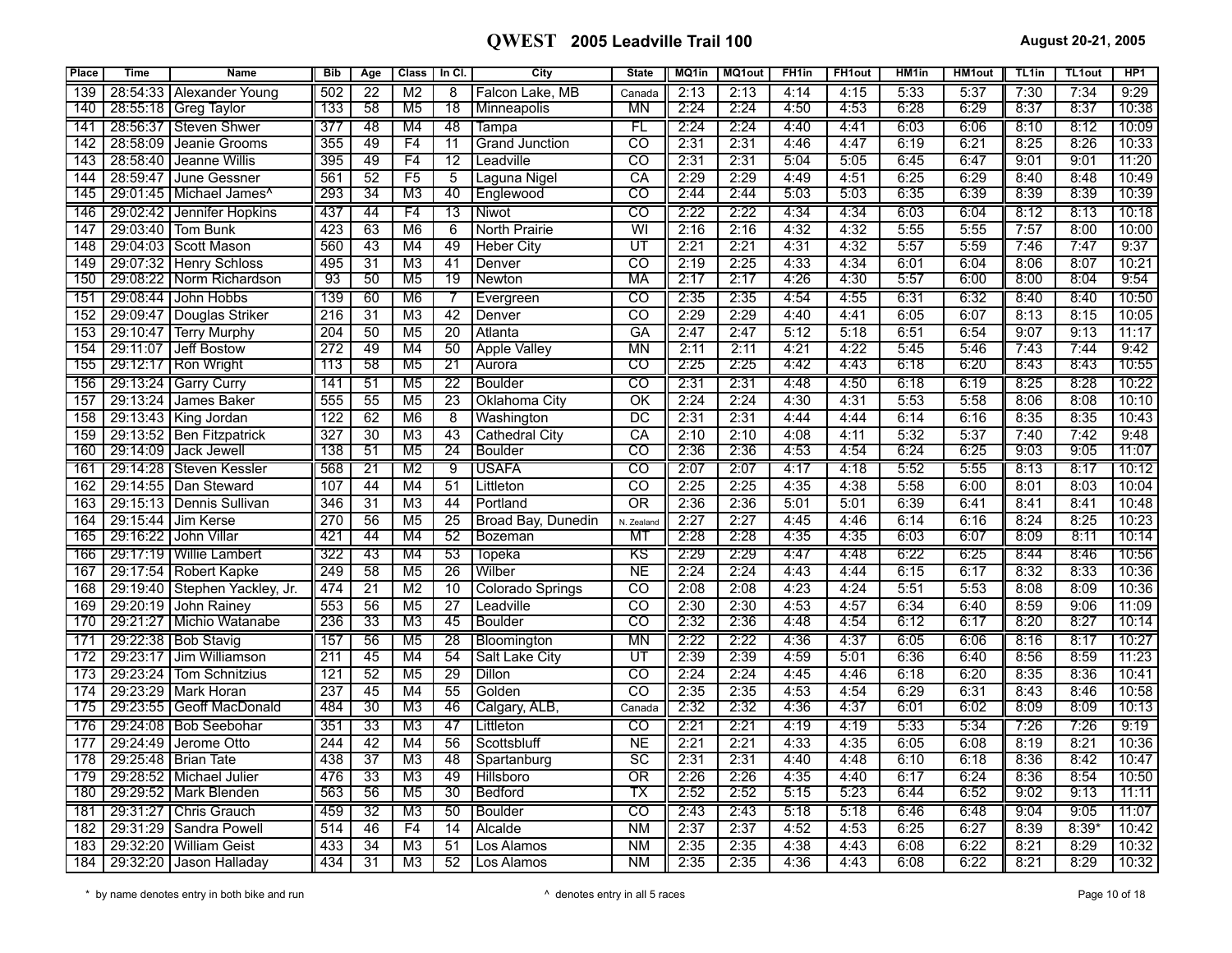| Place           | <b>Time</b> | <b>Name</b>                           | <b>Bib</b>       | Age             | <b>Class</b>    | In Cl.          | City               | <b>State</b>             | Win In | <b>Win Out</b> | HP <sub>2</sub> | TL <sub>2</sub> in | TL <sub>2</sub> out | HM2in    | <b>HM2out</b> | FH <sub>2in</sub> |
|-----------------|-------------|---------------------------------------|------------------|-----------------|-----------------|-----------------|--------------------|--------------------------|--------|----------------|-----------------|--------------------|---------------------|----------|---------------|-------------------|
| 139             |             | 28:54:33   Alexander Young            | 502              | 22              | M2              | 8               | Falcon Lake, MB    | Canada                   | 11:35  | 11:49          | 14:17           | 16:03              | 16:08               | 18:54    | 19:07         | 21:05             |
| 140             |             | 28:55:18 Greg Taylor                  | 133              | 58              | M5              | 18              | <b>Minneapolis</b> | MN                       | 12:32  | 12:36          | 14:54           | 16:19              | 16:22               | 19:33    | 19:38         | 21:36             |
| 141             |             | 28:56:37   Steven Shwer               | 377              | 48              | M4              | 48              | Tampa              | FL                       | 12:04  | 12:11          | 14:51           | 16:29              | 16:44               | 19:56    | 20:09         | 21:48             |
| 142             | 28:58:09    | Jeanie Grooms                         | 355              | 49              | F4              | 11              | Grand Junction     | CO                       | 12:21  | 12:34          | 14:42           | 16:31              | 16:34               | 19:30    | 19:34         | 21:25             |
| 143             | 28:58:40    | Jeanne Willis                         | 395              | 49              | F4              | $\overline{12}$ | Leadville          | $\overline{c}$           | 13:06  | 13:08          | 15:22           | 16:58              | 16:59               | 19:42    | 19:46         | 21:34             |
| 144             | 28:59:47    | June Gessner                          | 561              | $\overline{52}$ | F5              | $\overline{5}$  | Laguna Nigel       | CA                       | 12:37  | 12:52          | 14:52           | 16:08              | 16:21               | 19:15    | 19:21         | 21:10             |
| 145             |             | 29:01:45   Michael James <sup>^</sup> | 293              | 34              | M3              | 40              | Englewood          | $\overline{\text{co}}$   | 12:26  | 12:29          | 14:44           | 16:07              | 16:12               | 19:03    | 19:13         | 21:10             |
| 146             |             | 29:02:42   Jennifer Hopkins           | 437              | 44              | F4              | 13              | Niwot              | $\overline{c}$           | 11:59  | 12:04          | 14:36           | 16:19              | 16:20               | 19:28    | 19:36         | 21:20             |
| 147             | 29:03:40    | Tom Bunk                              | 423              | 63              | M6              | $\overline{6}$  | North Prairie      | $\overline{\mathsf{W}}$  | 11:55  | 12:01          | 14:21           | 16:05              | 16:10               | 19:11    | 19:24         | 21:27             |
| 148             | 29:04:03    | <b>Scott Mason</b>                    | 560              | 43              | M4              | 49              | Heber Citv         | UT                       | 11:11  | 11:18          | 13:37           | 15:10              | 15:15               | 17:53    | 18:05         | 21:43             |
| 149             | 29:07:32    | <b>Henry Schloss</b>                  | 495              | $\overline{31}$ | M <sub>3</sub>  | 41              | Denver             | CO                       | 12:08  | 12:11          | 14:18           | 15:48              | 15:49               | 18:23    | 18:54         | 20:47             |
| 150             |             | 29:08:22   Norm Richardson            | 93               | 50              | M <sub>5</sub>  | 19              | <b>Newton</b>      | MA                       | 11:42  | 11:48          | 14:07           | 15:32              | 15:53               | 18:39    | 19:24         | 21:20             |
| 15 <sup>′</sup> |             | 29:08:44 John Hobbs                   | 139              | 60              | M6              |                 | Evergreen          | CO                       | 12:44  | 12:48          | 15:03           | 16:34              | 16:37               | 19:30    | 19:36         | 21:32             |
| 152             | 29:09:47    | Douglas Striker                       | 216              | 31              | M <sub>3</sub>  | 42              | Denver             | <b>CO</b>                | 11:52  | 11:57          | 13:59           | 15:28              | 15:31               | 18:25    | 18:30         | 20:27             |
| 153             | 29:10:47    | <b>Terry Murphy</b>                   | 204              | 50              | M <sub>5</sub>  | $\overline{20}$ | Atlanta            | $G$ A                    | 13:21  | 13:31          | 15:40           | 17:09              | 17:19               | 20:06    | 20:08         | 21:54             |
| 154             | 29:11:07    | Jeff Bostow                           | 272              | 49              | M4              | 50              | Apple Valley       | <b>MN</b>                | 11:21  | 11:24          | 13:49           | 15:22              | 15:24               | 18:41    | 18:48         | 21:09             |
| 155             |             | 29:12:17   Ron Wright                 | 113              | 58              | M5              | 21              | Aurora             | co                       | 12:43  | 12:45          | 14:51           | 16:34              | 16:35               | 19:33    | 19:37         | 21:33             |
| 156             |             | 29:13:24   Garry Curry                | 141              | 51              | M <sub>5</sub>  | 22              | <b>Boulder</b>     | $\overline{c}$           | 12:02  | 12:06          | 14:23           | 15:51              | 16:14               | 19:14    | 19:27         | 21:30             |
| 157             | 29:13:24    | James Baker                           | 555              | 55              | M <sub>5</sub>  | $\overline{23}$ | Oklahoma City      | $\overline{\text{OK}}$   | 12:01  | 12:06          | 14:19           | 15:51              | 16:13               | 19:14    | 19:27         | 21:30             |
| 158             | 29:13:43    | <b>King Jordan</b>                    | 122              | 62              | M6              | $\overline{8}$  | Washington         | $\overline{DC}$          | 12:39  | 12:40          | 15:02           | 16:35              | 16:36               | 19:36    | 19:46         | 21:30             |
| 159             |             | 29:13:52 Ben Fitzpatrick              | 327              | 30              | M <sub>3</sub>  | 43              | Cathedral City     | CA                       | 11:34  | 11:39          | 13:47           | 15:14              | 15:23               | 18:39    | 18:49         | 21:01             |
| 160             |             | 29:14:09 Jack Jewell                  | 138              | 51              | M5              | 24              | <b>Boulder</b>     | CO                       | 12:50  | 12:51          | 15:17           | 16:49              | 17:09               | 19:56    | 19:59         | 21:44             |
| 161             | 29:14:28    | Steven Kessler                        | 568              | 21              | M2              | 9               | USAFA              | CO                       | 12:08  | 12:19          | 14:32           | 16:07              | 16:10               | 19:06    | 19:13         | 21:10             |
| 162             | 29:14:55    | Dan Steward                           | 107              | 44              | M4              | $\overline{51}$ | Littleton          | $\overline{co}$          | 11:56  | 11:58          | 14:20           | 15:54              | 16:02               | 19:00    | 19:10         | 21:08             |
| 163             | 29:15:13    | Dennis Sullivan                       | 346              | $\overline{31}$ | M <sub>3</sub>  | 44              | Portland           | $\overline{OR}$          | 12:50  | 12:51          | 15:06           | 16:58              | 16:59               | 19:39    | 19:41         | 21:44             |
| 164             | 29:15:44    | Jim Kerse                             | 270              | 56              | M <sub>5</sub>  | $\overline{25}$ | Broad Bay, Dunedin | N. Zealand               | 12:14  | 12:16          | 14:39           | 16:20              | 16:21               | $19:18*$ | 19:29         | 21:22             |
| 165             | 29:16:22    | John Villar                           | 421              | 44              | M4              | 52              | Bozeman            | MT                       | 11:53  | 11:56          | 14:24           | 16:09              | 16:12               | 19:14    | 19:20         | 21:04             |
| 166             |             | 29:17:19   Willie Lambert             | 322              | 43              | M4              | 53              | Topeka             | KS                       | 12:55  | 13:00          | 15:29           | 16:53              | 17:04               | 19:56    | 20:01         | 21:46             |
| 167             | 29:17:54    | Robert Kapke                          | 249              | 58              | M <sub>5</sub>  | $\overline{26}$ | Wilber             | <b>NE</b>                | 12:31  | 12:38          | 14:55           | 16:20              | 16:38               | 19:38    | 19:44         | 21:30             |
| 168             |             | 29:19:40 Stephen Yackley, Jr.         | 474              | $\overline{21}$ | M <sub>2</sub>  | 10              | Colorado Springs   | $\overline{\text{co}}$   | 12:45  | 13:04          | 15:27           | 17:14              | 17:15               | 20:18    | 20:24         | 21:52             |
| 169             | 29:20:19    | I John Rainev                         | 553              | 56              | M <sub>5</sub>  | $\overline{27}$ | Leadville          | $\overline{co}$          | 13:05  | 13:16          | 15:32           | 16:56              | 17:09               | 20:00    | 20:09         | 22:01             |
| 170             |             | 29:21:27   Michio Watanabe            | 236              | 33              | M3              | 45              | <b>Boulder</b>     | co                       | 12:02  | 12:09          | 14:33           | 16:00              | 16:15               | 19:14    | 19:22         | 21:18             |
| 171             |             | 29:22:38   Bob Stavig                 | 157              | 56              | M <sub>5</sub>  | 28              | Bloomington        | MN                       | 12:24  | 12:29          | 15:09           | 16:39              | 16:58               | 20:08    | 20:10         | 22:03             |
| 172             | 29:23:17    | Jim Williamson                        | 211              | 45              | M4              | 54              | Salt Lake City     | UT                       | 13:31  | 13:38          | 16:04           | 17:29              | 17:35               | 20:26    | 20:33         | 22:23             |
| 173             | 29:23:24    | Tom Schnitzius                        | $\overline{121}$ | 52              | M <sub>5</sub>  | $\overline{29}$ | Dillon             | $\overline{\mathrm{co}}$ | 12:26  | 12:30          | 14:46           | 16:36              | 16:41               | 19:40    | 19:43         | 21:33             |
| 174             | 29:23:29    | <b>Mark Horan</b>                     | 237              | 45              | M4              | 55              | Golden             | $\overline{\text{co}}$   | 12:45  | 12:53          | 15:19           | 16:48              | 16:52               | 19:44    | 20:04         | 21:50             |
| 175             |             | 29:23:55 Geoff MacDonald              | 484              | 30              | MЗ              | 46              | Calgary, ALB,      | Canada                   | 12:03  | 12:15          | 14:45           | 16:09              | 16:37               | 19:44    | 20:12         | 21:50             |
| 176             |             | 29:24:08   Bob Seebohar               | 351              | 33              | M <sub>3</sub>  | 47              | Littleton          | $\overline{c}$           | 11:05  | 11:06          | 13:45           | 15:40              | 15:41               | 18:58    | 19:04         | 20:53             |
| 177             | 29:24:49    | Jerome Otto                           | 244              | 42              | M4              | $\overline{56}$ | Scottsbluff        | <b>NE</b>                | 12:31  | 12:34          | 14:59           | 16:39              | 16:46               | 19:41    | 19:50         | 21:31             |
| 178             | 29:25:48    | <b>Brian Tate</b>                     | 438              | $\overline{37}$ | M <sub>3</sub>  | 48              | Spartanburg        | $\overline{SC}$          | 12:51  | 13:08          | 15:39           | 17:10              | 17:29               | 20:09    | 20:21         | 22:08             |
| 179             |             | 29:28:52   Michael Julier             | 476              | 33              | M <sub>3</sub>  | 49              | Hillsboro          | $\overline{OR}$          | 12:38  | 12:54          | 15:10           | 16:37              | 16:47               | 19:40    | 19:50         | 21:35             |
| 180             |             | 29:29:52 Mark Blenden                 | 563              | 56              | M <sub>5</sub>  | $\overline{30}$ | Bedford            | ТX                       | 12:57  | 13:10          | 15:12           | 16:43              | 17:03               | 20:02    | 20:17         | 22:05             |
| 181             | 29:31:27    | <b>Chris Grauch</b>                   | 459              | 32              | M3              | 50              | Boulder            | $\overline{c}$           | 12:56  | 13:01          | 15:18           | 16:56              | 16:57               | 19:44    | 19:53         | 21:49             |
| 182             | 29:31:29    | Sandra Powell                         | 514              | 46              | F4              | 14              | Alcalde            | <b>NM</b>                | 12:36  | 12:41          | 15:01           | 16:38              | 16:40               | 19:59    |               | 21:57             |
| 183             | 29:32:20    | <b>William Geist</b>                  | 433              | 34              | M <sub>3</sub>  | 51              | Los Alamos         | N <sub>M</sub>           | 12:19  | 12:35          | 14:52           | 16:40              | 16:46               | 19:45    | 19:56         | 21:51             |
| 184             |             | 29:32:20 Jason Halladay               | 434              | 31              | $\overline{M3}$ | 52              | Los Alamos         | <b>NM</b>                | 12:19  | 12:35          | 14:53           | 16:40              | 16:46               | 19:45    | 19:56         | 21:48             |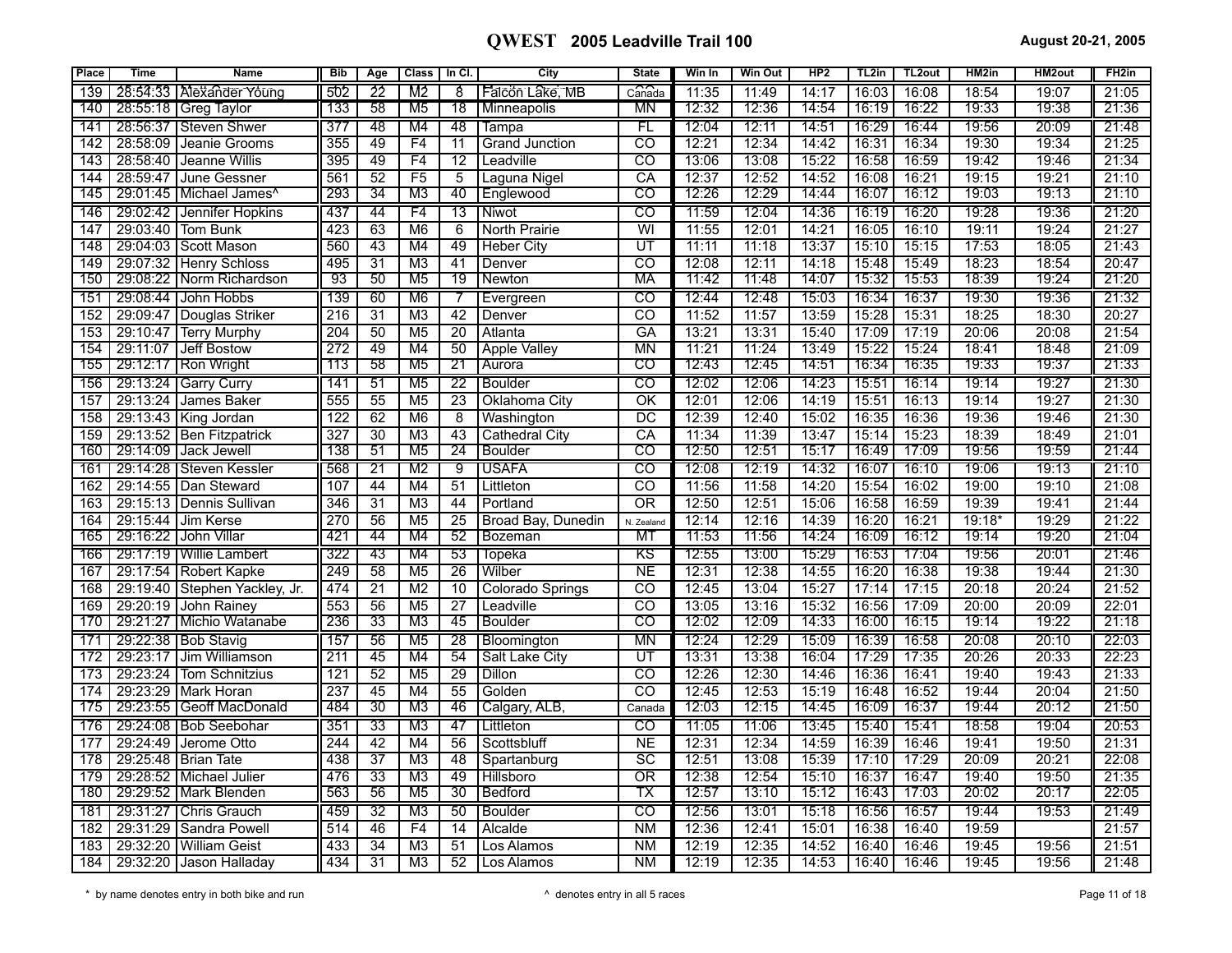| <b>Place</b>     | <b>Time</b> | <b>Name</b>                           | <b>Bib</b>       | Age             | <b>Class</b>   | In Cl.          | City                    | <b>State</b>             | FH <sub>2out</sub> | MQ2in | MQ2out |
|------------------|-------------|---------------------------------------|------------------|-----------------|----------------|-----------------|-------------------------|--------------------------|--------------------|-------|--------|
| 139              |             | 28:54:33   Alexander Young            | 502              | 22              | M2             | 8               | Falcon Lake, MB         | Can <sub>a</sub> da      | 21:09              | 24:50 | 25:00  |
| 140              |             | 28:55:18   Greg Taylor                | 133              | 58              | M5             | 78              | Minneapolis             | ΜN                       | 21:41              | 25:19 | 25:22  |
| 141              |             | 28:56:37   Steven Shwer               | 377              | 48              | M4             | 48              | Tampa                   | FL                       | 21:54              | 25:21 |        |
| 142              | 28:58:09    | Jeanie Grooms                         | 355              | 49              | F4             | $\overline{11}$ | <b>Grand Junction</b>   | $\overline{co}$          | 21:32              | 25:16 | 25:18  |
| 143              |             | 28:58:40 Jeanne Willis                | 395              | 49              | F4             | $\overline{12}$ | Leadville               | $\overline{CO}$          | 21:38              | 25:10 | 25:27  |
| 144              | 28:59:47    | June Gessner                          | 561              | 52              | F5             | 5               | Laguna Nigel            | $\overline{\mathsf{CA}}$ | 21:30              | 25:07 | 25:22  |
| 145              |             | 29:01:45   Michael James <sup>^</sup> | 293              | 34              | M3             | 40              | Englewood               | CO                       | 21:11              | 24:47 | 24:48  |
| 146              |             | 29:02:42   Jennifer Hopkins           | 437              | 44              | F4             | 13              | Niwot                   | $\overline{c}$           | 21:24              | 25:06 | 25:12  |
| 147              | 29:03:40    | <b>Tom Bunk</b>                       | 423              | 63              | M6             | 6               | North Prairie           | $\overline{\mathsf{W}}$  | 21:29              |       |        |
| 148              |             | 29:04:03 Scott Mason                  | 560              | 43              | M4             | 49              | <b>Heber City</b>       | $\overline{\mathtt{UT}}$ | 21:51              | 25:14 | 25:30  |
| 149              | 29:07:32    | <b>Henry Schloss</b>                  | 495              | $\overline{31}$ | M <sub>3</sub> | 41              | Denver                  | ਨਹ                       | 20:57              | 24:47 | 24:54  |
| 150              |             | 29:08:22 Norm Richardson              | 93               | 50              | M <sub>5</sub> | 19              | Newton                  | МA                       | 21:37              | 25:22 | 25:26  |
| 151              |             | 29:08:44 John Hobbs                   | 139              | 60              | M <sub>6</sub> | 7               | Evergreen               | $\overline{c}$           | 21:38              | 25:19 | 25:21  |
| 152              | 29:09:47    | Douglas Striker                       | $\overline{216}$ | $\overline{31}$ | M <sub>3</sub> | 42              | Denver                  | CO                       | 20:36              | 24:17 | 24:34  |
| 153              | 29:10:47    | <b>Terry Murphy</b>                   | 204              | 50              | M <sub>5</sub> | 20              | Atlanta                 | GA                       | 22:03              | 25:25 | 25:27  |
| 154              | 29:11:07    | Jeff Bostow                           | 272              | 49              | M4             | 50              | <b>Apple Valley</b>     | $\overline{\text{MN}}$   | 21:13              | 25:06 | 25:13  |
| 155              |             | 29:12:17 Ron Wright                   | 113              | 58              | M5             | 21              | Aurora                  | $\overline{\text{co}}$   | 21:35              | 25:07 | 25:16  |
| 156              |             | 29:13:24   Garry Curry                | 141              | 51              | M <sub>5</sub> | $\overline{22}$ | <b>Boulder</b>          | CO                       | 21:52              | 25:25 | 25:27  |
| 157              |             | 29:13:24 James Baker                  | 555              | 55              | M <sub>5</sub> | 23              | Oklahoma City           | OK                       | 21:51              | 25:25 | 25:27  |
| 158              |             | 29:13:43 King Jordan                  | 122              | 62              | M6             | $\overline{8}$  | Washington              | $\overline{\mathtt{DC}}$ | 21:38              | 25:03 | 25:12  |
| 159              |             | 29:13:52 Ben Fitzpatrick              | 327              | $\overline{30}$ | M <sub>3</sub> | $\overline{43}$ | <b>Cathedral City</b>   | $\overline{CA}$          | 21:08              | 25:35 | 25:40  |
| 160              |             | 29:14:09 Jack Jewell                  | 138              | 51              | M5             | 24              | <b>Boulder</b>          | CO                       | 21:54              | 25:26 | 25:36  |
| 161              |             | 29:14:28   Steven Kessler             | 568              | $\overline{21}$ | M <sub>2</sub> | g               | <b>USAFA</b>            | $\overline{\text{co}}$   | 21:13              | 24:48 | 25:09  |
| $\overline{162}$ |             | 29:14:55 Dan Steward                  | 107              | 44              | M4             | $\overline{51}$ | Littleton               | $\overline{\mathrm{co}}$ | 21:19              | 24:48 | 24:54  |
| 163              |             | 29:15:13   Dennis Sullivan            | 346              | $\overline{31}$ | M <sub>3</sub> | 44              | Portland                | $\overline{OR}$          | 21:46              | 25:19 | 25:20  |
| 164              |             | 29:15:44 Jim Kerse                    | 270              | 56              | M <sub>5</sub> | $\overline{25}$ | Broad Bay, Dunedin      | N. Zealand               | 21:25              | 25:15 | 25:23  |
| 165              |             | 29:16:22 John Villar                  | 421              | 44              | M4             | 52              | Bozeman                 | MT                       | 21:07              | 24:49 | 24:56  |
| 166              |             | 29:17:19   Willie Lambert             | 322              | 43              | M4             | 53              | Topeka                  | KS                       | 21:52              | 25:21 | 25:26  |
| 167              |             | 29:17:54 Robert Kapke                 | 249              | $\overline{58}$ | M <sub>5</sub> | 26              | Wilber                  | NE                       | 21:38              | 25:12 | 25:15  |
| 168              |             | 29:19:40 Stephen Yackley, Jr.         | 474              | $\overline{21}$ | M <sub>2</sub> | 10              | <b>Colorado Springs</b> | $\overline{c}$           | 22:06              | 25:47 | 25:47  |
| 169              | 29:20:19    | John Rainey                           | 553              | 56              | M <sub>5</sub> | $\overline{27}$ | Leadville               | $\overline{co}$          |                    |       | 25:48  |
| 170              | 29:21:27    | <b>I Michio Watanabe</b>              | 236              | 33              | M3             | 45              | <b>Boulder</b>          | co                       | 21:27              | 25:02 | 25:06  |
| 171              |             | 29:22:38   Bob Stavig                 | 157              | 56              | M <sub>5</sub> | 28              | Bloomington             | МN                       | 22:15              | 25:31 | 25:31  |
| 172              | 29:23:17    | Jim Williamson                        | 211              | 45              | M4             | 54              | Salt Lake City          | $\overline{\mathtt{UT}}$ | 22:32              | 25:49 | 25:56  |
| 173              |             | 29:23:24 Tom Schnitzius               | $\overline{121}$ | $\overline{52}$ | M <sub>5</sub> | 29              | Dillon                  | ਨਹ                       | 21:38              | 25:13 | 25:22  |
| 174              |             | 29:23:29 Mark Horan                   | 237              | 45              | M4             | 55              | Golden                  | $\overline{CO}$          | 22:07              | 25:25 | 25:42  |
| 175              |             | 29:23:55 Geoff MacDonald              | 484              | 30              | M <sub>3</sub> | 46              | Calgary, ALB            | Canada                   | 22:20              | 26:03 | 26:19  |
| 176              |             | 29:24:08   Bob Seebohar               | 351              | $\overline{33}$ | M <sub>3</sub> | 47              | Littleton               | $\overline{c}$           | 20:54              | 24:58 | 25:01  |
| 177              |             | 29:24:49 Jerome Otto                  | 244              | 42              | M4             | 56              | Scottsbluff             | $\overline{NE}$          | 21:44              | 25:16 | 25:24  |
| 178              |             | 29:25:48   Brian Tate                 | 438              | $\overline{37}$ | M <sub>3</sub> | 48              | Spartanburg             | $\overline{SC}$          | 22:23              | 25:31 | 25:43  |
| 179              |             | 29:28:52   Michael Julier             | 476              | $\overline{33}$ | M <sub>3</sub> | 49              | Hillsboro               | $\overline{OR}$          | 21:43              | 25:18 | 25:18  |
| 180              |             | 29:29:52   Mark Blenden               | 563              | 56              | M <sub>5</sub> | $\overline{30}$ | <b>Bedford</b>          | ТX                       | 22:18              | 25:48 | 25:50  |
| 181              |             | 29:31:27   Chris Grauch               | 459              | 32              | M3             | 50              | Boulder                 | CO                       | 21:51              | 25:28 | 25:44  |
| 182              | 29:31:29    | Sandra Powell                         | 514              | 46              | F <sub>4</sub> | 14              | Alcalde                 | <b>NM</b>                | 22:01              | 25:45 | 25:46  |
| 183              |             | 29:32:20 William Geist                | 433              | $\overline{34}$ | M <sub>3</sub> | 51              | Los Alamos              | <b>NM</b>                | 21:58              | 25:39 | 25:49  |
| 184              |             | 29:32:20 Jason Halladay               | 434              | $\overline{31}$ | M <sub>3</sub> | $\overline{52}$ | Los Alamos              | N <sub>M</sub>           | 21:57              | 25:42 | 25:49  |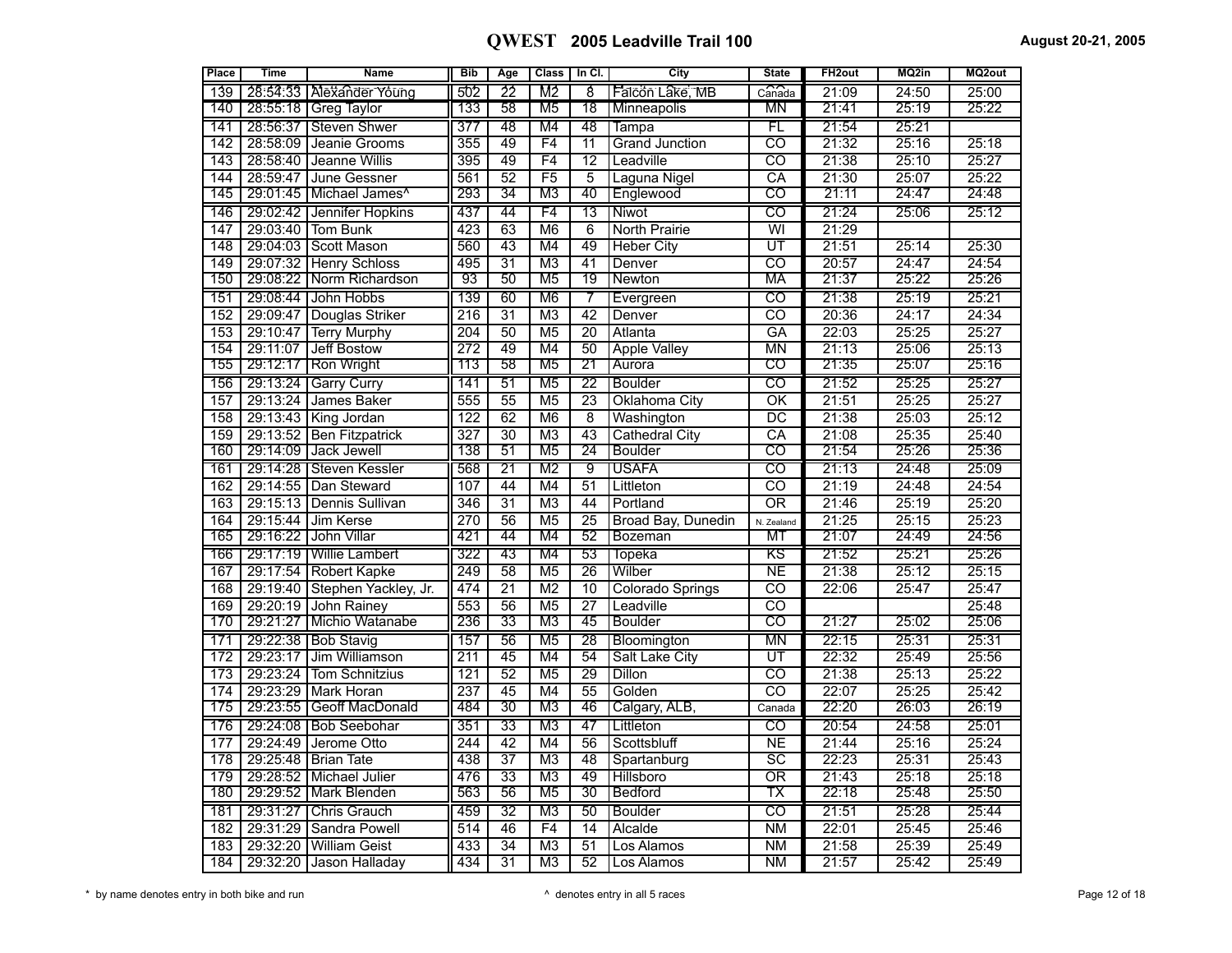| <b>Place</b>     | <b>Time</b>          | <b>Name</b>                             | <b>Bib</b>       | Age                   | <b>Class</b>          | In CI.                             | City                   | <b>State</b>                          | MQ1in        | MQ1out       | FH <sub>1in</sub> | <b>FH1out</b> | HM <sub>1in</sub> | <b>HM1out</b> | TL <sub>1in</sub> | TL1out        | HP <sub>1</sub> |
|------------------|----------------------|-----------------------------------------|------------------|-----------------------|-----------------------|------------------------------------|------------------------|---------------------------------------|--------------|--------------|-------------------|---------------|-------------------|---------------|-------------------|---------------|-----------------|
| 185              |                      | 29:33:20   Stephen Cross                | 536              | 57                    | M5                    | 31                                 | San Rafael             | СA                                    | 2:36         | 2:36         | 5:04              | 5:09          | 6:43              | 6:50          | 9:03              | 9:05          | 11:11           |
| 186              |                      | 29:34:26   Greg Miller                  | 521              | 42                    | M4                    | 57                                 | Lake Barrington        | IL                                    | 2:33         | 2:35         | 4:57              | 5:03          | 6:35              | 6:40          | 8:41              | 8:50          | 10:50           |
| 187              | 29:35:15             | Jeff Stevenson                          | 245              | $\overline{59}$       | M <sub>5</sub>        | $\overline{32}$                    | Solvang                | $\overline{CA}$                       | 2:41         | 2:41         | 5:04              | 5:07          | 6:27              | 6:31          | 8:47              | 8:55          | 10:42           |
| 188              |                      | 29:36:55 Gail Snyder                    | 401              | 46                    | F4                    | 15                                 | Portland               | $\overline{OR}$                       | 2:30         | 2:30         | 4:46              | 4:46          | 6:17              | 6:19          | 8:27              | 8:27          | 10:33           |
| 189              |                      | 29:37:18   Kirk Johnson                 | 213              | $\overline{47}$       | M4                    | $\overline{58}$                    | Golden                 | $\overline{c}$                        | 2:45         | 2:45         | 5:08              | 5:11          | 6:45              | 6:54          | 9:08              |               | 11:16           |
| 190              |                      | 29:38:52   Shay Bright                  | 348              | $\overline{33}$       | F3                    | 7                                  | <b>Ft. Collins</b>     | $\overline{\text{co}}$                | 2:32         | 2:32         | 4:54              | 4:55          |                   | 6:21          | 8:35              | 8:35          | 10:46           |
| 191              | 29:39:59   Ed Green  |                                         | 336              | 55                    | M <sub>5</sub>        | $\overline{33}$                    | Thornton               | $\overline{c}$                        | 2:37         | 2:37         | 5:02              | 5:03          | 6:44              | 6:45          | 8:52              | 8:55          | 11:03           |
| 192              | 29:41:29             | Reid Delman                             | 569              | $\overline{37}$       | M <sub>3</sub>        | 53                                 | Niwot                  | CO                                    | 2:24         | 2:24         | 4:54              | 4:56          | 6:37              | 6:41          | 9:02              | 9:12          | 11:19           |
| 193              | 29:42:12             | <b>Terry Rhodes</b>                     | 350              | 49                    | F4                    | $\overline{16}$                    | Reno                   | $\overline{\text{NV}}$                | 2:41         | 2:41         | 5:06              | 5:12          | 6:47              | 6:52          | 9:12              | 9:17          | 11:35           |
| 194              |                      | 29:42:12   Tommy Gallagher              | 179              | 48                    | M4                    | 59                                 | Reno                   | $\overline{\text{NV}}$                | 2:31         | 2:31         | 4:51              | 4:53          | 6:29              | 6:36          | 8:50              | 8:52          | 11:04           |
| 195              |                      | 29:42:28   Rob Apple                    | 128              | 43                    | M4                    | 60                                 | Murfreesboro           | ΤN                                    | 3:02         | 3:02         | 5:35              | 5:37          | 6:56              | 7:01          | 9:16              | 9:21          | 11:16           |
| 196              |                      | 29:43:14   Ben Benjamin                 | 186              | 58                    | M <sub>5</sub>        | 34                                 | Ashland                | ΟR                                    | 2:25         | 2:25         | 4:38              | 4:45          | 6:05              | 6:09          | 8:16              | 8:20          | 10:30           |
| 197              | 29:43:19             | <b>Bill Stahl</b>                       | $\overline{373}$ | 46                    | M4                    | 61                                 | <b>Wheat Ridge</b>     | $\overline{co}$                       | 2:17         | 2:17         | 4:23              | 4:26          | 5:51              | 5:55          | 7:58              | 8:00          | 10:07           |
| 198              | 29:43:42<br>29:43:59 | <b>Chrissy Ferguson</b>                 | 286<br>374       | 44<br>$\overline{34}$ | F4<br>$\overline{M3}$ | $\overline{17}$<br>$\overline{54}$ | Conway                 | <b>AR</b><br>$\overline{\mathsf{CA}}$ | 2:21<br>2:30 | 2:21<br>2:30 | 4:58<br>4:50      | 4:59<br>4:55  | 6:31<br>6:26      | 6:33<br>6:30  | 8:46<br>8:47      | 8:47<br>8:55  | 10:55<br>11:01  |
| 199<br>200       | 29:44:27             | <b>Thomas Brown</b><br>Lorraine Gersitz | 445              | 51                    | F5                    | 6                                  | Monterey<br>Fullerton  | СA                                    | 2:33         | 2:33         | 4:59              | 4:59          | 6:31              | 6:34          | 8:41              | 8:42          | 10:43           |
| 201              |                      | 29:44:54   Pete Stringer*               | 419              | 64                    | M6                    | 9                                  | Osterville             | <b>MD</b>                             | 2:44         | 2:44         | 5:06              | 5:09          | 6:38              | 6:41          | 8:56              | 9:00          | 10:58           |
| $\overline{202}$ | 29:46:51             | Damian Horne                            | 444              | 46                    | M4                    | 62                                 | Santa Fe               | <b>NM</b>                             | 2:41         | 2:41         | 5:14              | 5:16          | 6:53              | 6:54          | 9:13              | 9:14          | 11:18           |
| 203              | 29:48:59             | Ray Mena                                | 369              | 49                    | M4                    | 63                                 | Long Beach             | $\overline{\text{CA}}$                | 2:24         | 2:24         | 4:40              | 4:51          | 6:21              | 6:23          | 8:42              | 8:52          | 11:08           |
| 204              | 29:49:26             | Jeb Burchenal                           | 410              | 43                    | M4                    | 64                                 | Golden                 | $\overline{c}$                        | 2:31         | 2:31         | 4:52              | 4:52          | 6:19              | 6:23          | 8:34              | 8:45          | 10:30           |
| 205              | 29:49:28             | Jeffrey Hulett                          | 451              | 45                    | M4                    | 65                                 | Golden                 | $_{\rm CO}$                           | 2:30         | 2:30         | 4:45              | 4:49          | 6:19              | 6:21          | 8:38              | 8:39          | 10:29           |
| 206              |                      | 29:50:57   Daniel Fortunas              | 429              | 45                    | M4                    | 66                                 | Tallahassee            | $\overline{\sf FL}$                   | 2:36         | 2:36         | 4:57              | 5:01          | 6:28              | 6:32          | 8:52              | 9:01          | 11:05           |
| 207              | 29:52:20             | Ben Joy                                 | 304              | $\overline{33}$       | M <sub>3</sub>        | $\overline{55}$                    | Wheatridge             | $\overline{c}$                        | 2:27         | 2:27         | 4:41              | 4:42          | 6:19              | 6:21          | 8:35              | 8:36          | 10:54           |
| 208              | 29:52:43             | Andy Kumeda                             | 238              | $\overline{37}$       | $\overline{M3}$       | $\overline{56}$                    | Torrance               | $\overline{\mathsf{CA}}$              | 2:19         | 2:19         | 4:29              | 4:30          | 5:57              | 6:00          | 8:05              | 8:15          | 10:18           |
| 209              | 29:53:10             | Randolph Scholl                         | 366              | 48                    | M4                    | 67                                 | Lakewood               | CA                                    | 2:36         | 2:36         | 5:00              | 5:04          | 6:31              | 6:33          | 8:46              | 8:52          | 10:58           |
| 210              | 29:54:52             | <b>Alex Nemet</b>                       | 473              | 30                    | M3                    | 57                                 | Westlake               | ੦ਸ                                    | 2:41         | 2:41         | 5:12              | 5:14          | 6:50              | 6:54          | 9:20              | 9:21          | 11:40           |
| 211              |                      | 29:55:36   Cary Kinross-Wright          | 467              | 34                    | F3                    | -8                                 | Golden                 | CO                                    | 2:20         | 2:20         | 4:36              | 4:36          | 6:08              | 6:12          | 8:21              | 8:21          | 10:35           |
| 212              | 29:57:43             | John Byrne                              | $\overline{215}$ | 40                    | M4                    | 68                                 | Bettendorf             | IA                                    | 2:24         | 2:24         | 4:31              | 4:33          | 6:02              | 6:03          | 8:08              | 8:09          | 10:29           |
| 213              | 29:59:59             | Giovanni Battista Torel                 | 478              | 50                    | M <sub>5</sub>        | $\overline{35}$                    | Roma                   | Italy                                 | 1:58         | 1:58         | 3:51              | 3:53          | 5:09              | 5:12          | 7:25              | 7:35          | 9:47            |
|                  |                      | <b>Fred Abramowitz</b>                  | 159              | $\overline{53}$       | M <sub>5</sub>        |                                    | Ft. Collins            | $\overline{\text{co}}$                | 2:23         | 2:23         | 4:28              | 4:29          | 5:54              | 5:56          | 7:58              | 7:59          | 9:57            |
|                  |                      | Don Adolf                               | 309              | 68                    | M <sub>6</sub>        |                                    | Livingston             | тх                                    | 2:44         | 2:44         | 5:21              | 5:26          |                   |               |                   |               |                 |
|                  |                      | Robert Alexander                        | 356              | 51                    | M <sub>5</sub>        |                                    | Houston                | CO                                    | 2:44         | 2:44         | 5:07              | 5:07          | 6:38              | 6:41          | 9:00              | 9:00          | 11:29           |
|                  |                      | Douglas Allen                           | 422              | 41                    | M4                    |                                    | Plover                 | WI                                    | 2:55         | 2:55         | 5:40              | 5:41          | 7:31              | 7:34          | 10:30             | 10:30         | 13:22           |
|                  |                      | <b>Butch Allmon</b>                     | 508              | 50                    | M <sub>5</sub>        |                                    | Ft. Worth              | $\overline{\mathsf{TX}}$              | 2:28         | 2:28         | 4:49              | 4:55          | 6:26              | 6:28          | 8:56              | 8:58          | 11:21           |
|                  |                      | Jorge Arias                             | 542              | 49                    | M4                    |                                    | <b>Boulder</b>         | $\overline{\text{co}}$                | 2:38         | 2:38         | 5:15              | 5:23          | 7:01              | 7:11          | 9:31              | 9:37          | 11:59           |
|                  |                      | <b>Howard Bailey</b>                    | 202              | 49                    | M4                    |                                    | <b>Chard, Somerset</b> | UΚ                                    | 2:35         | 2:36         | 4:51              | 4:57          | 6:17              | 6:23          | 8:34              | 8:39          | 11:03           |
|                  |                      | Richard Bainbridge                      | 220              | 42                    | M4                    |                                    | <b>Highlands Ranch</b> | $\overline{c}$                        | 2:31         | 2:31         | 4:38              | 4:39          | 6:13              | 6:23          | 8:36              | 8:37          | 10:42           |
|                  |                      | Russell Baker                           | 386              | 54                    | M <sub>5</sub>        |                                    | Leadville              | CO                                    | 2:49         | 2:49         | 5:25              | 5:28          | 7:11              | 7:14          | 9:49              | 9:51          | 12:34           |
|                  |                      | Jim Ballard                             | $\overline{275}$ | $\overline{55}$       | M <sub>5</sub>        |                                    | <b>Klamath Falls</b>   | $\overline{OR}$                       | 2:46         | 2:46         | 5:24              | 5:25          | 7:02              | 7:05          | 9:46              | 9:47          | 12:11           |
|                  |                      | Cheri Bashor                            | 513              | 51                    | F5                    |                                    | <b>Pueblo West</b>     | $\overline{co}$                       | 2:28         | 2:28         | 4:43              | 4:47          | 6:15              | 6:17          | 8:30              | 8:36          | 10:30           |
|                  |                      | <b>Brent Beal</b>                       | 227              | 64                    | M6                    |                                    | Silverthorne           | ငဝ                                    | 2:35         | 2:35         | 5:15              | 5:23          | 7:10              | 7:18          | 9:57              | 10:19         |                 |
|                  |                      | Daniel Benhammou                        | 482              | 24                    | M <sub>2</sub>        |                                    | <b>Boulder</b>         | $\overline{\text{co}}$                | 2:44         | 2:44         | 5:18              | 5:20          | 7:09              | 7:18          |                   |               |                 |
|                  |                      | <b>Phillip Berghauser</b>               | 264              | 40<br>$\overline{55}$ | M4                    |                                    | Eckert                 | CO                                    | 3:05         | 3:05         | 5:59              | 6:00          | 8:00<br>5:21      | 8:00          |                   | 7:25          | 9:04            |
|                  |                      | Ted Bidwel                              | 34               |                       | M <sub>5</sub>        |                                    | Colorado Springs       | CO                                    | 2:09         | 2:09         | 4:01<br>5:34      | 4:03          | 7:23              | 5:24          | 7:24              |               |                 |
|                  |                      | Jim Biea<br><b>David Bliss</b>          | 234<br>266       | $\overline{57}$<br>42 | M <sub>5</sub><br>M4  |                                    | Santa Fe               | <b>NM</b><br>WA                       | 2:51<br>2:44 | 2:51<br>2:44 | 5:08              | 5:37<br>5:10  | 6:43              | 7:34<br>6:47  | 10:27<br>9:08     | 10:30<br>9:14 | 11:24           |
|                  |                      |                                         |                  |                       |                       |                                    | Spokane                |                                       |              |              |                   |               |                   |               |                   |               |                 |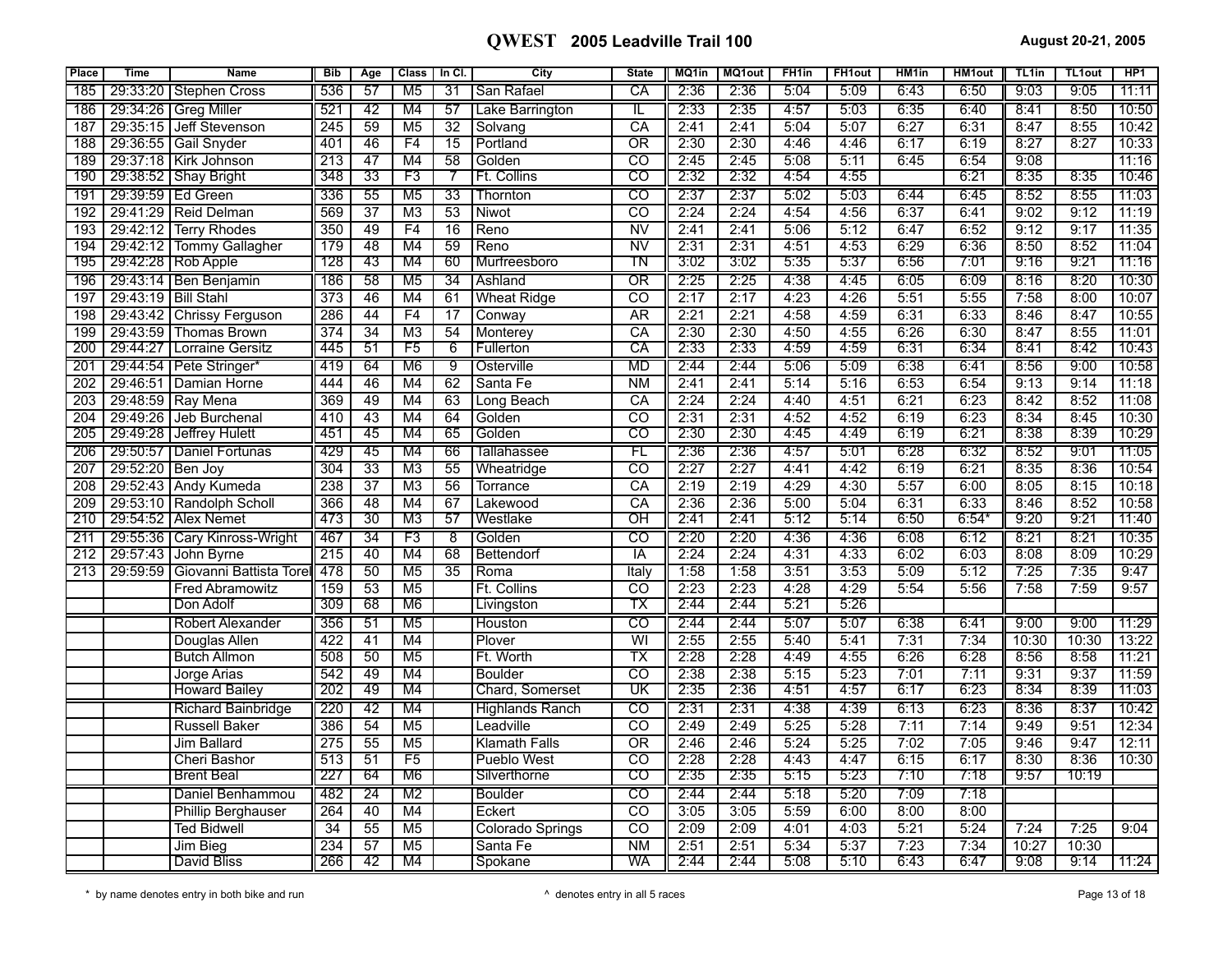| Place      | <b>Time</b>         | <b>Name</b>                              | <b>Bib</b>       | Age             | Class           | In CI.          | City                      | <b>State</b>                                | Win In | Win Out        | HP2            | TL2in          | TL <sub>2</sub> out | HM2in          | HM2out             | FH <sub>2</sub> in |
|------------|---------------------|------------------------------------------|------------------|-----------------|-----------------|-----------------|---------------------------|---------------------------------------------|--------|----------------|----------------|----------------|---------------------|----------------|--------------------|--------------------|
| 185        |                     | 29:33:20 Stephen Cross                   | 536              | 57              | M5              | 31              | San Rafael                | CA                                          | 13:13  | 13:27          | 15:37          | 17:23          | 17:37               | 20:27          | 20:39              | 22:25              |
| 186        |                     | 29:34:26   Greg Miller                   | 521              | 42              | M4              | 57              | Lake Barrington           | IL                                          | 12:50  | 13:00          | 15:27          | 17:00          | 17:17               | 20:19          | 20:34              | 22:21              |
| 187        | 29:35:15            | Jeff Stevenson                           | 245              | $\overline{59}$ | M <sub>5</sub>  | $\overline{32}$ | Solvang                   | CA                                          | 12:18  | 12:25          | 14:25          | 15:43          | 16:03               | 18:54          | 19:06              | 21:05              |
| 188        |                     | 29:36:55 Gail Snyder                     | 401              | 46              | F4              | $\overline{15}$ | Portland                  | $\overline{\text{OR}}$                      | 12:18  | 12:24          | 14:44          | 16:21          | 16:22               | 20:05          | 20:23              | 22:25              |
| 189        |                     | 29:37:18 Kirk Johnson                    | 213              | 47              | M4              | 58              | Golden                    | $\overline{co}$                             | 13:15  | 13:22          | 15:36          | 17:33          | 17:34               | 20:10          | 20:13              | 21:55              |
| 190        |                     | 29:38:52   Shay Bright                   | 348              | $\overline{33}$ | F3              |                 | <b>Ft. Collins</b>        | $\overline{\text{co}}$                      | 12:40  | 12:46          | 15:09          | 16:52          | 16:54               | 20:18          | 20:30              | 22:18              |
| 191        |                     | 29:39:59   Ed Green                      | 336              | 55              | M <sub>5</sub>  | $\overline{33}$ | Thornton                  | $\overline{C}$                              | 13:00  | 13:01          | 15:09          | 16:48          | 16:50               | 19:51          | 20:00              | 21:58              |
| 192        |                     | 29:41:29 Reid Delman                     | 569              | $\overline{37}$ | M <sub>3</sub>  | 53              | Niwot                     | $\overline{c}$                              | 13:16  | 13:20          | 15:39          | 16:58          | 16:59               | 19:50          | 20:03              | 21:57              |
| 193        | 29:42:12            | <b>Terry Rhodes</b>                      | 350              | 49              | F4              | $\overline{16}$ | Reno                      | $\overline{\text{NV}}$                      | 13:28  | 13:32          | 15:50          | 17:15          | 17:26               | 20:24          | 20:30              | 22:09              |
| 194        |                     | 29:42:12 Tommy Gallagher                 | 179              | 48              | M4              | 59              | Reno                      | $\overline{N}$                              | 12:53  | 13:06          | 15:34          | 16:59          | 17:01               | 19:57          | 20:13              | 22:04              |
| 195        |                     | 29:42:28 Rob Apple                       | 128              | 43              | M4              | 60              | Murfreesboro              | TN                                          | 13:13  | 13:17          | 15:35          | 17:17          | 17:24               | 20:27          | 20:30              | 22:06              |
| 196        |                     | 29:43:14   Ben Benjamin                  | 186              | 58              | M <sub>5</sub>  | 34              | Ashland                   | $\overline{OR}$                             | 12:17  | 12:34          | 14:44          | 16:09          | 16:34               | 19:38          | 19:48              | 21:48              |
| 197        | 29:43:19 Bill Stahl |                                          | $\overline{373}$ | 46              | M4              | 61              | <b>Wheat Ridge</b>        | $\overline{co}$                             | 12:05  | 12:07          | 14:39          | 16:26          | 16:28               | 19:31          | 19:40              | 21:35              |
| 198        |                     | 29:43:42 Chrissy Ferguson                | 286              | 44              | F4              | 17              | Conway                    | <b>AR</b>                                   | 12:56  | 12:58          | 15:21          | 17:00          | 17:05               | 20:14          | 20:19              | 22:13              |
| 199        |                     | 29:43:59 Thomas Brown                    | 374              | $\overline{34}$ | $\overline{M3}$ | 54              | Monterey                  | CA                                          | 13:02  | 13:11          | 15:24          | 16:58          | 17:07               | 20:03          | 20:17              | 22:04              |
| 200        | 29:44:27            | Lorraine Gersitz                         | 445              | 51              | F <sub>5</sub>  | 6               | <b>Fullerton</b>          | СA                                          | 12:26  | 12:28          | 14:53          | 16:36          | 16:39               | 19:45          | 19:51              | 21:58              |
| 201        |                     | 29:44:54   Pete Stringer*                | -419             | 64              | M6              | 9               | Osterville                | <b>MD</b>                                   | 12:53  | 12:57          | 15:17          | 16:53          | 17:07               | 20:26          | $\overline{20:33}$ | 22:33              |
| 202        | 29:46:51            | Damian Horne                             | 444              | 46              | M4              | 62              | Santa Fe                  | N <sub>M</sub>                              | 13:11  | 13:15          | 15:36          | 17:09          | 17:14               | 20:21          | 20:21              | 22:59              |
| 203        |                     | 29:48:59 Ray Mena                        | 369              | 49              | M4              | 63<br>64        | Long Beach                | CA                                          | 13:20  | 13:31<br>12:32 | 16:00<br>14:43 | 17:32<br>16:15 | 17:42<br>16:16      | 20:39<br>19:14 | 20:45<br>19:24     | 22:37<br>21:22     |
| 204<br>205 | 29:49:26            | Jeb Burchenal<br>29:49:28 Jeffrey Hulett | 410<br>451       | 43<br>45        | M4<br>M4        | 65              | Golden<br>Golden          | $\overline{co}$<br>$\overline{\mathrm{co}}$ | 12:19  | 12:28          | 14:31          | 16:15          | 16:16               | 19:14          | 19:24              | 21:22              |
|            |                     |                                          |                  | 45              |                 | 66              |                           | FL                                          | 13:03  | 13:19          | 15:52          | 17:28          | 17:40               | 20:32          | 20:41              | 22:19              |
| 206<br>207 | 29:52:20            | 29:50:57   Daniel Fortunas<br>Ben Joy    | 429<br>304       | $\overline{33}$ | M4<br>M3        | $\overline{55}$ | Tallahassee<br>Wheatridge | $\overline{co}$                             | 12:51  | 12:54          | 15:22          | 16:58          | 16:58               | 20:06          | 20:07              | 22:15              |
| 208        |                     | 29:52:43 Andy Kumeda                     | 238              | 37              | M <sub>3</sub>  | $\overline{56}$ | Torrance                  | $\overline{CA}$                             | 12:11  | 12:18          | 14:42          | 16:09          | 16:28               | 19:35          | 19:44              | 21:38              |
| 209        |                     | 29:53:10 Randolph Scholl                 | 366              | 48              | M4              | 67              | Lakewood                  | $\overline{CA}$                             | 12:56  | 13:05          | 15:23          | 16:55          | 17:10               | 20:11          |                    | 22:11              |
| 210        |                     | 29:54:52 Alex Nemet                      | 473              | 30              | M3              | 57              | Westlake                  | OΗ                                          | 13:24  | 13:28          | 15:37          | 17:17          | 17:18               | 20:20          |                    | 22:23              |
| 211        |                     | 29:55:36   Cary Kinross-Wright           | 467              | 34              | F3              | 8               | Golden                    | CO                                          | 12:24  | 12:34          | 14:47          | 16:33          | 16:33               | 19:42          | 19:44              | 22:38              |
| 212        | 29:57:43            | John Byrne                               | 215              | 40              | M4              | 68              | Bettendorf                | IA                                          | 12:20  | 12:27          | 15:09          | 16:28          | 16:56               | 20:29          | 20:45              | 22:46              |
| 213        | 29:59:59            | Giovanni Battista Torel                  | 478              | $\overline{50}$ | M <sub>5</sub>  | $\overline{35}$ | Roma                      | Italy                                       | 12:04  | 12:13          | 14:46          | 16:25          | 17:04               | 20:20          | 20:45              | 22:37              |
|            |                     | <b>Fred Abramowitz</b>                   | 159              | $\overline{53}$ | M <sub>5</sub>  |                 | Ft. Collins               | $\overline{CO}$                             | 11:32  | 11:37          | 13:52          | 15:10          | 15:20               | 18:28          | 18:38              | 20:40              |
|            |                     | Don Adolf                                | 309              | 68              | M6              |                 | Livingston                | ТX                                          |        |                |                |                |                     |                |                    |                    |
|            |                     | Robert Alexander                         | 356              | $\overline{51}$ | M <sub>5</sub>  |                 | Houston                   | $\overline{c}$                              | 13:32  | 13:36          | 17:03          | 19:35          |                     |                |                    |                    |
|            |                     | Douglas Allen                            | 422              | 41              | M4              |                 | Plover                    | WI                                          | 15:48  |                | 18:20          |                |                     |                |                    |                    |
|            |                     | <b>Butch Allmon</b>                      | 508              | 50              | M <sub>5</sub>  |                 | Ft. Worth                 | $\overline{\mathsf{TX}}$                    | 13:26  | 13:29          | 18:20          |                |                     |                |                    |                    |
|            |                     | Jorge Arias                              | 542              | 49              | M4              |                 | <b>Boulder</b>            | $\overline{\mathrm{co}}$                    | 13:37  | 13:46          | 16:05          | 17:37          | 17:45               | 20:45          | 20:45              | 22:51              |
|            |                     | <b>Howard Bailey</b>                     | 202              | 49              | M4              |                 | <b>Chard, Somerset</b>    | $\overline{\mathtt{U}}$ K                   | 13:28  |                |                |                |                     |                |                    |                    |
|            |                     | Richard Bainbridge                       | 220              | 42              | M4              |                 | <b>Highlands Ranch</b>    | $\overline{C}$                              | 12:40  | 12:56          | 15:12          | 15:55          |                     |                |                    |                    |
|            |                     | <b>Russell Baker</b>                     | 386              | $\overline{54}$ | M <sub>5</sub>  |                 | Leadville                 | $\overline{co}$                             | 14:59  |                |                |                |                     |                |                    |                    |
|            |                     | Jim Ballard                              | 275              | 55              | M <sub>5</sub>  |                 | <b>Klamath Falls</b>      | $\overline{\text{OR}}$                      | 14:00  | 14:00          | 16:57          | 18:59          |                     |                |                    |                    |
|            |                     | Cheri Bashor                             | 513              | $\overline{51}$ | F5              |                 | Pueblo West               | $\overline{CO}$                             | 12:27  | 12:36          | 14:54          | 16:45          | 17:01               | 21:50          |                    |                    |
|            |                     | <b>Brent Beal</b>                        | 227              | 64              | M6              |                 | Silverthorne              | $\overline{\text{co}}$                      |        |                |                |                |                     |                |                    |                    |
|            |                     | Daniel Benhammou                         | 482              | $\overline{24}$ | M <sub>2</sub>  |                 | <b>Boulder</b>            | $\overline{\text{co}}$                      |        |                |                |                |                     |                |                    |                    |
|            |                     | <b>Phillip Berghauser</b>                | 264              | 40              | M4              |                 | Eckert                    | $\overline{co}$                             |        |                |                |                |                     |                |                    |                    |
|            |                     | Ted Bidwell                              | $\overline{34}$  | $\overline{55}$ | M <sub>5</sub>  |                 | <b>Colorado Springs</b>   | टठ                                          | 10:35  | 10:38          | 12:47          | 14:11          | 14:12               | 16:37          | 16:46              | 18:34              |
|            |                     | Jim Bieg                                 | 234              | 57              | M <sub>5</sub>  |                 | Santa Fe                  | N <sub>M</sub>                              |        |                |                |                |                     |                |                    |                    |
|            |                     | David Bliss                              | 266              | 42              | M4              |                 | Spokane                   | WA                                          | 13:33  | 13:53          | 13:43          | 19:03          |                     |                | 20:20              |                    |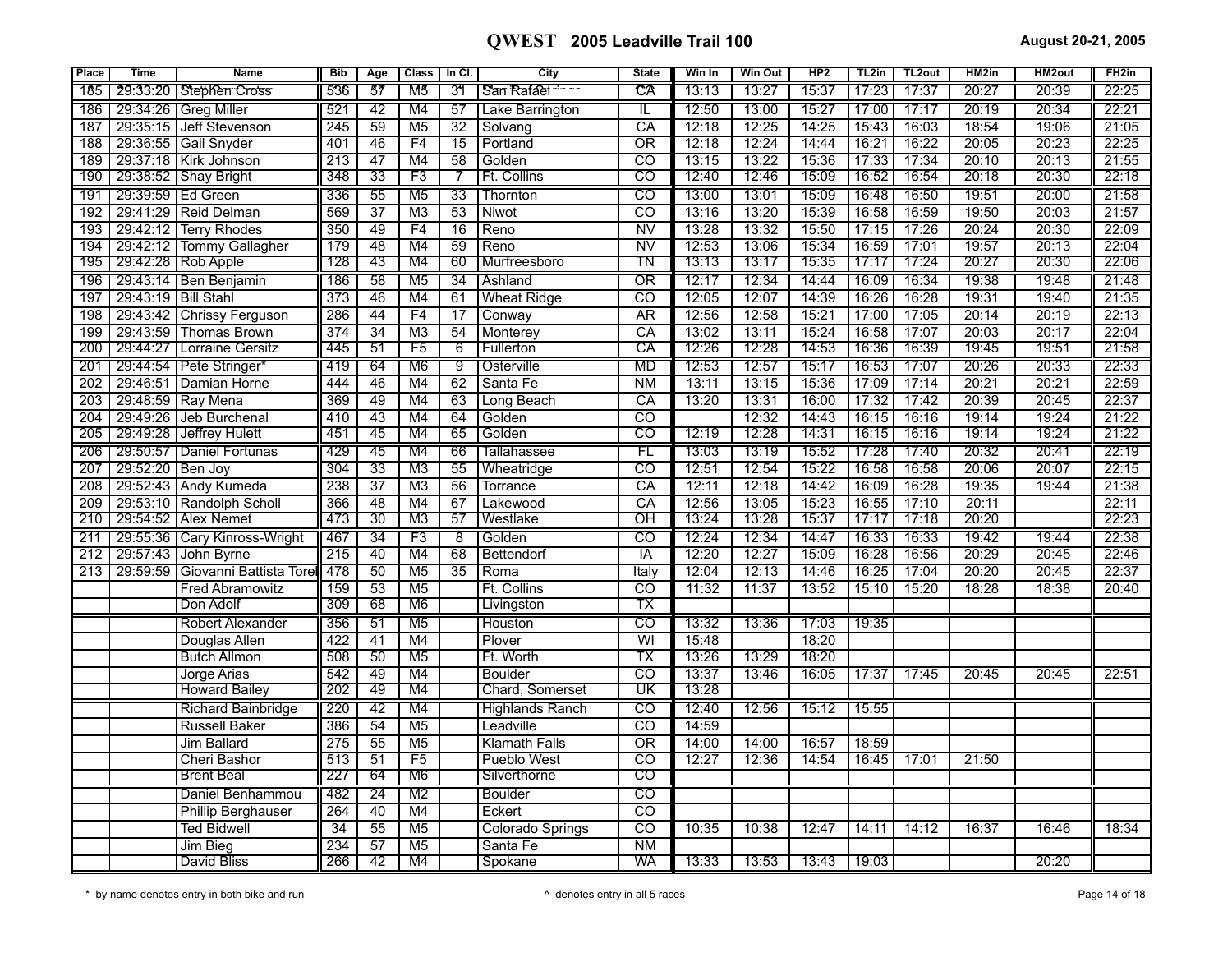| <b>Place</b>     | <b>Time</b>         | <b>Name</b>                    | <b>Bib</b>       | Age             | <b>Class</b>    | In Cl.          | City                    | <b>State</b>             | FH <sub>2out</sub> | MQ2in | MQ2out |
|------------------|---------------------|--------------------------------|------------------|-----------------|-----------------|-----------------|-------------------------|--------------------------|--------------------|-------|--------|
| 185 T            |                     | 29:33:20 Stephen Cross         | 536              | 57              | M5              | 31              | San Rafael              | CA                       | 22:41              | 26:04 | 26:07  |
|                  |                     | 186   29:34:26   Greg Miller   | 521              | $\overline{42}$ | M4              | 57              | Lake Barrington         | π                        | 22:34              | 26:04 | 26:06  |
| 187              |                     | 29:35:15 Jeff Stevenson        | 245              | 59              | M <sub>5</sub>  | $\overline{32}$ | Solvang                 | $\overline{CA}$          | 21:14              | 24:51 | 25:08  |
| 188              |                     | 29:36:55 Gail Snyder           | 401              | 46              | F4              | $\overline{15}$ | Portland                | $\overline{\text{OR}}$   | 22:37              | 26:30 | 26:30  |
| 189              |                     | 29:37:18 Kirk Johnson          | 213              | $\overline{47}$ | M4              | $\overline{58}$ | Golden                  | $\overline{\text{co}}$   | 22:07              | 25:44 | 25:51  |
| 190              |                     | 29:38:52 Shay Bright           | 348              | $\overline{33}$ | F3              | 7               | Ft. Collins             | $\overline{\mathrm{co}}$ | 22:21              | 26:01 | 26:01  |
| 191              |                     | 29:39:59   Ed Green            | 336              | 55              | M <sub>5</sub>  | 33              | Thornton                | $\overline{c}$           | 22:03              | 25:41 | 25:46  |
| 192              |                     | 29:41:29 Reid Delman           | 569              | $\overline{37}$ | M <sub>3</sub>  | 53              | Niwot                   | ਨਹ                       | 21:59              | 25:39 | 25:41  |
| 193              |                     | 29:42:12 Terry Rhodes          | 350              | 49              | F4              | $\overline{16}$ | Reno                    | $\overline{\text{NV}}$   | 22:15              | 25:51 | 25:58  |
| 194              |                     | 29:42:12 Tommy Gallagher       | 179              | 48              | M4              | 59              | Reno                    | $\overline{\text{NV}}$   | 22:08              | 25:51 | 25:58  |
| 195              |                     | 29:42:28 Rob Apple             | 128              | 43              | M4              | 60              | Murfreesboro            | TN                       | 22:10              | 25:42 | 25:44  |
| 196              |                     | 29:43:14   Ben Benjamin        | 186              | 58              | M <sub>5</sub>  | 34              | Ashland                 | $\overline{\text{OR}}$   | 22:04              | 25:41 | 25:50  |
| 197              | 29:43:19 Bill Stahl |                                | 373              | 46              | M4              | 61              | <b>Wheat Ridge</b>      | $\overline{co}$          | 21:46              | 25:37 | 25:52  |
| 198              |                     | 29:43:42 Chrissy Ferguson      | 286              | 44              | F4              | 17              | Conway                  | <b>AR</b>                | 22:17              | 25:54 | 25:57  |
| 199              |                     | 29:43:59 Thomas Brown          | 374              | $\overline{34}$ | M <sub>3</sub>  | 54              | Monterey                | CA                       | 22:16              | 25:40 | 25:50  |
| 200              |                     | 29:44:27 Lorraine Gersitz      | 445              | 51              | F <sub>5</sub>  | 6               | Fullerton               | СA                       | 22:10              | 26:00 | 26:05  |
| 201              |                     | 29:44:54   Pete Stringer*      | 419              | 64              | M <sub>6</sub>  | 9               | Osterville              | <b>MD</b>                | 22:45              | 26:22 | 26:22  |
| $\overline{202}$ |                     | 29:46:51 Damian Horne          | 444              | 46              | M4              | 62              | Santa Fe                | $\overline{\text{NM}}$   | 23:00              | 26:18 | 26:19  |
| 203              |                     | 29:48:59 Ray Mena              | 369              | 49              | M4              | 63              | Long Beach              | CA                       | 22:59              | 26:17 | 26:23  |
| 204              |                     | 29:49:26 Jeb Burchenal         | 410              | 43              | M4              | 64              | Golden                  | ਨਹ                       | 21:45              | 25:34 | 25:38  |
| 205              |                     | 29:49:28 Jeffrey Hulett        | 451              | 45              | M4              | 65              | Golden                  | $\overline{\text{co}}$   | 21:41              | 25:34 | 25:38  |
| 206              |                     | 29:50:57   Daniel Fortunas     | 429              | 45              | M4              | 66              | Tallahassee             | FL                       | 22:32              | 26:07 | 26:11  |
| 207              | 29:52:20 Ben Joy    |                                | 304              | $\overline{33}$ | M <sub>3</sub>  | 55              | Wheatridge              | $\overline{\text{co}}$   | 22:18              | 26:22 | 26:22  |
| 208              |                     | 29:52:43 Andy Kumeda           | 238              | $\overline{37}$ | M <sub>3</sub>  | $\overline{56}$ | Torrance                | $\overline{CA}$          | 22:05              | 26:00 | 26:10  |
| 209              |                     | 29:53:10 Randolph Scholl       | $\overline{366}$ | $\overline{48}$ | M4              | 67              | Lakewood                | CA                       | 22:33              | 26:19 | 26:23  |
| 210              |                     | 29:54:52 Alex Nemet            | 473              | 30              | MЗ              | 57              | Westlake                | ਾਸ                       | 22:27              | 26:11 | 26:13  |
| 211              |                     | 29:55:36   Cary Kinross-Wright | 467              | 34              | F3              | -8              | Golden                  | $\overline{c}$           | 22:41              | 26:30 | 26:30  |
| 212              |                     | 29:57:43 John Byrne            | $\overline{215}$ | 40              | M4              | 68              | Bettendorf              | ĪĀ                       | 22:52              | 26:27 | 26:29  |
| 213              | 29:59:59            | Giovanni Battista Torel        | 478              | $\overline{50}$ | M <sub>5</sub>  | $\overline{35}$ | Roma                    | Italy                    | 22:57              | 26:22 | 26:26  |
|                  |                     | <b>Fred Abramowitz</b>         | 159              | 53              | $\overline{M5}$ |                 | Ft. Collins             | $\overline{\text{co}}$   | 20:57              |       |        |
|                  |                     | Don Adolf                      | 309              | 68              | M <sub>6</sub>  |                 | Livingston              | ТX                       |                    |       |        |
|                  |                     | Robert Alexander               | 356              | $\overline{51}$ | M <sub>5</sub>  |                 | Houston                 | $\overline{\text{CO}}$   |                    |       |        |
|                  |                     | Douglas Allen                  | 422              | 41              | M4              |                 | Plover                  | $\overline{\mathsf{W}}$  |                    |       |        |
|                  |                     | <b>Butch Allmon</b>            | 508              | 50              | M <sub>5</sub>  |                 | Ft. Worth               | $\overline{\mathsf{TX}}$ |                    |       |        |
|                  |                     | Jorge Arias                    | 542              | 49              | M4              |                 | <b>Boulder</b>          | ਨਹ                       | 22:55              | 26:30 | 26:30  |
|                  |                     | <b>Howard Bailey</b>           | 202              | 49              | M4              |                 | Chard, Somerset         | $\overline{\mathtt{UK}}$ |                    |       |        |
|                  |                     | Richard Bainbridge             | 220              | 42              | M4              |                 | <b>Highlands Ranch</b>  | $\overline{c}$           |                    |       |        |
|                  |                     | <b>Russell Baker</b>           | 386              | $\overline{54}$ | M <sub>5</sub>  |                 | Leadville               | $\overline{\text{co}}$   |                    |       |        |
|                  |                     | <b>Jim Ballard</b>             | 275              | $\overline{55}$ | M <sub>5</sub>  |                 | <b>Klamath Falls</b>    | $\overline{\text{OR}}$   |                    |       |        |
|                  |                     | Cheri Bashor                   | 513              | 51              | F5              |                 | <b>Pueblo West</b>      | $\overline{co}$          |                    |       |        |
|                  |                     | <b>Brent Beal</b>              | 227              | 64              | M <sub>6</sub>  |                 | Silverthorne            | ငဝ                       |                    |       |        |
|                  |                     | Daniel Benhammou               | 482              | 24              | M <sub>2</sub>  |                 | <b>Boulder</b>          | $\overline{c}$           |                    |       |        |
|                  |                     | <b>Phillip Berghauser</b>      | 264              | 40              | M4              |                 | Eckert                  | $\overline{co}$          |                    |       |        |
|                  |                     | <b>Ted Bidwell</b>             | 34               | $\overline{55}$ | M <sub>5</sub>  |                 | <b>Colorado Springs</b> | $\overline{\text{co}}$   | 18:41              | 23:54 |        |
|                  |                     | Jim Bieg                       | 234              | $\overline{57}$ | $\overline{M5}$ |                 | Santa Fe                | $\overline{\text{NM}}$   |                    |       |        |
|                  |                     | David Bliss                    | 266              | 42              | M4              |                 | Spokane                 | WA                       |                    |       |        |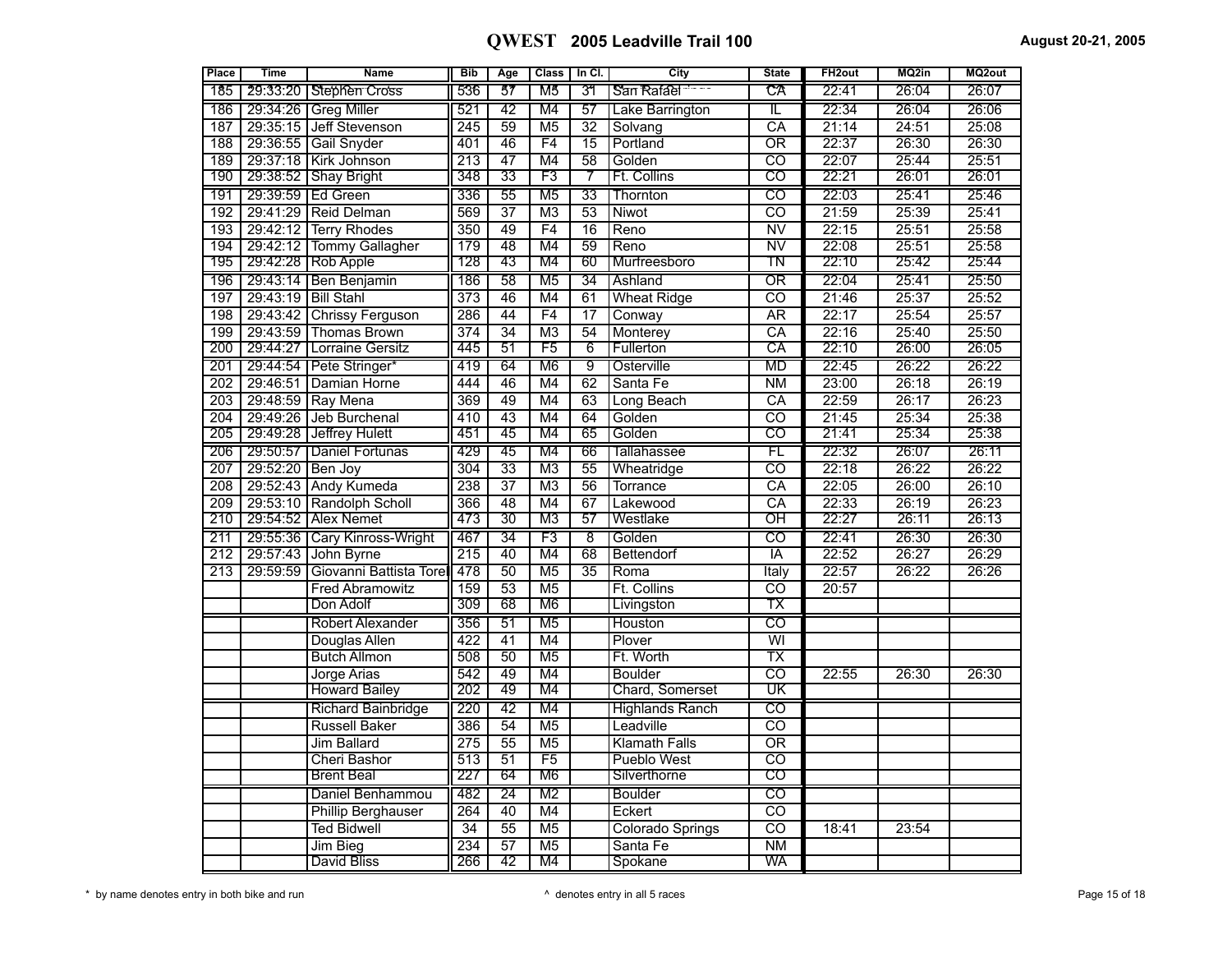| <b>Place</b> | <b>Time</b> | <b>Name</b>            | <b>Bib</b>       | Age             | Class           | In Cl. | City                     | <b>State</b>             | MQ1in | <b>MQ1out</b> | FH <sub>1in</sub> | <b>FH1out</b> | HM <sub>1in</sub> | <b>HM1out</b> | TL <sub>1in</sub> | <b>TL1out</b> | HP <sub>1</sub> |
|--------------|-------------|------------------------|------------------|-----------------|-----------------|--------|--------------------------|--------------------------|-------|---------------|-------------------|---------------|-------------------|---------------|-------------------|---------------|-----------------|
|              |             | Kristi Boulle          | 498              | 36              | F3              |        | Minturn                  | $\overline{co}$          | 2:53  | 2:53          | 5:42              | 5:44          | 7:31              | 7:33          | 10:20             |               |                 |
|              |             | Nanna Brenner          | 276              | 54              | F5              |        | Winter                   | $\overline{\mathsf{W}}$  | 3:18  | 3:18          |                   |               |                   |               |                   |               |                 |
|              |             | <b>Mark Bright</b>     | 464              | $\overline{41}$ | M4              |        | Oklahoma City            | $\overline{\mathsf{OK}}$ | 2:47  | 2:47          | 5:15              | 5:24          | 7:06              | 7:13          | 10:01             | 10:09         | 12:45           |
|              |             | <b>Thomas Brunetto</b> | 558              | 45              | M4              |        | <b>Midland Park</b>      | $\overline{NJ}$          | 2:06  | 2:06          | 3:56              | 3:56          | 5:09              | 5:10          | 6:59              | 7:00          | 8:49            |
|              |             | <b>Patty Bryant</b>    | 534              | 36              | F3              |        | Santa Barbara            | СA                       | 2:26  | 2:26          | 4:41              | 4:46          | 6:20              | 6:26          | 8:44              | 8:45          | 10:55           |
|              |             | <b>Mark Campbell</b>   | 343              | 55              | M <sub>5</sub>  |        | Denver                   | $\overline{c}$           | 2:54  | 3:01          | 5:34              | 5:39          | 7:20              | 7:26          | 10:08             |               |                 |
|              |             | Jill Case              | 518              | 46              | F4              |        | Colorado Springs         | $\overline{CO}$          | 2:29  | 2:29          | 4:41              | 4:42          | 6:08              | 6:10          | 7:57              | 7:58          | 9:40            |
|              |             | Ken Chlouber           | 600              | 66              | M <sub>6</sub>  |        | Leadville                | $\overline{\mathrm{co}}$ | 2:40  | 2:40          | 5:17              | 5:18          | 7:04              | 7:06          | 9:11              | 9:11          | 11:33           |
|              |             | <b>Steve Conrad</b>    | 362              | 45              | M4              |        | Rollinsville             | $\overline{CO}$          | 2:28  | 2:28          | 5:14              | 5:34          |                   |               |                   |               |                 |
|              |             | Lori Cooper            | 46               | 30              | F3              |        | Erie                     | CO                       | 2:28  | 2:28          | 4:33              | 4:34          | 5:56              | 6:00          | 8:00              | 8:00          | 10:10           |
|              |             | <b>Michael Coursey</b> | 256              | $\overline{35}$ | M <sub>3</sub>  |        | Rancho Santa Margar      | CA                       | 2:22  | 2:22          | 4:40              | 4:42          | 6:14              | 6:18          | 8:44              | 8:47          | 10:45           |
|              |             | David Cox              | $\overline{311}$ | $\overline{46}$ | M4              |        | East Dundee              | IL.                      | 2:34  | 2:34          | 5:07              | 5:09          | 6:55              | 6:56          | 9:22              | 9:22          | 12:00           |
|              |             | <b>Fred Creamer</b>    | 136              | 43              | M4              |        | Colorado Springs         | $\overline{co}$          | 2:10  | 2:10          | 4:06              | 4:07          | 5:29              | 5:31          | 7:26              | 7:27          | 9:20            |
|              |             | Davy Crockett          | 491              | 47              | M4              |        | Saratoga Springs         | UT                       | 2:23  | 2:23          | 4:48              | 4:54          | 6:34              | 6:37          | 8:57              | 9:03          | 11:18           |
|              |             | <b>Gary Cuffin</b>     | 554              | 54              | M <sub>5</sub>  |        | Conifer                  | $\overline{\mathrm{co}}$ | 2:15  | 2:15          | 4:42              | 5:41          |                   |               |                   |               |                 |
|              |             | <b>Matthew Cullen</b>  | 483              | $\overline{24}$ | M <sub>2</sub>  |        | Boulder                  | $\overline{C}$           | 2:45  | 2:55          | 6:25              | 6:26          |                   |               |                   |               |                 |
|              |             | <b>Carol Cuminale</b>  | 200              | 53              | F5              |        | Santa Cruz               | $\overline{CA}$          | 2:43  | 2:43          | 5:25              | 5:27          | 7:12              | 7:15          | 9:48              | 9:50          | 11:58           |
|              |             | <b>Melissa Dahlen</b>  | $\overline{214}$ | $\overline{35}$ | F3              |        | Englewood                | $\overline{co}$          | 2:31  | 2:31          | 4:57              | 4:58          | 6:29              | 6:32          | 8:46              | 8:48          | 11:17           |
|              |             | <b>Gene Dahlen</b>     | 260              | 57              | M <sub>5</sub>  |        | Waterloo                 | $\overline{IA}$          | 2:50  | 2:50          | 5:20              | 5:23          | 6:45              | 6:50          | 9:08              |               | 11:34           |
|              |             | <b>Ewald Dallmann</b>  | 205              | 60              | M6              |        | Esko                     | ΜN                       | 2:28  | 2:28          | 4:53              | 4:54          | 6:34              | 6:37          | 9:09              | 9:10          |                 |
|              |             | Jean-Jacques d'Aquin   | 219              | 66              | M <sub>6</sub>  |        | Montrose                 | $\overline{c}$           | 2:45  | 2:45          | 5:13              | 5:16          | 6:49              | 6:54          | 9:11              | 9:20          | 11:49           |
|              |             | Paul de Biasi          | 499              | $\overline{70}$ | M <sub>7</sub>  |        | Washago, Ont.            | Canada                   | 3:00  | 3:00          | 5:39              | 5:39          | 7:21              | 7:28          | 10:08             | 10:08         | 13:08           |
|              |             | <b>Glen Delman</b>     | 524              | $\overline{39}$ | M3              |        | <b>Boulder</b>           | $\overline{co}$          | 2:28  | 2:28          | 4:38              | 4:41          | 6:06              | 6:11          | 8:15              | 8:20          | 10:18           |
|              |             | Mark DeLorme           | 382              | 50              | M <sub>5</sub>  |        | Gastonia                 | <b>NC</b>                | 2:31  | 2:31          | 4:52              | 5:00          | 6:27              | 6:32          | 8:47              | 8:55          | 10:55           |
|              |             | Camilo DenBrok         | 509              | 37              | M3              |        | Norcross                 | GA                       | 2:44  | 2:44          | 5:21              | 5:31          | 7:19              | 7:42          |                   |               |                 |
|              |             | Chisholm Deupree       | $\overline{87}$  | 39              | M3              |        | Edmond                   | $\overline{\text{OK}}$   | 2:21  | 2:21          | 4:33              | 4:34          | 6:07              | 6:08          | 8:05              | 8:06          | 10:00           |
|              |             | <b>Judy DeWitt</b>     | 551              | $\overline{41}$ | F4              |        | Monument                 | $\overline{CO}$          | 2:28  | 2:28          | 4:47              | 4:48          | 6:23              | 6:24          | 8:41              | 8:42          | 10:44           |
|              |             | <b>Paul DeWitt</b>     | $\mathbf{1}$     | $\overline{37}$ | M <sub>3</sub>  |        | Monument                 | $\overline{co}$          | 2:28  | 2:28          | 4:47              | 4:49          | 6:23              | 6:24          | 8:41              | 8:43          | 10:44           |
|              |             | <b>Scott Dexter</b>    | 263              | 43              | M4              |        | <b>Highlands Ranch</b>   | CO                       | 2:28  | 2:28          | 4:41              | 4:41          | 6:22              | 6:25          | 8:36              | 8:36          | 10:49           |
|              |             | <b>Bill Dickey</b>     | 493              | 65              | M6              |        | Arcadia                  | CA                       | 3:16  | 3:16          | 6:00              | 6:00          | 8:00              | 8:00          |                   |               |                 |
|              |             | John Dove              | 567              | 40              | M4              |        | Macon                    | GA                       | 2:21  | 2:21          | 4:20              | 4:22          | 5:43              | 5:46          | 7:43              | 7:51          | 9:47            |
|              |             | Ron Dunlap             | 319              | 66              | M6              |        | Redding                  | CA                       | 2:42  | 2:42          | 5:14              | 5:14          | 6:55              | 6:57          | 9:18              | 9:18          | 12:03           |
|              |             | Roger Dyjak            | 390              | $\overline{33}$ | $\overline{M3}$ |        | Plymouth                 | $\overline{M}$           | 3:16  | 3:16          | 5:53              | 6:00          | 7:52              | 7:59          | 10:30             | 10:30         | 13:13           |
|              |             | <b>Robert Eggett</b>   | 409              | 41              | M4              |        | <b>Highlands Ranch</b>   | $\overline{CO}$          | 2:41  | 2:41          | 5:08              | 5:10          | 6:42              | 6:49          | 9:07              | 9:13          | 11:25           |
|              |             | Michael Ehrlich        | 251              | 42              | M4              |        | <b>Steamboat Springs</b> | CO                       | 1:58  | 1:58          | 3:46              | 3:47          | 5:00              | 5:02          | 6:56              | 7:00          | 9:04            |
|              |             | Tim Enboden            | 268              | 45              | M4              |        | <b>Highlands Ranch</b>   | $\overline{c}$           | 2:28  | 2:28          | 4:46              | 4:47          |                   | 6:25          | 8:51              | 8:52          |                 |
|              |             | <b>Mark Esposito</b>   | 469              | 35              | M3              |        | Golden                   | $\overline{CO}$          | 2:17  | 2:21          | 4:35              | 4:35          |                   |               |                   |               |                 |
|              |             | <b>Briana Ferguson</b> | 544              | $\overline{28}$ | F2              |        | Colorado Springs         | CO                       | 3:31  | 3:31          |                   |               |                   |               |                   |               |                 |
|              |             | Alex Fernandez         | 546              | 44              | M4              |        | Colorado Springs         | $\overline{\text{co}}$   | 3:31  | 3:31          |                   |               |                   |               |                   |               |                 |
|              |             | <b>Thad Ferrell</b>    | 507              | 27              | M2              |        | Memphis                  | TN                       | 1:59  | 1:59          | 3:47              | 3:48          | 5:02              | 5:05          | 7:06              | 7:09          | 9:04            |
|              |             | Annette Fortune        | 300              | 37              | F3              |        | Denver                   | $\overline{c}$           | 2:26  | 2:26          | 4:41              | 4:42          | 6:12              | 6:14          | 8:25              | 8:28          | 10:32           |
|              |             | Ron Fox                | 455              | 45              | M4              |        | Denver                   | $\overline{co}$          | 2:24  | 2:24          | 4:40              | 4:43          | 6:12              | 6:14          | 8:28              | 8:32          | 10:52           |
|              |             | <b>Brian Franklin</b>  | 503              | $\overline{32}$ | M3              |        | Tulsa                    | $\overline{\text{OK}}$   | 2:42  | 2:42          | 5:12              | 5:16          | 6:41              | 6:43          | 8:57              | 9:08          | 11:19           |
|              |             | <b>Mark Fraser</b>     | 175              | 48              | M4              |        | Houston                  | $\overline{\mathsf{TX}}$ | 2:25  | 2:25          | 4:45              | 4:47          | 6:33              | 6:36          | 9:05              | 9:14          | 11:46           |
|              |             | <b>Bob Frawley</b>     | 305              | 49              | M4              |        | Minneapolis              | MN                       | 2:09  | 2:09          | 4:13              | 4:17          | 5:43              | 5:50          | 8:06              | 8:18          | 10:42           |
|              |             | <b>Stuart Frith</b>    | 384              | 53              | M <sub>5</sub>  |        | <b>Vail</b>              | $\overline{c}$           | 2:24  | 2:24          | 4:44              | 4:45          | 6:27              | 6:31          | 8:44              | 8:47          | 11:17           |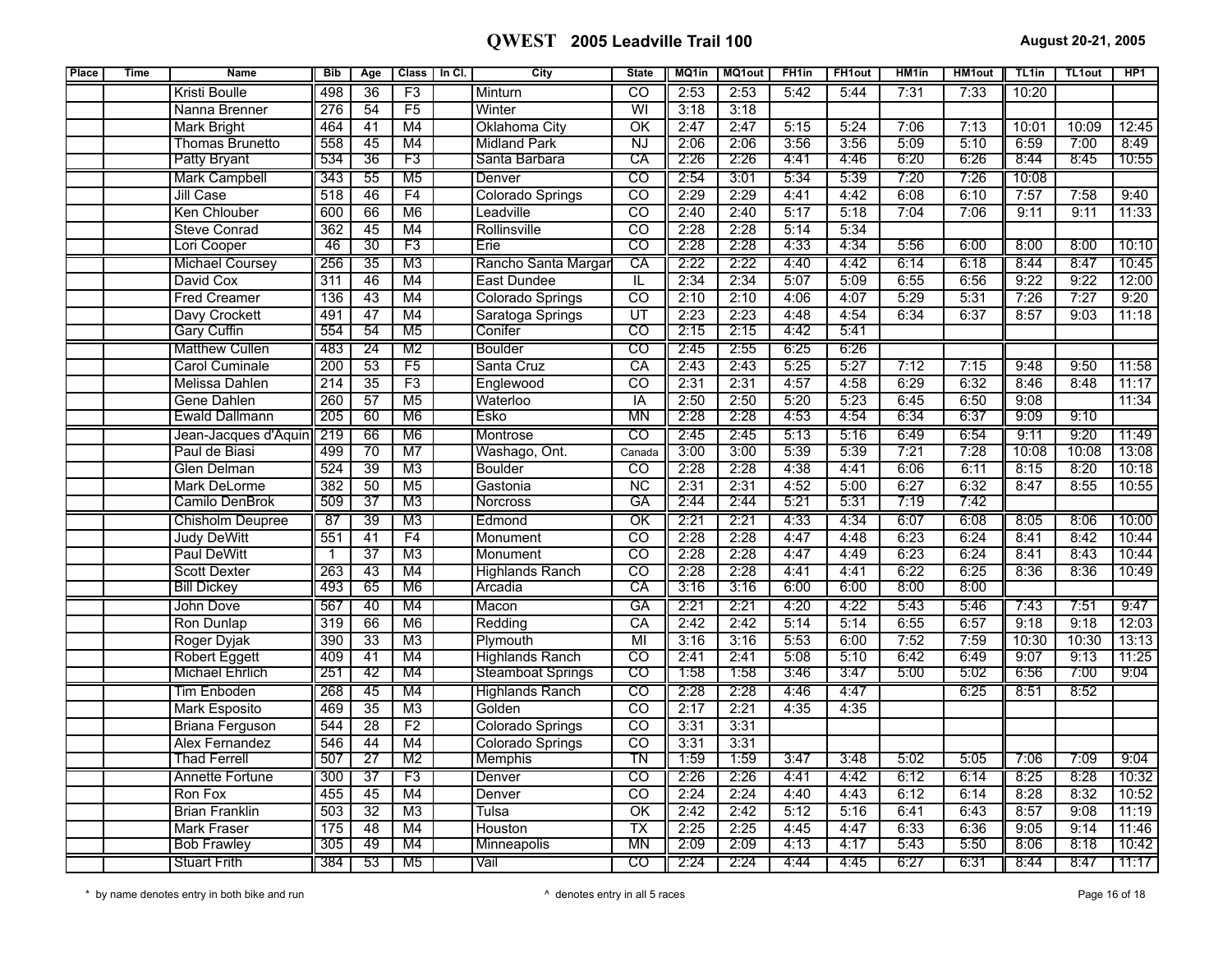| Place | <b>Time</b>   | <b>Name</b>             | <b>Bib</b>       | Age             | Class   In Cl.  | City                     | <b>State</b>            | Win In | Win Out | HP2   | TL2in | TL <sub>2</sub> out | HM2in             | <b>HM2out</b> | FH <sub>2in</sub> |
|-------|---------------|-------------------------|------------------|-----------------|-----------------|--------------------------|-------------------------|--------|---------|-------|-------|---------------------|-------------------|---------------|-------------------|
|       | $F: A \cap F$ | Kristi Boulle           | 498              | 36              | F3              | <b>Minturn</b>           | CO                      |        |         |       |       |                     |                   |               |                   |
|       |               | Nanna Brenner           | 276              | 54              | F5              | Winter                   | $\overline{\mathsf{W}}$ |        |         |       |       |                     |                   |               |                   |
|       |               | <b>Mark Bright</b>      | 464              | $\overline{41}$ | M4              | Oklahoma City            | $\overline{\alpha}$     | 14:59  |         |       |       |                     |                   |               |                   |
|       |               | Thomas Brunetto         | 558              | 45              | M4              | <b>Midland Park</b>      | NJ                      | 10:37  | 10:41   |       |       |                     |                   |               |                   |
|       |               | <b>Patty Bryant</b>     | 534              | 36              | F3              | Santa Barbara            | CA                      | 12:53  | 13:01   | 15:37 | 17:24 | 17:35               | 20:45             | 20:45         | 22:50             |
|       |               | <b>Mark Campbell</b>    | 343              | 55              | M <sub>5</sub>  | Denver                   | CO                      |        |         |       |       |                     |                   |               |                   |
|       |               | <b>Jill Case</b>        | 518              | 46              | F4              | Colorado Springs         | $\overline{co}$         | 11:15  | 11:21   | 13:21 | 15:22 |                     |                   |               |                   |
|       |               | Ken Chlouber            | 600              | 66              | M6              | Leadville                | $\overline{co}$         | 13:41  | 13:42   | 17:02 | 19:35 |                     |                   |               |                   |
|       |               | <b>Steve Conrad</b>     | 362              | $\overline{45}$ | M4              | Rollinsville             | $\overline{co}$         |        |         |       |       |                     |                   |               |                   |
|       |               | Lori Cooper             | 46               | 30              | F3              | Erie                     | $\overline{c}$          | 12:02  | 13:37   | 16:25 |       |                     |                   |               |                   |
|       |               | <b>Michael Coursey</b>  | 256              | $\overline{35}$ | M3              | Rancho Santa Margar      | CA                      | 12:50  | 13:02   | 15:24 | 17:07 | 17:09               | 20:42             |               |                   |
|       |               | David Cox               | $\overline{311}$ | 46              | M4              | East Dundee              | $\overline{\mathbb{L}}$ | 14:58  |         |       |       |                     |                   |               |                   |
|       |               | <b>Fred Creamer</b>     | 136              | 43              | M4              | Colorado Springs         | $\overline{CO}$         | 10:53  | 11:00   | 13:14 | 14:50 | 14:55               | 18:03             | 18:08         | 20:15             |
|       |               | Davy Crockett           | 491              | 47              | M4              | Saratoga Springs         | $\overline{UT}$         | 13:38  | 13:45   | 16:17 |       |                     |                   |               |                   |
|       |               | <b>Gary Cuffin</b>      | 554              | 54              | M <sub>5</sub>  | Conifer                  | $\overline{\rm co}$     |        |         |       |       |                     |                   |               |                   |
|       |               | <b>Matthew Cullen</b>   | 483              | 24              | M2              | Boulder                  | $\overline{c}$          |        |         |       |       |                     |                   |               |                   |
|       |               | <b>Carol Cuminale</b>   | 200              | 53              | F5              | Santa Cruz               | CA                      | 13:54  | 13:56   | 16:33 | 19:03 |                     |                   |               |                   |
|       |               | Melissa Dahlen          | $\overline{214}$ | $\overline{35}$ | $\overline{F3}$ | Englewood                | $\overline{co}$         | 13:59  |         |       |       |                     |                   |               |                   |
|       |               | <b>Gene Dahlen</b>      | 260              | $\overline{57}$ | M <sub>5</sub>  | Waterloo                 | <b>IA</b>               | 13:55  | 14:00   | 16:46 | 19:03 |                     |                   |               |                   |
|       |               | <b>Ewald Dallmann</b>   | 205              | 60              | M6              | Esko                     | MN                      |        |         |       |       |                     |                   |               |                   |
|       |               | Jean-Jacques d'Aquin    | 219              | 66              | M6              | Montrose                 | CO                      |        |         |       |       |                     |                   |               |                   |
|       |               | Paul de Biasi           | 499              | $\overline{70}$ | M <sub>7</sub>  | Washago, Ont.            | Canada                  | 15:48  |         |       |       |                     |                   |               |                   |
|       |               | <b>Glen Delman</b>      | 524              | 39              | $\overline{M3}$ | <b>Boulder</b>           | $\overline{co}$         | 12:01  | 12:15   | 14:34 | 15:58 | 16:02               | 19:35             | 19:57         | 22:06             |
|       |               | Mark DeLorme            | 382              | $\overline{50}$ | M <sub>5</sub>  | Gastonia                 | $\overline{NC}$         | 12:44  | 12:51   | 15:07 | 16:40 | 16:56               | 20:02             |               |                   |
|       |               | Camilo DenBrok          | 509              | 37              | M3              | <b>Norcross</b>          | GA                      |        |         |       |       |                     |                   |               |                   |
|       |               | <b>Chisholm Deupree</b> | 87               | 39              | M3              | Edmond                   | $\overline{\text{OK}}$  | 11:41  | 11:47   | 13:50 | 15:16 | 15:17               | 17:54             | 18:05         | 19:49             |
|       |               | <b>Judy DeWitt</b>      | 551              | $\overline{41}$ | F4              | Monument                 | $\overline{CO}$         | 12:19  | 12:22   | 14:36 | 16:29 |                     |                   |               |                   |
|       |               | <b>Paul DeWitt</b>      | $\overline{1}$   | $\overline{37}$ | M3              | Monument                 | $\overline{co}$         | 12:19  | 12:22   | 14:36 | 16:33 |                     |                   |               |                   |
|       |               | <b>Scott Dexter</b>     | 263              | 43              | M4              | <b>Highlands Ranch</b>   | $\overline{co}$         | 12:44  | 12:59   | 15:14 | 17:08 | 17:12               | 20:26             | 20:41         | 22:55             |
|       |               | <b>Bill Dickey</b>      | 493              | 65              | M6              | Arcadia                  | $\overline{CA}$         |        |         |       |       |                     |                   |               |                   |
|       |               | John Dove               | 567              | 40              | M4              | Macon                    | GA                      | 11:30  | 11:31   | 14:00 | 15:24 | 15:43               | $\frac{1}{18:35}$ | 18:40         | 20:54             |
|       |               | Ron Dunlap              | 319              | 66              | M6              | Redding                  | CA                      | 14:58  |         |       |       |                     |                   |               |                   |
|       |               | Roger Dyjak             | 390              | $\overline{33}$ | $\overline{M3}$ | Plymouth                 | M <sub>l</sub>          | 15:15  |         |       |       |                     |                   |               |                   |
|       |               | <b>Robert Eggett</b>    | 409              | 41              | M4              | <b>Highlands Ranch</b>   | $\overline{co}$         | 13:53  | 13:54   |       |       |                     |                   |               |                   |
|       |               | <b>Michael Ehrlich</b>  | 251              | 42              | M4              | <b>Steamboat Springs</b> | CO                      | 10:34  | 10:40   | 13:01 | 14:25 | 14:30               | 17:52             | 17:59         | 20:02             |
|       |               | Tim Enboden             | 268              | 45              | M4              | <b>Highlands Ranch</b>   | $\overline{c}$          |        |         |       |       |                     |                   |               |                   |
|       |               | <b>Mark Esposito</b>    | 469              | $\overline{35}$ | M3              | Golden                   | $\overline{co}$         |        |         |       |       |                     |                   |               |                   |
|       |               | <b>Briana Ferguson</b>  | 544              | $\overline{28}$ | F <sub>2</sub>  | Colorado Springs         | <sub>CO</sub>           |        |         |       |       |                     |                   |               |                   |
|       |               | <b>Alex Fernandez</b>   | 546              | 44              | M4              | Colorado Springs         | $\overline{co}$         |        |         |       |       |                     |                   |               |                   |
|       |               | <b>Thad Ferrell</b>     | 507              | 27              | M2              | <b>Memphis</b>           | TN                      | 11:05  | 11:17   | 13:39 | 15:33 |                     |                   |               |                   |
|       |               | Annette Fortune         | 300              | 37              | F3              | Denver                   | $\overline{c}$          | 12:20  |         |       |       |                     |                   |               |                   |
|       |               | Ron Fox                 | 455              | 45              | M4              | Denver                   | $\overline{co}$         | 13:26  | 13:45   |       |       |                     |                   |               |                   |
|       |               | <b>Brian Franklin</b>   | 503              | $\overline{32}$ | M3              | Tulsa                    | $\overline{OK}$         | 13:36  |         |       |       |                     |                   |               |                   |
|       |               | Mark Fraser             | 175              | 48              | M4              | Houston                  | <b>TX</b>               | 13:00  |         |       |       |                     |                   |               |                   |
|       |               | <b>Bob Frawley</b>      | 305              | 49              | M4              | <b>Minneapolis</b>       | <b>MN</b>               | 13:14  |         |       |       |                     |                   |               |                   |
|       |               | <b>Stuart Frith</b>     | 384              | 53              | M <sub>5</sub>  | Vail                     | $\overline{c}$          | 13:45  |         |       |       |                     |                   |               |                   |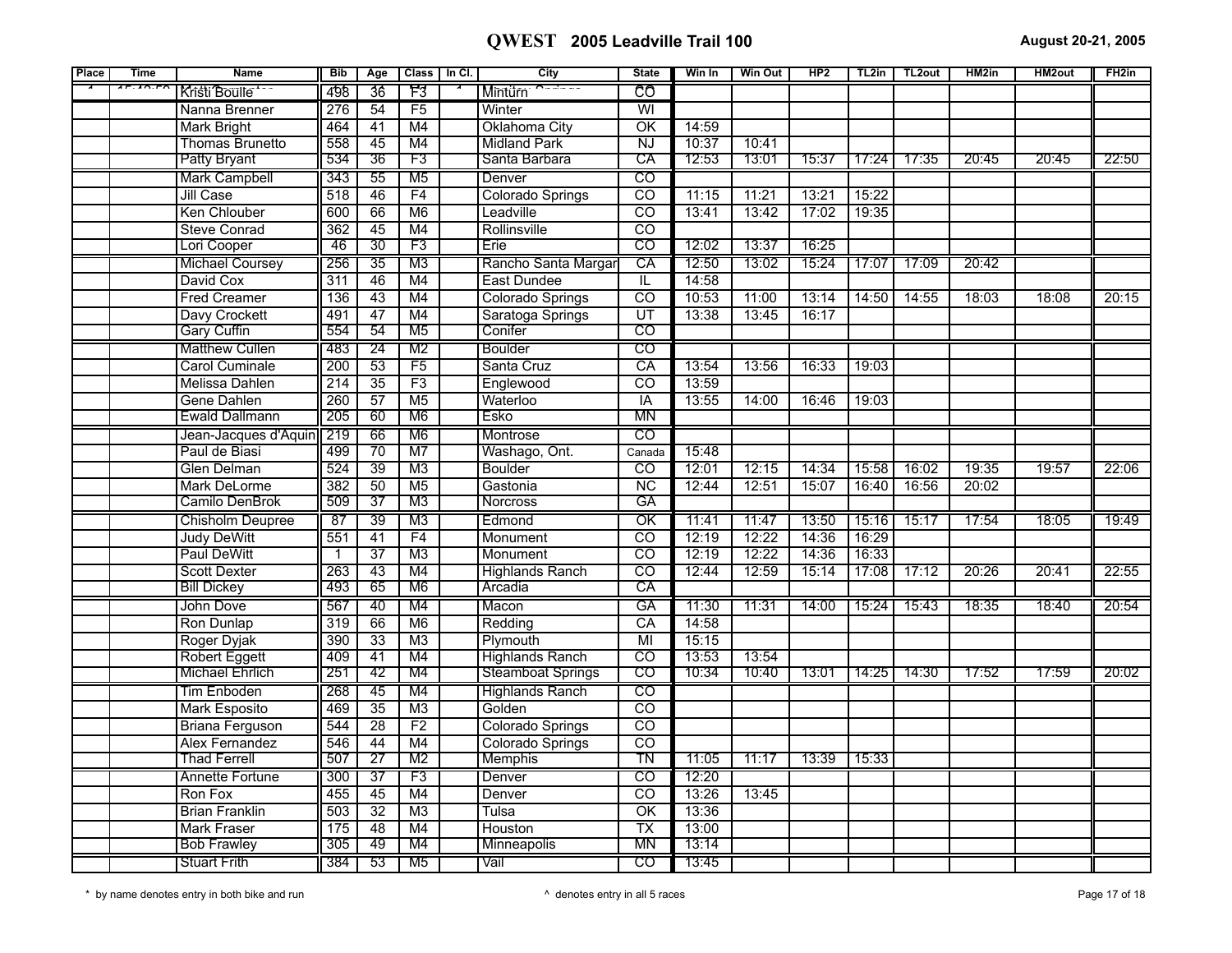| Place | <b>Time</b> | <b>Name</b>            | <b>Bib</b>       | Age             |                 | Class   In Cl. | City                     | <b>State</b>             | FH <sub>2out</sub> | MQ2in | MQ2out |
|-------|-------------|------------------------|------------------|-----------------|-----------------|----------------|--------------------------|--------------------------|--------------------|-------|--------|
|       | 17.10.70    | Kristi Boulle          | 498              | 36              | F3              |                | Mintürn                  | ĈÔ                       |                    |       |        |
|       |             | Nanna Brenner          | 276              | 54              | F5              |                | Winter                   | $\overline{\mathsf{W}}$  |                    |       |        |
|       |             | <b>Mark Bright</b>     | 464              | $\overline{41}$ | M4              |                | Oklahoma City            | $\overline{\text{OK}}$   |                    |       |        |
|       |             | <b>Thomas Brunetto</b> | 558              | 45              | M4              |                | <b>Midland Park</b>      | NJ                       |                    |       |        |
|       |             | <b>Patty Bryant</b>    | 534              | 36              | F3              |                | Santa Barbara            | CA                       |                    |       |        |
|       |             | <b>Mark Campbell</b>   | 343              | 55              | M5              |                | Denver                   | CO                       |                    |       |        |
|       |             | Jill Case              | 518              | 46              | F4              |                | Colorado Springs         | $\overline{CO}$          |                    |       |        |
|       |             | Ken Chlouber           | 600              | $\overline{66}$ | M6              |                | Leadville                | $\overline{co}$          |                    |       |        |
|       |             | <b>Steve Conrad</b>    | $\overline{362}$ | $\overline{45}$ | M4              |                | Rollinsville             | $\overline{\text{co}}$   |                    |       |        |
|       |             | Lori Cooper            | 46               | 30              | F3              |                | Erie                     | $\overline{CO}$          |                    |       |        |
|       |             | <b>Michael Coursey</b> | 256              | $\overline{35}$ | M <sub>3</sub>  |                | Rancho Santa Margar      | CA                       |                    |       |        |
|       |             | David Cox              | 311              | 46              | M4              |                | <b>East Dundee</b>       | π                        |                    |       |        |
|       |             | <b>Fred Creamer</b>    | 136              | 43              | M4              |                | Colorado Springs         | $\overline{co}$          | 20:18              | 22:34 |        |
|       |             | Davy Crockett          | 491              | 47              | M4              |                | Saratoga Springs         | $\overline{\mathtt{UT}}$ |                    |       |        |
|       |             | <b>Gary Cuffin</b>     | 554              | 54              | M <sub>5</sub>  |                | Conifer                  | $\overline{\text{co}}$   |                    |       |        |
|       |             | <b>Matthew Cullen</b>  | 483              | $\overline{24}$ | M <sub>2</sub>  |                | Boulder                  | $\overline{CO}$          |                    |       |        |
|       |             | <b>Carol Cuminale</b>  | 200              | $\overline{53}$ | F5              |                | Santa Cruz               | CA                       |                    |       |        |
|       |             | <b>Melissa Dahlen</b>  | 214              | $\overline{35}$ | $\overline{F3}$ |                | Englewood                | $\overline{co}$          |                    |       |        |
|       |             | Gene Dahlen            | 260              | 57              | M <sub>5</sub>  |                | Waterloo                 | IA                       |                    |       |        |
|       |             | Ewald Dallmann         | 205              | 60              | M <sub>6</sub>  |                | Esko                     | ΜN                       |                    |       |        |
|       |             | Jean-Jacques d'Aquin   | 219              | 66              | M <sub>6</sub>  |                | Montrose                 | $\overline{\text{co}}$   |                    |       |        |
|       |             | Paul de Biasi          | 499              | $\overline{70}$ | M <sub>7</sub>  |                | Washago, Ont.            | Canada                   |                    |       |        |
|       |             | <b>Glen Delman</b>     | 524              | 39              | M3              |                | <b>Boulder</b>           | $\overline{co}$          | 22:32              | 26:33 |        |
|       |             | Mark DeLorme           | 382              | $\overline{50}$ | $\overline{M5}$ |                | Gastonia                 | $\overline{\text{NC}}$   |                    |       |        |
|       |             | Camilo DenBrok         | 509              | $\overline{37}$ | M <sub>3</sub>  |                | <b>Norcross</b>          | GА                       |                    |       |        |
|       |             | Chisholm Deupree       | $\overline{87}$  | 39              | M <sub>3</sub>  |                | Edmond                   | $\overline{\text{OK}}$   | 19:57              | 23:16 | 23:22  |
|       |             | <b>Judy DeWitt</b>     | 551              | 41              | F4              |                | Monument                 | $\overline{\mathrm{co}}$ |                    |       |        |
|       |             | <b>Paul DeWitt</b>     | 1                | $\overline{37}$ | M <sub>3</sub>  |                | Monument                 | $\overline{co}$          |                    |       |        |
|       |             | <b>Scott Dexter</b>    | $\overline{263}$ | 43              | M4              |                | <b>Highlands Ranch</b>   | $\overline{\mathrm{co}}$ | 22:55              |       |        |
|       |             | <b>Bill Dickey</b>     | 493              | 65              | M6              |                | Arcadia                  | СĀ                       |                    |       |        |
|       |             | John Dove              | 567              | 40              | M4              |                | Macon                    | GA                       | 21:45              |       |        |
|       |             | Ron Dunlap             | 319              | 66              | M6              |                | Redding                  | CA                       |                    |       |        |
|       |             | Roger Dyjak            | 390              | $\overline{33}$ | $\overline{M3}$ |                | Plymouth                 | $\overline{\mathsf{MI}}$ |                    |       |        |
|       |             | <b>Robert Eggett</b>   | 409              | $\overline{41}$ | M4              |                | <b>Highlands Ranch</b>   | $\overline{co}$          |                    |       |        |
|       |             | <b>Michael Ehrlich</b> | 251              | 42              | M4              |                | <b>Steamboat Springs</b> | $\overline{\mathrm{co}}$ | 20:10              | 24:44 |        |
|       |             | <b>Tim Enboden</b>     | 268              | 45              | M4              |                | <b>Highlands Ranch</b>   | $\overline{CO}$          |                    |       |        |
|       |             | <b>Mark Esposito</b>   | 469              | $\overline{35}$ | M3              |                | Golden                   | $\overline{co}$          |                    |       |        |
|       |             | <b>Briana Ferguson</b> | 544              | $\overline{28}$ | F <sub>2</sub>  |                | Colorado Springs         | $\overline{co}$          |                    |       |        |
|       |             | <b>Alex Fernandez</b>  | 546              | 44              | M4              |                | Colorado Springs         | $\overline{\text{co}}$   |                    |       |        |
|       |             | <b>Thad Ferrell</b>    | 507              | 27              | M <sub>2</sub>  |                | Memphis                  | TN                       |                    |       |        |
|       |             | Annette Fortune        | 300              | $\overline{37}$ | F3              |                | Denver                   | $\overline{\text{co}}$   |                    |       |        |
|       |             | Ron Fox                | 455              | 45              | M4              |                | Denver                   | $\overline{\mathrm{co}}$ |                    |       |        |
|       |             | <b>Brian Franklin</b>  | 503              | $\overline{32}$ | M <sub>3</sub>  |                | Tulsa                    | $\overline{\text{OK}}$   |                    |       |        |
|       |             | <b>Mark Fraser</b>     | 175              | 48              | M4              |                | Houston                  | $\overline{\text{TX}}$   |                    |       |        |
|       |             | <b>Bob Frawley</b>     | 305              | 49              | M4              |                | Minneapolis              | <b>MN</b>                |                    |       |        |
|       |             | <b>Stuart Frith</b>    | 384              | 53              | M <sub>5</sub>  |                | Vail                     | $\overline{co}$          |                    |       |        |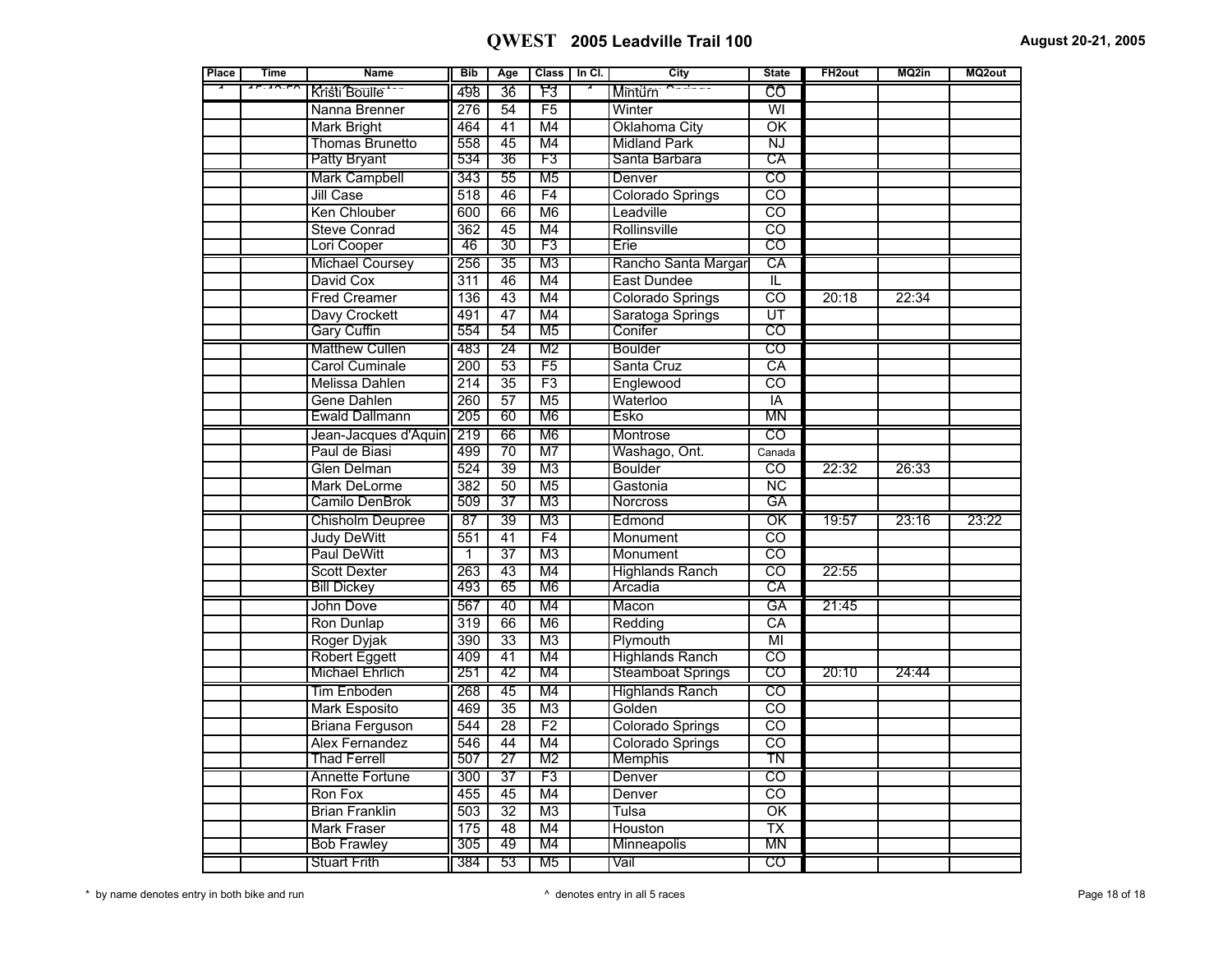| Place | <b>Time</b> | <b>Name</b>                | <b>Bib</b>       | Age             | <b>Class</b>    | In CI. | City                     | <b>State</b>             | MQ1in   | <b>MQ1out</b> | FH <sub>1in</sub> | FH <sub>1</sub> out | HM1in | <b>HM1out</b> | TL <sub>1in</sub> | TL1out | HP <sub>1</sub> |
|-------|-------------|----------------------------|------------------|-----------------|-----------------|--------|--------------------------|--------------------------|---------|---------------|-------------------|---------------------|-------|---------------|-------------------|--------|-----------------|
|       |             | <b>Martin Fritzhand</b>    | 255              | 62              | M6              |        | Cincinnati               | $\overline{OH}$          | 2:43    | 2:43          | 5:15              | 5:15                | 6:53  | 6:54          | 9:19              | 9:19   | 11:44           |
|       |             | <b>Thomas Fuentes</b>      | 413              | 52              | M <sub>5</sub>  |        | <b>Red Lion</b>          | PA                       | 2:54    | 2:54          | 5:58              | 6:00                | 7:56  | 8:00          |                   |        |                 |
|       |             | <b>Frank Fumich</b>        | 471              | $\overline{37}$ | M <sub>3</sub>  |        | <b>Falls Church</b>      | VA                       | 2:41    | 2:41          | 5:12              | 5:14                | 6:50  | 6:54          | 9:23              | 9:26   | 11:41           |
|       |             | <b>Nick Giampa</b>         | 399              | 46              | M4              |        | Portola Valley           | СA                       | 2:51    | 2:51          |                   |                     |       |               |                   |        |                 |
|       |             | <b>Christine Gibbons</b>   | 352              | 43              | F4              |        | Hackensack               | $\overline{\text{NJ}}$   | 2:01    | 2:01          | 3:56              | 3:56                | 5:07  | 5:10          | 6:54              | 6:54   | 8:41            |
|       |             | Scott Giffin <sup>^</sup>  | 298              | $\overline{43}$ | M4              |        | Leadville                | $\overline{\text{co}}$   | 2:09    | 2:09          | 4:16              | 4:17                | 5:38  | 5:39          | 7:44              | 7:45   | 9:50            |
|       |             | <b>Ed Godoy</b>            | 458              | 58              | M <sub>5</sub>  |        | Nederland                | $\overline{co}$          | 2:19    | 2:19          | 4:30              | 4:31                | 5:54  | 5:58          | 8:04              | 8:05   | 10:09           |
|       |             | Steven Goodwin             | 358              | 44              | M4              |        | Centennial               | $\overline{co}$          | 2:45    | 2:45          | 5:17              | 5:19                | 7:09  | 7:16          | 10:07             |        |                 |
|       |             | Ernesto Grane <sup>^</sup> | 294              | $\overline{39}$ | M3              |        | Vail                     | CO                       | 1:53    | 1:53          | 3:42              | 3:44                | 5:02  | 5:07          | 7:22              | 7:32   | 9:27            |
|       |             | Paul Grimm                 | 578              | 36              | M3              |        | Littleton                | CO                       | 2:21    | 2:21          | 4:20              | 4:21                | 5:36  | 5:37          | 7:15              | 7:15   | 8:49            |
|       |             | <b>Benoit Guerard</b>      | 490              | 29              | M <sub>2</sub>  |        | Calgary, ALB,            | Canada                   | 2:44    | 2:44          | 5:04              | 5:07                | 6:33  | 6:35          | 8:47              | 8:48   | 10:59           |
|       |             | Nathan Hamilton            | 323              | $\overline{28}$ | $\overline{M2}$ |        | Richmond                 | $\overline{M}$           | 3:14    | 3:14          | 5:53              | 6:00                | 7:57  | 7:59          |                   |        |                 |
|       |             | Tom Hamilton               | 424              | 57              | M <sub>5</sub>  |        | Colorado Springs         | CO                       | 3:04    | 3:04          | 5:55              | 5:56                |       |               |                   |        |                 |
|       |             | David Harper               | 580              | 41              | M4              |        | Clermont                 | FL                       | 2:39    | 2:39          | 5:26              | 5:31                | 7:16  | 7:20          | 9:51              | 9:57   | 12:00           |
|       |             | Jim Harrington             | 494              | 40              | M4              |        | Negaunee                 | MI                       | 2:15    | 2:15          | 4:06              | 4:07                | 5:18  | 5:20          | 7:04              | 7:04   | 8:37            |
|       |             | Jayson Hebb                | 530              | 29              | M <sub>2</sub>  |        | <b>Boulder</b>           | $\overline{co}$          | 2:44    | 2:44          | 5:02              | 5:06                | 6:37  | 6:44          | 9:07              | 9:16   | 11:11           |
|       |             | John Helenek               | 472              | 45              | M4              |        | Haddam                   | $\overline{\text{CT}}$   | 2:35    | 2:35          | 4:57              | 4:59                | 6:37  | 6:39          | 8:41              | 8:41   | 10:54           |
|       |             | Kristina Hellbusch         | $\overline{273}$ | $\overline{34}$ | $\overline{F3}$ |        | Conifer                  | $\overline{co}$          | 2:45    | 2:45          | 5:16              | 5:17                | 6:51  | 6:54          | 9:06              | 9:07   | 11:27           |
|       |             | <b>Gary Henry</b>          | 269              | 49              | M4              |        | Lawrence                 | ΚS                       | 2:39    | 2:39          | 5:14              | 5:27                | 7:00  | 7:05          | 9:30              | 9:31   | 12:18           |
|       |             | Allison Higdon             | 206              | 39              | F3              |        | Ft. Collins              | $\overline{c}$           | 3:13    | 3:13          | 6:00              | 6:00                | 8:00  | 8:00          |                   |        |                 |
|       |             | Eric Houck, Sr.            | $\overline{261}$ | $\overline{47}$ | M4              |        | _oveland                 | $\overline{CO}$          | 2:28    | 2:28          | 4:38              | 4:40                | 6:05  | 6:07          | 8:09              | 8:10   | 10:07           |
|       |             | Jamie Hurley               | 535              | 37              | M <sub>3</sub>  |        | Littleton                | $\overline{co}$          | $2:29*$ | $2:29*$       | 4:52              | 4:55                | 6:30  | 6:33          | 8:49              | 8:53   | 11:09           |
|       |             | Ron Ikehara                | 367              | 43              | M4              |        | Cerritos                 | $\overline{CA}$          | 2:59    | 2:59          | 5:34              | 5:37                | 7:08  | 7:15          | 9:36              | 9:46   | 12:08           |
|       |             | <b>Jim Ingalls</b>         | 547              | 60              | M6              |        | <b>Wichita Falls</b>     | ТX                       | 2:48    | 2:48          | 5:38              | 5:40                | 7:33  | 7:36          | 10:26             | 10:30  | 13:12           |
|       |             | Daniel Jensen              | 247              | 56              | M <sub>5</sub>  |        | <b>Sioux Falls</b>       | <b>SD</b>                | 2:48    | 2:48          | 5:20              | 5:33                | 7:04  | 7:09          | 9:45              |        |                 |
|       |             | Louis Joline               | 520              | $\overline{73}$ | $\overline{M7}$ |        | Lake Tapaulingo          | <b>MO</b>                | 2:47    | 2:47          | 5:33              | 5:35                | 7:30  | 7:36          | 10:30             | 10:30  | 13:14           |
|       |             | <b>Erik Kampe</b>          | 556              | $\overline{37}$ | $\overline{M3}$ |        | Victor                   | ID                       | 2:43    | 2:43          | 5:12              | 5:13                | 6:50  | 6:54          | 9:20              | 9:20   | 11:50           |
|       |             | David Kimler               | 425              | $\overline{37}$ | M <sub>3</sub>  |        | Orono                    | <b>ME</b>                | 2:26    | 2:26          | 4:31              | 4:32                | 5:50  | 5:52          | 8:03              | 8:07   | 10:15           |
|       |             | <b>Pinenut Kiner</b>       | 378              | 31              | M3              |        | <b>Bishop</b>            | СA                       | 2:33    | 2:33          |                   |                     |       |               |                   |        |                 |
|       |             | <b>Richard Knapp</b>       | 543              | 53              | M <sub>5</sub>  |        | Albuquerque              | NМ                       | 2:09    | 2:09          | 4:09              | 4:13                | 5:24  | 5:29          | 7:19              | 7:22   | 9:08            |
|       |             | <b>Steve Kreiling</b>      | 183              | 53              | M <sub>5</sub>  |        | Montara                  | $\overline{CA}$          | 2:32    | 2:32          | 4:56              | 4:58                | 6:39  | 6:43          | 9:04              | 9:07   | 11:12           |
|       |             | Jennifer Lamboy            | 584              | $\overline{28}$ | F2              |        | Denver                   | $\overline{co}$          | 2:25    | 2:25          | 4:52              | 4:55                | 6:46  | 6:48          | 9:04              | 9:05   | 11:31           |
|       |             | David Law                  | 397              | $\overline{35}$ | $\overline{M3}$ |        | Florence                 | $\overline{CO}$          | 2:34    | 2:34          | 5:00              | 5:02                | 6:41  | 6:42          | 8:53              | 8:55   | 10:49           |
|       |             | Vicente Ledesma            | 500              | 54              | M <sub>5</sub>  |        | El Campo                 | ТX                       | 2:28    | 2:28          | 4:41              | 4:43                | 6:09  | 6:15          | 8:42              | 8:45   | 11:05           |
|       |             | James Lovejoy              | 545              | 29              | M <sub>2</sub>  |        | Colorado Springs         | $\overline{\text{co}}$   | 3:31    | 3:31          |                   |                     |       |               | 10:31             |        |                 |
|       |             | Dougald MacDonald          | $\overline{210}$ | $\overline{44}$ | M4              |        | Louisville               | $\overline{CO}$          | 2:34    | 2:34          | 4:50              | 4:52                | 6:27  | 6:29          | 8:34              | 8:35   | 10:33           |
|       |             | <b>Holly MacSweeney</b>    | 468              | 35              | F3              |        | Golden                   | $\overline{co}$          | 2:20    | 2:22          | 4:35              | 4:36                | 6:08  | 6:12          | 8:21              | 8:21   | 10:35           |
|       |             | Paul Magnanti              | 475              | $\overline{31}$ | $\overline{M3}$ |        | <b>Boulder</b>           | CO                       | 2:36    | 2:36          | 5:04              | 5:07                | 6:51  | 6:57          | 9:09              | 9:14   | 11:17           |
|       |             | <b>Clinton Marrs</b>       | 431              | 49              | M4              |        | Albuquerque              | <b>NM</b>                | 2:41    | 2:41          |                   |                     |       |               |                   |        |                 |
|       |             | <b>Troy Marsh</b>          | 357              | 41              | M4              |        | Bountiful                | $\overline{\mathtt{UT}}$ | 2:36    | 2:36          | 4:54              | 4:55                | 6:23  | 6:25          | 8:39              | 8:39   | 10:50           |
|       |             | <b>Alfredo Matheus</b>     | 250              | 44              | M4              |        | Colorado Springs         | $\overline{co}$          | 2:45    | 2:45          | 5:25              | 5:26                | 7:16  | 7:19          | 9:49              | 9:50   | 12:11           |
|       |             | <b>Jeffrey Matthews</b>    | 347              | $\overline{40}$ | M4              |        | Lewiston                 | $\overline{\mathbb{D}}$  | 2:35    | 2:35          | 5:03              | 5:06                | 6:40  | 6:43          | 9:11              | 9:14   | 11:26           |
|       |             | Michael Mauthe             | 406              | 29              | M <sub>2</sub>  |        | <b>Steamboat Springs</b> | $\overline{co}$          | 2:24    | 2:24          | 4:42              | 4:49                | 6:31  | 6:37          | 9:47              |        |                 |
|       |             | Lonnie McCarron            | 312              | 34              | M3              |        | Colorado Springs         | co                       | 2:45    | 2:45          | 5:11              | 5:17                | 6:52  | 6:57          | 9:11              | 9:19   | 11:30           |
|       |             | Tom McKibben               | 589              | 42              | M4              |        | Denver                   | $\overline{c}$           | 2:29    | 2:29          | 5:22              | 5:28                | 7:08  | 7:15          | 9:59              |        |                 |
|       |             | Paul McMillan              | 420              | 47              | M4              |        | <b>Prairie Village</b>   | $\overline{KS}$          | 3:06    | 3:06          | 6:00              | 6:00                |       |               |                   |        |                 |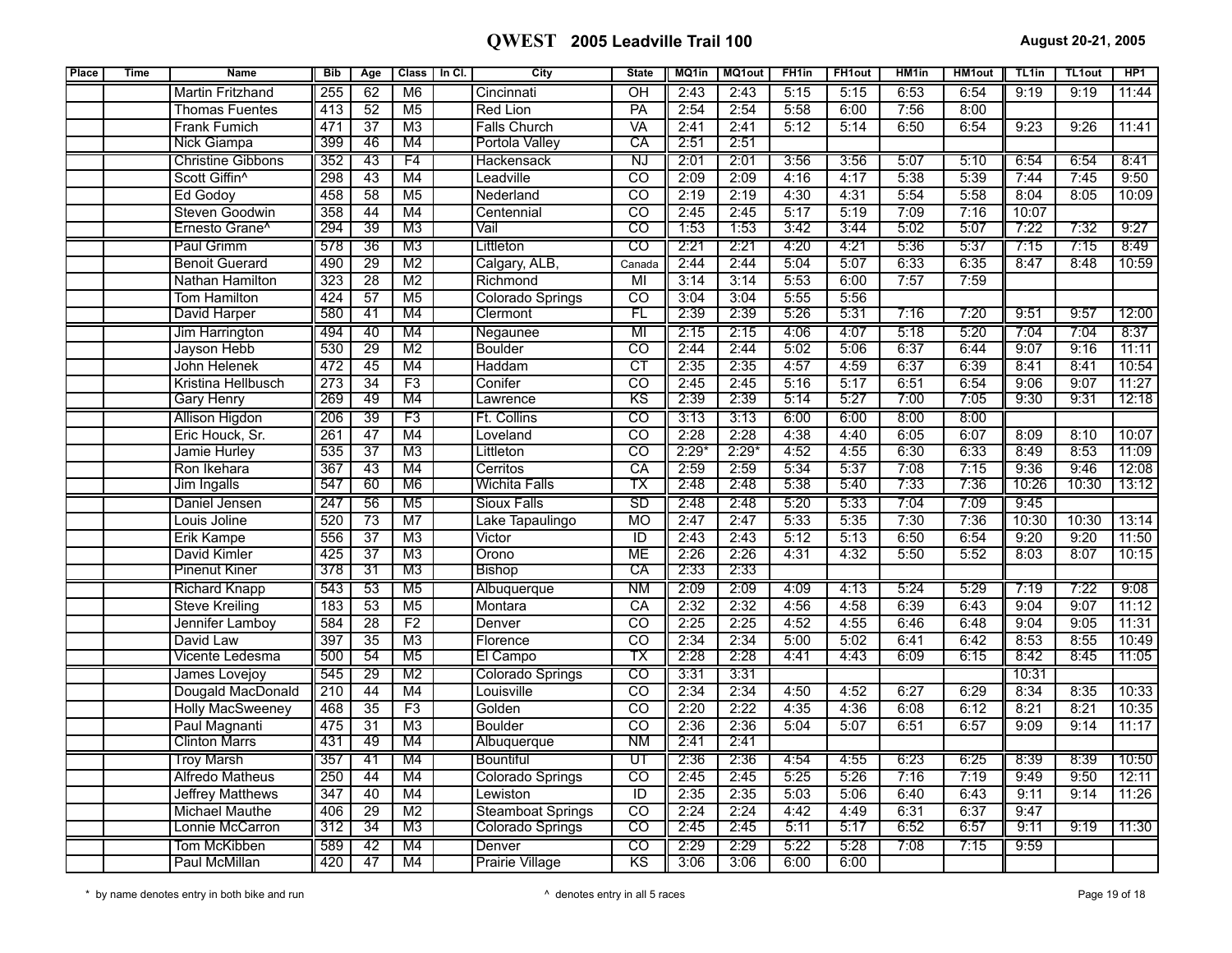| Place | <b>Time</b>                                         | <b>Name</b>               | <b>Bib</b>       | Age             | Class   In Cl.  | City                     | <b>State</b>             | Win In | <b>Win Out</b> | HP2   | TL2in    | TL <sub>2</sub> out | HM2in | <b>HM2out</b> | FH <sub>2in</sub> |
|-------|-----------------------------------------------------|---------------------------|------------------|-----------------|-----------------|--------------------------|--------------------------|--------|----------------|-------|----------|---------------------|-------|---------------|-------------------|
|       | $\overline{AB}$ . $\overline{AB}$ . $\overline{PA}$ | Martin Fritzhand          | 255              | 62              | M6              | Cincinnati               | ÔΉ                       | 13:58  | 14:00          |       |          |                     |       |               |                   |
|       |                                                     | <b>Thomas Fuentes</b>     | 413              | $\overline{52}$ | M <sub>5</sub>  | Red Lion                 | PA                       |        |                |       |          |                     |       |               |                   |
|       |                                                     | <b>Frank Fumich</b>       | 471              | $\overline{37}$ | M3              | <b>Falls Church</b>      | <b>VA</b>                | 13:35  | 13:41          | 16:12 | 17:38    | 17:38               |       |               |                   |
|       |                                                     | <b>Nick Giampa</b>        | 399              | 46              | M4              | Portola Valley           | CA                       |        |                |       |          |                     |       |               |                   |
|       |                                                     | <b>Christine Gibbons</b>  | 352              | 43              | F4              | Hackensack               | $\overline{\text{N}}$    | 10:25  | 10:26          | 12:19 | 15:22    |                     |       |               |                   |
|       |                                                     | Scott Giffin <sup>^</sup> | 298              | $\overline{43}$ | M4              | Leadville                | $\overline{co}$          | 11:44  | 11:45          | 14:25 | 16:29    | 16:39               | 20:45 |               |                   |
|       |                                                     | Ed Godoy                  | 458              | 58              | M <sub>5</sub>  | Nederland                | $\overline{co}$          | 12:00  |                |       |          |                     |       |               |                   |
|       |                                                     | Steven Goodwin            | 358              | 44              | M4              | Centennial               | $\overline{\mathrm{co}}$ |        |                |       |          |                     |       |               |                   |
|       |                                                     | Ernesto Grane^            | 294              | $\overline{39}$ | M3              | Vail                     | $\overline{\text{co}}$   | 11:31  | 11:48          | 14:17 | 16:04    | 16:23               | 20:37 |               |                   |
|       |                                                     | Paul Grimm                | 578              | 36              | M3              | Littleton                | $\overline{c}$           |        | 10:25          | 12:14 | 13:28    | 13:29               | 16:12 | 16:14         | 18:11             |
|       |                                                     | <b>Benoit Guerard</b>     | 490              | $\overline{29}$ | M <sub>2</sub>  | Calgary, ALB,            | Canada                   | 13:23  | 13:36          | 16:03 | 17:33    | 17:34               | 21:50 |               |                   |
|       |                                                     | Nathan Hamilton           | 323              | $\overline{28}$ | $\overline{M2}$ | Richmond                 | $\overline{M}$           |        |                |       |          |                     |       |               |                   |
|       |                                                     | Tom Hamilton              | 424              | $\overline{57}$ | M <sub>5</sub>  | Colorado Springs         | $\overline{co}$          |        |                |       |          |                     |       |               |                   |
|       |                                                     | David Harper              | 580              | -41             | M4              | Clermont                 | FL                       | 14:00  | 14:00          | 17:12 | 19:35    |                     |       |               |                   |
|       |                                                     | Jim Harrington            | 494              | 40              | M4              | Negaunee                 | MI                       | 10:07  | 10:16          | 12:04 | 13:27    | 13:28               | 15:51 | 15:55         | 18:04             |
|       |                                                     | Jayson Hebb               | 530              | 29              | M <sub>2</sub>  | <b>Boulder</b>           | $\overline{co}$          | 12:54  | 13:03          | 15:20 | 16:59    | 17:09               | 20:00 |               |                   |
|       |                                                     | John Helenek              | 472              | $\overline{45}$ | M4              | Haddam                   | $\overline{\text{CT}}$   | 13:00  | 13:11          | 15:45 | 17:17    | 17:32               | 20:27 | 20:37         | 22:38             |
|       |                                                     | Kristina Hellbusch        | 273              | $\overline{34}$ | $\overline{F3}$ | Conifer                  | $\overline{\text{co}}$   | 13:20  | 13:23          | 16:19 | 19:03    |                     |       |               |                   |
|       |                                                     | <b>Gary Henry</b>         | 269              | 49              | M4              | Lawrence                 | ΚS                       | 14:59  |                |       |          |                     |       |               |                   |
|       |                                                     | <b>Allison Higdon</b>     | 206              | 39              | F3              | Ft. Collins              | $\overline{c}$           |        |                |       |          |                     |       |               |                   |
|       |                                                     | Eric Houck, Sr.           | 261              | $\overline{47}$ | M4              | Loveland                 | $\overline{CO}$          | 11:57  | 11:59          | 14:23 | 16:11    | 16:18               | 19:19 | 19:24         | 21:23             |
|       |                                                     | Jamie Hurley              | 535              | $\overline{37}$ | M3              | Littleton                | $\overline{co}$          | 13:00  | 13:06          | 15:55 | 17:42    | 17:43               | 20:45 | 20:45         | 23:00             |
|       |                                                     | Ron Ikehara               | 367              | $\overline{43}$ | M4              | Cerritos                 | CA                       | 13:52  | 13:58          | 17:13 |          |                     |       |               |                   |
|       |                                                     | Jim Ingalls               | 547              | 60              | M6              | Wichita Falls            | ТX                       |        |                |       |          |                     |       |               |                   |
|       |                                                     | Daniel Jensen             | 247              | 56              | M <sub>5</sub>  | <b>Sioux Falls</b>       | SD                       |        |                |       |          |                     |       |               |                   |
|       |                                                     | Louis Joline              | 520              | 73              | M7              | Lake Tapaulingo          | <b>MO</b>                |        |                |       |          |                     |       |               |                   |
|       |                                                     | Erik Kampe                | 556              | $\overline{37}$ | $\overline{M3}$ | Victor                   | $\overline{1}$           | 14:00  |                |       |          |                     |       |               |                   |
|       |                                                     | David Kimler              | 425              | $\overline{37}$ | M3              | Orono                    | <b>ME</b>                | 12:20  |                |       |          |                     |       |               |                   |
|       |                                                     | <b>Pinenut Kiner</b>      | 378              | 31              | M3              | <b>Bishop</b>            | СĀ                       |        |                |       |          |                     |       |               |                   |
|       |                                                     | <b>Richard Knapp</b>      | 543              | 53              | M <sub>5</sub>  | Albuquerque              | <b>NM</b>                | 11:40  |                |       |          |                     |       |               |                   |
|       |                                                     | <b>Steve Kreiling</b>     | 183              | 53              | M <sub>5</sub>  | Montara                  | CA                       | 13:25  |                |       |          |                     |       |               |                   |
|       |                                                     | Jennifer Lamboy           | 584              | $\overline{28}$ | F <sub>2</sub>  | Denver                   | CO                       | 13:26  | 13:45          | 16:29 | 17:45    | 17:45               | 22:05 |               |                   |
|       |                                                     | David Law                 | 397              | $\overline{35}$ | $\overline{M3}$ | Florence                 | $\overline{co}$          | 12:43  | 12:50          | 15:09 | $16:51*$ | 16:56               | 20:05 | 20:09         | 22:26             |
|       |                                                     | Vicente Ledesma           | 500              | 54              | M5              | El Campo                 | тх                       | 13:12  | 13:19          | 16:06 |          | 17:45               | 22:05 |               |                   |
|       |                                                     | James Lovejoy             | 545              | 29              | M <sub>2</sub>  | Colorado Springs         | $\overline{\text{co}}$   |        |                |       |          |                     |       |               |                   |
|       |                                                     | Dougald MacDonald         | $\overline{210}$ | 44              | M4              | Louisville               | $\overline{co}$          | 12:33  | 12:35          | 14:51 | 16:34    | 16:36               | 19:43 | 19:51         | 21:47             |
|       |                                                     | <b>Holly MacSweeney</b>   | 468              | $\overline{35}$ | F3              | Golden                   | $\overline{CO}$          | 12:46  |                |       |          |                     |       |               |                   |
|       |                                                     | Paul Magnanti             | 475              | $\overline{31}$ | M3              | <b>Boulder</b>           | $\overline{c}$           | 13:13  | 13:24          | 15:55 | 17:35    | 17:43               | 20:39 | 20:45         |                   |
|       |                                                     | <b>Clinton Marrs</b>      | 431              | 49              | M4              | Albuquerque              | N <sub>M</sub>           |        |                |       |          |                     |       |               |                   |
|       |                                                     | <b>Troy Marsh</b>         | 357              | 41              | M4              | <b>Bountiful</b>         | $\overline{\mathtt{UT}}$ | 12:56  | 12:57          | 15:33 | 17:12    | 17:22               | 20:28 | 20:35         | 22:41             |
|       |                                                     | <b>Alfredo Matheus</b>    | 250              | 44              | M4              | Colorado Springs         | CO                       | 13:55  |                |       |          |                     |       |               |                   |
|       |                                                     | <b>Jeffrey Matthews</b>   | $\overline{347}$ | $\overline{40}$ | M4              | Lewiston                 | $\overline{\mathbb{D}}$  | 13:25  | 13:29          | 16:28 | 19:03    |                     |       |               |                   |
|       |                                                     | Michael Mauthe            | 406              | 29              | M <sub>2</sub>  | <b>Steamboat Springs</b> | CO                       |        |                |       |          |                     |       |               |                   |
|       |                                                     | Lonnie McCarron           | 312              | 34              | M3              | <b>Colorado Springs</b>  | टठ                       | 13:25  | 13:31          | 16:32 | 18:59    |                     |       |               |                   |
|       |                                                     | Tom McKibben              | 589              | 42              | M4              | Denver                   | $\overline{c}$           |        |                |       |          |                     |       |               |                   |
|       |                                                     | Paul McMillan             | 420              | 47              | M4              | <b>Prairie Village</b>   | $\overline{\text{KS}}$   |        |                |       |          |                     |       |               |                   |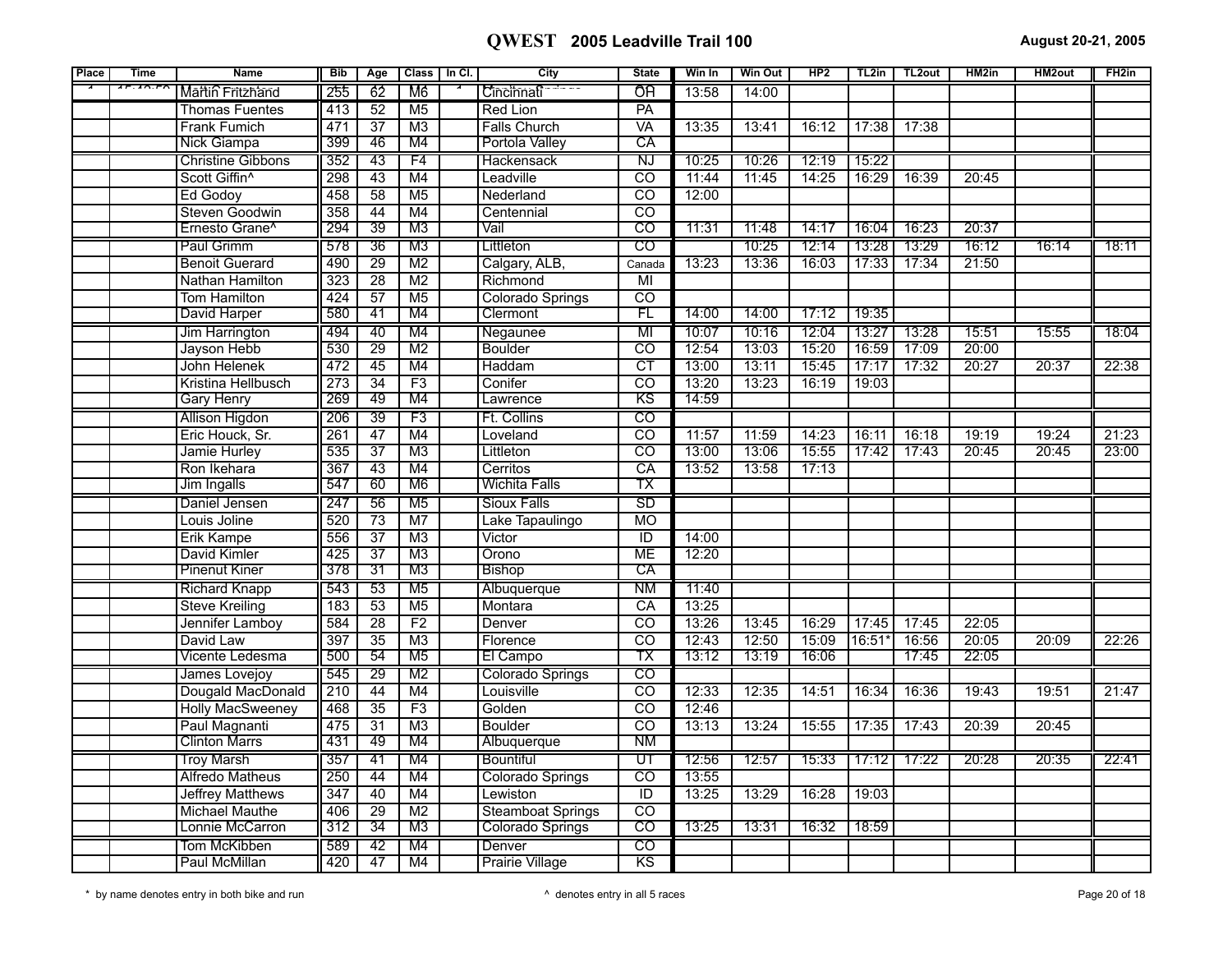| Place | <b>Time</b>                            | <b>Name</b>                | <b>Bib</b>       | Age             |                 | Class   In Cl. | City                     | <b>State</b>             | FH <sub>2out</sub> | MQ2in | MQ2out |
|-------|----------------------------------------|----------------------------|------------------|-----------------|-----------------|----------------|--------------------------|--------------------------|--------------------|-------|--------|
|       | $\overline{AB}$ . $\overline{AD}$ . FM | Martin Fritzhand           | 255              | 62              | M6              |                | Cincinnati               | ÔĤ                       |                    |       |        |
|       |                                        | <b>Thomas Fuentes</b>      | 413              | 52              | M <sub>5</sub>  |                | <b>Red Lion</b>          | $\overline{PA}$          |                    |       |        |
|       |                                        | Frank Fumich               | 471              | $\overline{37}$ | $\overline{M3}$ |                | <b>Falls Church</b>      | VA                       |                    |       |        |
|       |                                        | Nick Giampa                | 399              | 46              | M4              |                | Portola Valley           | CA                       |                    |       |        |
|       |                                        | <b>Christine Gibbons</b>   | 352              | 43              | F4              |                | Hackensack               | Ñ                        |                    |       |        |
|       |                                        | Scott Giffin <sup>^</sup>  | 298              | $\overline{43}$ | M4              |                | Leadville                | $\overline{\text{co}}$   |                    |       |        |
|       |                                        | Ed Godoy                   | 458              | $\overline{58}$ | $\overline{M5}$ |                | Nederland                | $\overline{CO}$          |                    |       |        |
|       |                                        | Steven Goodwin             | 358              | 44              | M4              |                | Centennial               | $\overline{co}$          |                    |       |        |
|       |                                        | Ernesto Grane <sup>^</sup> | 294              | 39              | M3              |                | Vail                     | $\overline{\mathrm{co}}$ |                    |       |        |
|       |                                        | Paul Grimm                 | 578              | 36              | M <sub>3</sub>  |                | Littleton                | CO                       | 18:13              | 23:42 | 26:14  |
|       |                                        | <b>Benoit Guerard</b>      | 490              | 29              | M <sub>2</sub>  |                | Calgary, ALB,            | Canada                   |                    |       |        |
|       |                                        | Nathan Hamilton            | 323              | $\overline{28}$ | $\overline{M2}$ |                | Richmond                 | $\overline{M}$           |                    |       |        |
|       |                                        | Tom Hamilton               | 424              | $\overline{57}$ | $\overline{M5}$ |                | Colorado Springs         | $\overline{\mathrm{co}}$ |                    |       |        |
|       |                                        | David Harper               | 580              | 41              | M4              |                | Clermont                 | FL                       |                    |       |        |
|       |                                        | Jim Harrington             | 494              | 40              | M4              |                | Negaunee                 | MI                       |                    |       |        |
|       |                                        | Jayson Hebb                | 530              | 29              | $\overline{M2}$ |                | <b>Boulder</b>           | $\overline{CO}$          |                    |       |        |
|       |                                        | John Helenek               | 472              | 45              | M4              |                | Haddam                   | $\overline{\text{CT}}$   | 23:00              |       |        |
|       |                                        | Kristina Hellbusch         | 273              | $\overline{34}$ | $\overline{F3}$ |                | Conifer                  | $\overline{\text{co}}$   |                    |       |        |
|       |                                        | <b>Gary Henry</b>          | 269              | 49              | M4              |                | Lawrence                 | ΚS                       |                    |       |        |
|       |                                        | Allison Higdon             | 206              | 39              | F3              |                | Ft. Collins              | $\overline{\text{CO}}$   |                    |       |        |
|       |                                        | Eric Houck, Sr.            | 261              | 47              | M4              |                | Loveland                 | $\overline{\mathrm{co}}$ | 22:02              |       |        |
|       |                                        | Jamie Hurley               | 535              | $\overline{37}$ | M3              |                | Littleton                | $\overline{co}$          | 23:00              |       |        |
|       |                                        | Ron Ikehara                | $\overline{367}$ | $\overline{43}$ | M <sub>4</sub>  |                | Cerritos                 | CA                       |                    |       |        |
|       |                                        | Jim Ingalls                | 547              | 60              | M <sub>6</sub>  |                | <b>Wichita Falls</b>     | ТX                       |                    |       |        |
|       |                                        | Daniel Jensen              | 247              | 56              | M <sub>5</sub>  |                | Sioux Falls              | <b>SD</b>                |                    |       |        |
|       |                                        | Louis Joline               | 520              | $\overline{73}$ | $\overline{M7}$ |                | Lake Tapaulingo          | $\overline{MO}$          |                    |       |        |
|       |                                        | Erik Kampe                 | 556              | $\overline{37}$ | $\overline{M3}$ |                | Victor                   | $\overline{\mathbb{D}}$  |                    |       |        |
|       |                                        | David Kimler               | 425              | $\overline{37}$ | $\overline{M3}$ |                | Orono                    | <b>ME</b>                |                    |       |        |
|       |                                        | <b>Pinenut Kiner</b>       | 378              | 31              | M3              |                | <b>Bishop</b>            | СĀ                       |                    |       |        |
|       |                                        | <b>Richard Knapp</b>       | 543              | 53              | M5              |                | Albuquerque              | <b>NM</b>                |                    |       |        |
|       |                                        | <b>Steve Kreiling</b>      | 183              | 53              | M <sub>5</sub>  |                | Montara                  | CA                       |                    |       |        |
|       |                                        | Jennifer Lamboy            | 584              | $\overline{28}$ | F <sub>2</sub>  |                | Denver                   | टठ                       |                    |       |        |
|       |                                        | David Law                  | 397              | $\overline{35}$ | $\overline{M3}$ |                | Florence                 | $\overline{\mathrm{co}}$ | 23:00              |       |        |
|       |                                        | Vicente Ledesma            | 500              | 54              | M5              |                | El Campo                 | ТX                       |                    |       |        |
|       |                                        | James Lovejoy              | 545              | 29              | M <sub>2</sub>  |                | Colorado Springs         | $\overline{c}$           |                    |       |        |
|       |                                        | Dougald MacDonald          | 210              | 44              | M4              |                | Louisville               | $\overline{\mathrm{co}}$ | 21:55              | 26:13 |        |
|       |                                        | <b>Holly MacSweeney</b>    | 468              | $\overline{35}$ | F3              |                | Golden                   | $\overline{co}$          |                    |       |        |
|       |                                        | Paul Magnanti              | 475              | $\overline{31}$ | M <sub>3</sub>  |                | <b>Boulder</b>           | $\overline{co}$          | 21:59              |       |        |
|       |                                        | <b>Clinton Marrs</b>       | 431              | 49              | M4              |                | Albuquerque              | <b>NM</b>                |                    |       |        |
|       |                                        | <b>Troy Marsh</b>          | 357              | 41              | M4              |                | Bountiful                | UT                       | 22:42              |       |        |
|       |                                        | Alfredo Matheus            | 250              | 44              | M4              |                | <b>Colorado Springs</b>  | ਨਹ                       |                    |       |        |
|       |                                        | <b>Jeffrey Matthews</b>    | 347              | 40              | M4              |                | Lewiston                 | $\overline{\mathbb{D}}$  |                    |       |        |
|       |                                        | <b>Michael Mauthe</b>      | 406              | 29              | M <sub>2</sub>  |                | <b>Steamboat Springs</b> | $\overline{co}$          |                    |       |        |
|       |                                        | Lonnie McCarron            | 312              | 34              | M3              |                | Colorado Springs         | $\overline{\mathrm{co}}$ |                    |       |        |
|       |                                        | Tom McKibben               | 589              | 42              | M4              |                | Denver                   | $\overline{\text{co}}$   |                    |       |        |
|       |                                        | Paul McMillan              | 420              | $\overline{47}$ | M4              |                | <b>Prairie Village</b>   | KS                       |                    |       |        |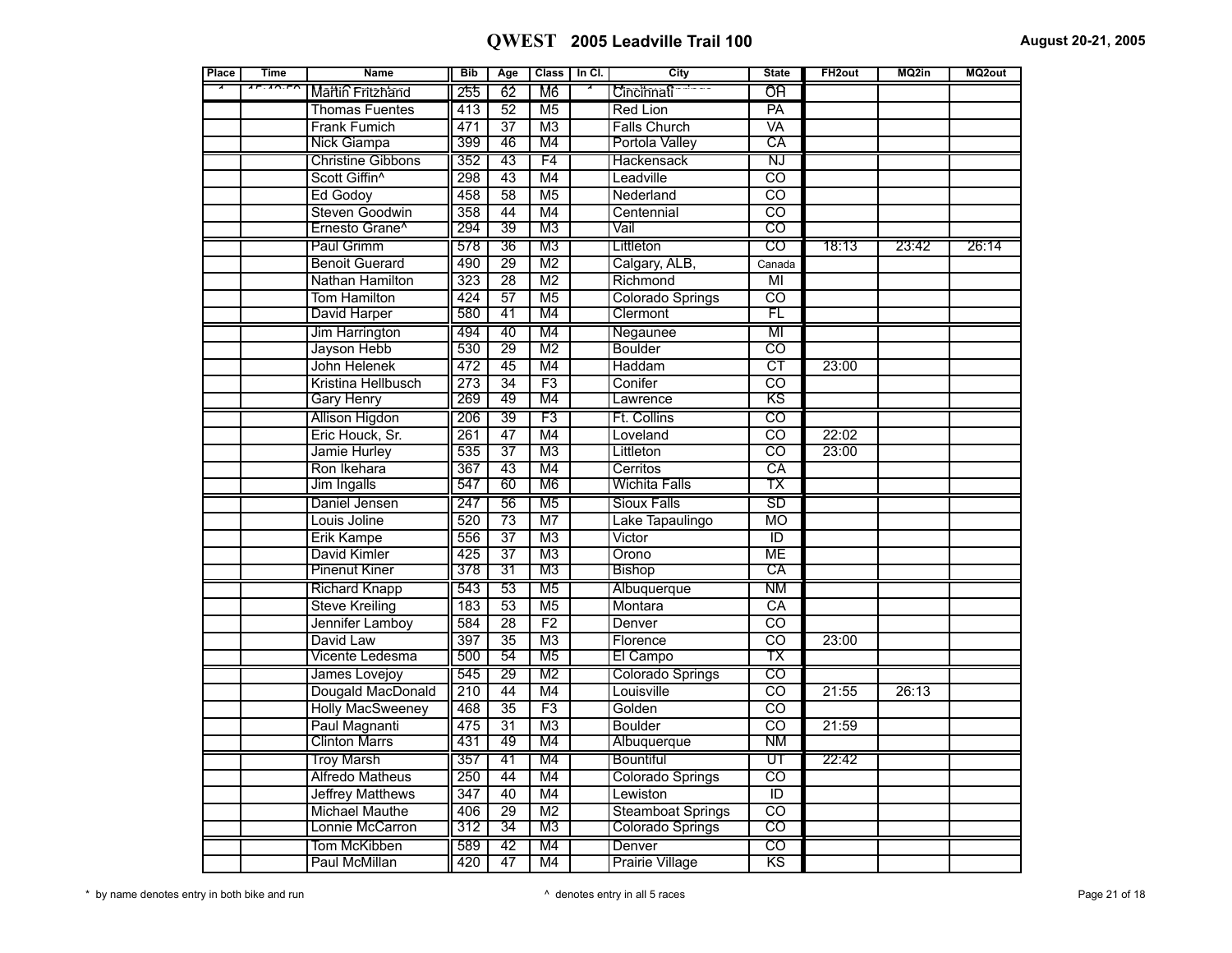| Place | <b>Time</b> | <b>Name</b>            | <b>Bib</b>       | Age             | <b>Class</b>    | In Cl. | City                    | <b>State</b>             | MQ1in | <b>MQ1out</b> | FH <sub>1in</sub> | <b>FH1out</b> | HM <sub>1in</sub> | <b>HM1out</b> | TL <sub>1in</sub> | <b>TL1out</b> | HP <sub>1</sub> |
|-------|-------------|------------------------|------------------|-----------------|-----------------|--------|-------------------------|--------------------------|-------|---------------|-------------------|---------------|-------------------|---------------|-------------------|---------------|-----------------|
|       |             | <b>Jack Menard</b>     | 588              | 55              | M <sub>5</sub>  |        | Denver                  | $\overline{\text{co}}$   | 2:56  | 2:55          |                   |               |                   |               |                   |               |                 |
|       |             | <b>Bob Mercil</b>      | 492              | 65              | $\overline{M6}$ |        | <b>Broomfield</b>       | टठ                       | 2:55  | 2:55          | 5:27              | 5:28          | 7:09              | 7:10          | 9:43              | 9:43          | 12:15           |
|       |             | Lawrence Meredith      | 299              | 48              | M4              |        | Glen Haven              | $\overline{\mathrm{co}}$ | 2:44  | 2:44          | 5:10              | 5:13          | 6:44              | 6:47          | 9:05              | 9:16          | 11:19           |
|       |             | <b>Josh Mietz</b>      | 447              | 26              | M <sub>2</sub>  |        | Lafayette               | $\overline{c}$           | 2:03  | 2:03          | 3:49              | 3:50          | 5:04              | 5:05          | 6:53              | 6:53          | 8:45            |
|       |             | <b>Jill Miller</b>     | 517              | 36              | F3              |        | Winston-Salem           | $\overline{\text{NC}}$   | 2:28  | 2:28          | 4:37              | 4:38          | 6:06              | 6:07          | 8:17              | 8:18          | 10:27           |
|       |             | <b>Bill Monken</b>     | 100              | $\overline{45}$ | M4              |        | Brampton, Ont.          | Canada                   | 2:13  | 2:13          | 4:23              | 4:23          | 5:50              | 5:52          | 7:58              | 7:58          | 10:25           |
|       |             | <b>Mary Moore</b>      | 575              | 35              | F3              |        | Leadville               | $\overline{\text{co}}$   | 2:28  | 2:28          | 5:03              | 5:05          | 6:45              | 6:47          | 9:04              | 9:10          | 11:20           |
|       |             | <b>Erik Moortgat</b>   | 207              | $\overline{37}$ | M3              |        | <b>College Station</b>  | ТX                       | 2:23  | 2:23          | 4:35              | 4:36          | 6:02              | 6:06          | 8:12              | 8:13          | 10:19           |
|       |             | Matt Moscoso           | 579              | $\overline{22}$ | M <sub>2</sub>  |        | <b>Grand Lake</b>       | $\overline{\text{co}}$   | 2:18  | 2:18          | 4:33              | 4:36          | 6:01              | 6:05          | 8:19              | 8:25          | 10:23           |
|       |             | <b>Bill Moyer</b>      | 315              | 56              | M <sub>5</sub>  |        | <b>Berkley</b>          | $\overline{MI}$          | 2:28  | 2:28          | 4:53              | 4:53          | 6:30              | 6:31          | 9:18              |               |                 |
|       |             | <b>Bonnelle Murphy</b> | 246              | 57              | F5              |        | Solvang                 | CA                       | 3:00  | 3:00          | 5:39              | 5:39          | 7:06              | 7:07          | 9:32              | 9:33          | 11:55           |
|       |             | <b>Jack Murphy</b>     | 368              | $\overline{59}$ | M <sub>5</sub>  |        | Lakewood                | CA                       | 2:53  | 2:53          | 5:41              | 5:48          | 7:39              | 7:46          |                   |               |                 |
|       |             | <b>Mark Nagel</b>      | 288              | 38              | M <sub>3</sub>  |        | <b>Colorado Springs</b> | CO                       | 2:43  | 2:44          | 5:12              | 5:17          | 6:49              | 6:55          | 9:11              | 9:15          | 11:31           |
|       |             | Jeff Nelson            | 371              | $\overline{39}$ | M3              |        | Sandia Park             | <b>NM</b>                | 2:10  | 2:10          | 4:14              | 4:18          | 5:40              | 5:42          | 7:51              | 7:59          | 9:48            |
|       |             | <b>Richard Neslund</b> | 587              | $\overline{57}$ | M <sub>5</sub>  |        | Louisville              | $\overline{\text{co}}$   | 2:36  | 2:36          | 5:00              | 5:00          | 6:37              | 6:41          | 8:58              | 8:58          | 10:58           |
|       |             | Ricci Newland*         | 339              | $\overline{34}$ | M3              |        | Austin                  | $\overline{\mathsf{TX}}$ | 2:37  | 2:37          | 4:50              | 4:52          | 6:22              | 6:25          | 8:42              |               | 11:03           |
|       |             | Jim Newton             | 515              | 58              | M <sub>5</sub>  |        | Amarillo                | $\overline{\text{TX}}$   | 3:00  | 3:00          | 5:33              | 5:41          | 7:10              | 7:15          | 9:39              | 9:44          | 12:05           |
|       |             | Tim O'Grady            | 418              | 47              | M4              |        | Littleton               | $\overline{\mathrm{co}}$ | 2:46  | 2:46          | 5:22              | 5:26          | 6:59              | 7:05          | 9:28              | 9:38          | 11:44           |
|       |             | Joshua Olson           | 439              | $\overline{33}$ | M3              |        | <b>Boise</b>            | ΤD                       | 2:29  | 2:29          | 4:41              | 4:42          | 6:19              | 6:21          | 8:35              | 8:36          | 10:53           |
|       |             | <b>Kevin O'Neall</b>   | 573              | 49              | M4              |        | <b>Green River</b>      | WY                       | 2:58  | 2:58          | 5:46              | 5:50          | 7:29              | 7:32          | 10:08             | 10:10         | 12:42           |
|       |             | Pierre Ostor           | $\overline{116}$ | 48              | M4              |        | White Bear Lake         | MN                       | 2:29  | 2:29          | 4:50              | 4:53          | 6:20              | 6:23          | 8:37              | 8:43          | 10:48           |
|       |             | Ed Payne               | 310              | 57              | M <sub>5</sub>  |        | Lawrence                | K <sub>S</sub>           | 2:55  | 2:55          | 5:44              | 5:46          | 7:35              | 7:37          | 10:30             | 10:30         | 13:40           |
|       |             | Joe Prusaitis          | 505              | 50              | M5              |        | Austin                  | тх                       | 2:28  | 2:28          | 4:47              | 4:55          | 6:31              | 6:37          | 8:56              | 9:04          | 11:30           |
|       |             | <b>Bruce Pulford</b>   | 338              | 50              | M5              |        | Ft. Collins             | $\overline{\text{co}}$   | 2:25  | 2:25          | 4:31              | 4:32          | 5:51              | 5:53          | 7:58              | 8:01          | 10:00           |
|       |             | <b>Phil Purdy</b>      | 353              | $\overline{37}$ | M3              |        | Ft. Collins             | $\overline{co}$          | 2:40  | 2:40          | 4:55              | 4:55          | 6:28              | 6:30          | 8:40              | 8:41          | 10:49           |
|       |             | <b>Bill Ransom</b>     | 318              | 49              | M4              |        | Colorado Springs        | $\overline{\text{co}}$   | 2:26  | 2:26          | 4:52              | 4:56          | 6:31              | 6:38          | 9:02              | 9:12          | 11:10           |
|       |             | Pam Reed               | 577              | 44              | F4              |        | Tucson                  | $\overline{AZ}$          | 2:12  | 2:24          | 4:22              | 4:23          | 5:45              | 5:49          | 7:41              | 7:41          | 9:28            |
|       |             | John Rhodes            | 349              | 57              | M5              |        | Reno                    | N۷                       | 2:41  | 2:41          | 5:06              | 5:12          | 6:47              | 6:52          | 9:12              | 9:17          | 11:34           |
|       |             | Jerry Riddick          | 402              | 53              | M <sub>5</sub>  |        | Tucson                  | ΑZ                       | 2:11  | 2:11          | 4:15              | 4:19          | 5:33              | 5:35          | 7:32              | 7:40          | 9:25            |
|       |             | Michael Riggs          | 224              | 45              | M <sub>4</sub>  |        | Austin                  | $\overline{\mathsf{TX}}$ | 2:33  | 2:33          | 4:49              | 4:54          | 6:31              | 6:37          | 8:54              | 9:03          | 11:04           |
|       |             | Larry Rigsby           | 403              | 54              | M <sub>5</sub>  |        | Signal Mountain         | $\overline{T}N$          | 2:33  | 2:33          | 4:54              | 4:56          | 6:29              | 6:32          | 8:55              | 8:58          | 11:10           |
|       |             | Dale Roberts           | 460              | 44              | M4              |        | Denver                  | $\overline{\text{co}}$   | 2:22  | 2:22          | 4:46              | 4:50          | 6:30              | 6:35          | 9:15              | 9:25          |                 |
|       |             | <b>Craig Robertson</b> | $\overline{80}$  | 45              | M4              |        | Leadville               | $\overline{\mathrm{co}}$ | 2:13  | 2:13          | 4:09              | 4:11          | 5:29              | 5:30          | 7:23              | 7:27          | 9:07            |
|       |             | Wendell Robison        | 283              | 53              | M <sub>5</sub>  |        | Sheridan                | WY                       | 2:46  | 2:46          | 5:12              | 5:18          | 6:51              | 6:54          | 9:06              | 9:11          | 11:13           |
|       |             | H. DeWayne Satterfiel  | 571              | 41              | M <sub>4</sub>  |        | Huntsville              | <b>AL</b>                | 2:27  | 2:27          | 4:40              | 4:42          | 6:09              | 6:12          | 8:19              | 8:23          | 10:29           |
|       |             | Lee "El Burro" Schmid  | 496              | 65              | $\overline{M6}$ |        | American Canyon         | $\overline{CA}$          | 3:04  | 3:04          | 6:00              | 6:00          |                   |               |                   |               |                 |
|       |             | Eric Schroeder         | 457              | 39              | $\overline{M3}$ |        | <b>Baton Rouge</b>      | LA                       | 2:59  | 2:59          | 5:51              | 5:58          | 7:55              | 7:59          |                   |               |                 |
|       |             | Thomas Selke           | 583              | 38              | M3              |        | <b>Colorado Springs</b> | $\overline{\mathrm{co}}$ | 2:31  | 2:31          | 4:52              | 4:54          | 6:25              | 6:27          | 8:44              | 8:45          | 10:54           |
|       |             | Steve Shelafo          | 10               | 43              | M4              |        | Gunnison                | $\overline{\text{co}}$   | 1:50  | 1:50          | 3:33              | 3:34          | 4:47              | 4:51          | 6:33              | 6:35          | 8:21            |
|       |             | <b>Steve Siguaw</b>    | $\overline{248}$ | 56              | M <sub>5</sub>  |        | Pine                    | $\overline{co}$          | 2:16  | 2:16          | 4:28              | 4:28          | 5:55              | 6:00          | 8:05              | 8:10          | 10:19           |
|       |             | D.S. Smale             | 321              | 45              | M4              |        | Tisbury, Wiltshire      | England                  | 2:24  | 2:24          | 4:45              | 4:45          | 6:17              | 6:18          | 8:29              | 8:29          | 10:42           |
|       |             | Dan Smith              | $\overline{372}$ | 48              | M4              |        | Lakewood                | $\overline{\text{co}}$   | 2:54  | 2:54          | 5:32              | 5:32          | 7:20              | 7:22          | 10:06             | 10:06         | 13:04           |
|       |             | Scott Snyder           | 109              | 50              | M5              |        | Littleton               | CO                       | 2:37  | 2:37          | 5:02              | 5:02          | 6:53              | 6:55          | 9:53              | 9:54          |                 |
|       |             | <b>Bob Snyder</b>      | 559              | 47              | M4              |        | Leadville               | $\overline{c}$           | 2:10  | 2:14          | 4:21              | 4:34          | 5:56              | 5:58          | 8:26              |               |                 |
|       |             | Terri Spencer          | 337              | $\overline{39}$ | F3              |        | <b>Boulder</b>          | $\overline{\text{co}}$   | 2:30  | 2:30          | 4:55              | 4:56          | 6:34              | 6:37          | 9:26              | 9:36          |                 |
|       |             | Chase Squires          | 463              | 39              | M3              |        | <b>Zephyr Hills</b>     | $\overline{FL}$          | 2:48  | 2:48          | 5:12              | 5:17          | 6:56              | 7:03          | 9:29              | 9:40          | 12:11           |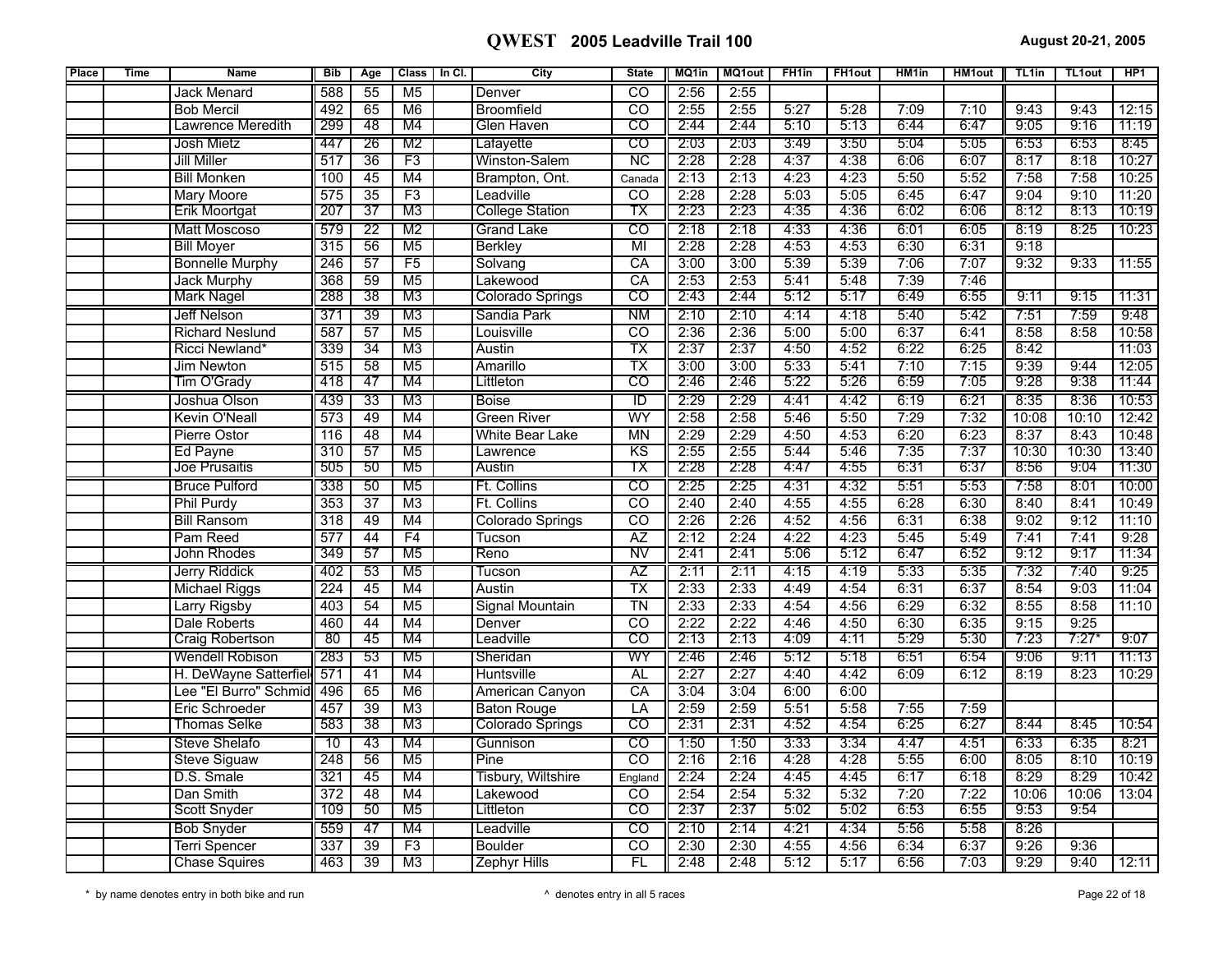| Place | <b>Time</b>                                                                    | <b>Name</b>            | <b>Bib</b>       | Age             |                 | Class   In Cl. | City                      | <b>State</b>             | Win In | <b>Win Out</b> | HP2   |       | TL2in   TL2out | HM2in | HM2out | FH <sub>2</sub> in |
|-------|--------------------------------------------------------------------------------|------------------------|------------------|-----------------|-----------------|----------------|---------------------------|--------------------------|--------|----------------|-------|-------|----------------|-------|--------|--------------------|
|       | $\overline{F}$ . $\overline{A}$ $\overline{D}$ . $\overline{F}$ $\overline{D}$ | Jack Menard            | 588              | 55              | M5              |                | Denver                    | CO                       |        |                |       |       |                |       |        |                    |
|       |                                                                                | <b>Bob Mercil</b>      | 492              | 65              | M6              |                | <b>Broomfield</b>         | $\overline{c}$           | 14:58  |                | 14:13 |       |                |       |        |                    |
|       |                                                                                | Lawrence Meredith      | 299              | 48              | M4              |                | Glen Haven                | $\overline{\text{co}}$   | 13:11  | 13:21          | 15:49 | 17:34 | 17:43          | 21:10 |        |                    |
|       |                                                                                | Josh Mietz             | 447              | 26              | M <sub>2</sub>  |                | Lafayette                 | $\overline{C}$           | 10:36  | 10:46          | 12:44 | 13:51 | 13:53          | 16:45 | 16:47  | 19:04              |
|       |                                                                                | <b>Jill Miller</b>     | 517              | $\overline{36}$ | F3              |                | Winston-Salem             | $\overline{NC}$          | 12:21  | 12:27          | 14:49 | 16:28 | 16:32          | 19:53 | 20:00  | 21:41              |
|       |                                                                                | <b>Bill Monken</b>     | 100              | 45              | M4              |                | Brampton, Ont.            | Canada                   | 12:43  |                |       |       |                |       |        |                    |
|       |                                                                                | <b>Mary Moore</b>      | 575              | $\overline{35}$ | F3              |                | Leadville                 | $\overline{co}$          | 13:57  | 14:00          |       |       |                |       |        |                    |
|       |                                                                                | Erik Moortgat          | 207              | $\overline{37}$ | M3              |                | <b>College Station</b>    | ТX                       | 12:08  | 12:43          | 15:07 | 16:35 | 16:36          | 20:18 | 20:30  | 22:36              |
|       |                                                                                | Matt Moscoso           | 579              | $\overline{22}$ | M2              |                | <b>Grand Lake</b>         | $\overline{\text{co}}$   | 12:11  | 12:19          | 14:49 | 16:22 | 16:31          | 19:35 | 19:48  | 21:47              |
|       |                                                                                | <b>Bill Moyer</b>      | 315              | 56              | $\overline{M5}$ |                | <b>Berkley</b>            | $\overline{\mathsf{M}}$  |        |                |       |       |                |       |        |                    |
|       |                                                                                | <b>Bonnelle Murphy</b> | $\overline{246}$ | 57              | F5              |                | Solvang                   | CA                       | 14:59  |                |       |       |                |       |        |                    |
|       |                                                                                | <b>Jack Murphy</b>     | 368              | $\overline{59}$ | M <sub>5</sub>  |                | Lakewood                  | $\overline{CA}$          |        |                |       |       |                |       |        |                    |
|       |                                                                                | <b>Mark Nagel</b>      | 288              | 38              | M3              |                | Colorado Springs          | $\overline{CO}$          | 13:21  | 13:31          | 16:02 |       |                |       |        |                    |
|       |                                                                                | <b>Jeff Nelson</b>     | 371              | 39              | M3              |                | Sandia Park               | <b>NM</b>                | 11:36  | 11:43          | 14:07 | 16:08 | 16:24          | 19:58 |        |                    |
|       |                                                                                | <b>Richard Neslund</b> | 587              | $\overline{57}$ | M <sub>5</sub>  |                | Louisville                | $\overline{co}$          | 12:54  | 13:03          | 15:22 | 16:57 | 16:58          | 20:18 | 20:34  |                    |
|       |                                                                                | Ricci Newland*         | 339              | $\overline{34}$ | M3              |                | <b>Austin</b>             | $\overline{\text{TX}}$   | 13:09  | 13:16          | 15:53 | 17:28 | 17:43          | 21:10 |        |                    |
|       |                                                                                | Jim Newton             | 515              | $\overline{58}$ | M <sub>5</sub>  |                | Amarillo                  | $\overline{\mathsf{TX}}$ | 14:58  |                |       |       |                |       |        |                    |
|       |                                                                                | Tim O'Grady            | 418              | 47              | M4              |                | Littleton                 | $\overline{\mathrm{co}}$ | 13:57  |                |       |       |                |       |        |                    |
|       |                                                                                | Joshua Olson           | 439              | $\overline{33}$ | M3              |                | <b>Boise</b>              | TD                       | 12:51  | 12:54          | 15:15 | 16:57 | 16:57          | 20:45 |        |                    |
|       |                                                                                | <b>Kevin O'Neall</b>   | 573              | 49              | M4              |                | <b>Green River</b>        | WY                       | 14:59  |                |       |       |                |       |        |                    |
|       |                                                                                | Pierre Ostor           | $\overline{116}$ | 48              | M4              |                | <b>White Bear Lake</b>    | MN                       | 12:46  | 12:54          | 15:23 | 17:17 |                |       |        |                    |
|       |                                                                                | Ed Payne               | 310              | $\overline{57}$ | M <sub>5</sub>  |                | Lawrence                  | $\overline{KS}$          | 15:48  |                | 18:20 |       |                |       |        |                    |
|       |                                                                                | Joe Prusaitis          | 505              | 50              | M5              |                | Austin                    | тх                       | 13:54  |                |       |       |                |       |        |                    |
|       |                                                                                | <b>Bruce Pulford</b>   | 338              | 50              | M <sub>5</sub>  |                | Ft. Collins               | $\overline{c}$           | 11:56  | 12:04          | 14:36 | 16:20 | 16:29          | 20:07 | 20:23  | 22:37              |
|       |                                                                                | <b>Phil Purdy</b>      | 353              | $\overline{37}$ | M3              |                | Ft. Collins               | $\overline{co}$          | 12:47  |                |       |       |                |       |        |                    |
|       |                                                                                | <b>Bill Ransom</b>     | 318              | 49              | M4              |                | Colorado Springs          | $\overline{co}$          | 13:10  |                |       |       |                |       |        |                    |
|       |                                                                                | Pam Reed               | 577              | 44              | F4              |                | Tucson                    | $\overline{AZ}$          | 11:05  | 11:06          | 13:05 | 14:40 | 14:46          | 17:35 | 17:50  | 19:58              |
|       |                                                                                | John Rhodes            | 349              | 57              | M <sub>5</sub>  |                | Reno                      | NV                       | 13:28  | 13:32          |       | 16:15 |                |       |        |                    |
|       |                                                                                | Jerry Riddick          | 402              | 53              | M <sub>5</sub>  |                | Tucson                    | AZ                       | 11:00  | 11:06          | 13:10 | 14:16 | 14:36          | 17:13 | 17:23  | 19:12              |
|       |                                                                                | <b>Michael Riggs</b>   | 224              | 45              | M4              |                | Austin                    | $\overline{\text{TX}}$   | 13:02  | 13:12          | 15:43 | 17:26 | 17:40          | 20:45 |        |                    |
|       |                                                                                | Larry Rigsby           | 403              | 54              | M <sub>5</sub>  |                | <b>Signal Mountain</b>    | $\overline{T}N$          | 13:09  | 13:16          | 15:47 | 17:37 | 17:45          | 21:50 |        |                    |
|       |                                                                                | <b>Dale Roberts</b>    | 460              | 44              | M4              |                | Denver                    | $\overline{\text{co}}$   |        |                |       | 13:40 |                |       |        |                    |
|       |                                                                                | <b>Craig Robertson</b> | 80               | 45              | M4              |                | Leadville                 | $\overline{\text{co}}$   | 10:43  | 10:46          | 12:51 | 14:12 | 14:21          | 16:50 | 16:52  | 18:24              |
|       |                                                                                | <b>Wendell Robison</b> | 283              | 53              | M <sub>5</sub>  |                | Sheridan                  | WY                       | 13:06  | 13:17          | 15:53 | 17:30 |                |       |        |                    |
|       |                                                                                | H. DeWayne Satterfiel  | 571              | $\overline{41}$ | M4              |                | <b>Huntsville</b>         | <b>AL</b>                | 12:31  |                |       |       |                |       |        |                    |
|       |                                                                                | Lee "El Burro" Schmid  | 496              | 65              | M6              |                | American Canyon           | CA                       |        |                |       |       |                |       |        |                    |
|       |                                                                                | Eric Schroeder         | 457              | 39              | M3              |                | <b>Baton Rouge</b>        | $\overline{LA}$          |        |                |       |       |                |       |        |                    |
|       |                                                                                | <b>Thomas Selke</b>    | 583              | $\overline{38}$ | M3              |                | Colorado Springs          | $\overline{\text{co}}$   | 13:07  |                |       |       |                |       |        |                    |
|       |                                                                                | <b>Steve Shelafo</b>   | 10               | 43              | M4              |                | Gunnison                  | $\overline{c}$           |        |                |       |       |                |       |        |                    |
|       |                                                                                | <b>Steve Siguaw</b>    | 248              | 56              | M <sub>5</sub>  |                | Pine                      | $\overline{co}$          | 12:14  | 12:15          | 14:52 | 16:30 |                |       |        |                    |
|       |                                                                                | D.S. Smale             | 321              | $\overline{45}$ | M4              |                | <b>Tisbury, Wiltshire</b> | England                  | 12:50  | 13:04          | 15:33 | 17:04 | 17:06          | 20:45 | 20:45  | 23:00              |
|       |                                                                                | Dan Smith              | $\overline{372}$ | $\overline{48}$ | M4              |                | Lakewood                  | $\overline{\text{co}}$   | 15:48  |                | 18:20 | 15:28 |                | 15:29 |        |                    |
|       |                                                                                | Scott Snyder           | 109              | 50              | M5              |                | Littleton                 | CO                       |        |                |       | 15:22 |                |       |        |                    |
|       |                                                                                | <b>Bob Snyder</b>      | 559              | 47              | M4              |                | Leadville                 | $\overline{CO}$          |        |                |       |       |                |       |        |                    |
|       |                                                                                | <b>Terri Spencer</b>   | 337              | $\overline{39}$ | F3              |                | <b>Boulder</b>            | $\overline{co}$          |        |                |       |       |                |       |        |                    |
|       |                                                                                | <b>Chase Squires</b>   | 463              | $\overline{39}$ | M3              |                | <b>Zephyr Hills</b>       | FL                       | 14:59  |                |       |       |                |       |        |                    |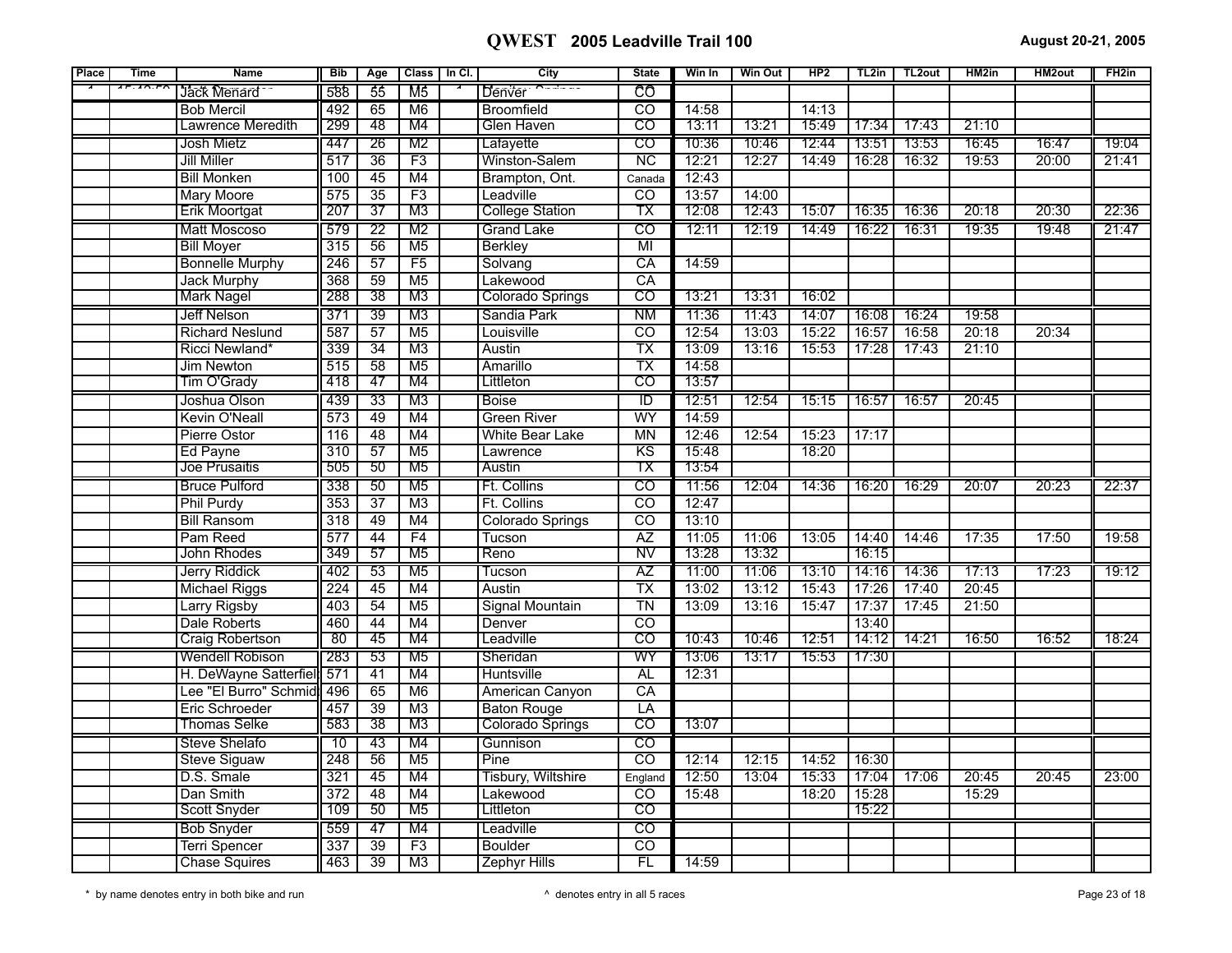| Place | <b>Time</b>                                          | <b>Name</b>            | <b>Bib</b>       | Age             |                          | Class   In Cl. | City                    | <b>State</b>             | FH <sub>2out</sub> | MQ2in | MQ2out |
|-------|------------------------------------------------------|------------------------|------------------|-----------------|--------------------------|----------------|-------------------------|--------------------------|--------------------|-------|--------|
|       | $\overline{AB}$ . $\overline{AD}$ . F $\overline{C}$ | Jack Menard            | 588              | $\overline{55}$ | M <sub>5</sub>           |                | Denver                  | ල්                       |                    |       |        |
|       |                                                      | <b>Bob Mercil</b>      | 492              | 65              | M <sub>6</sub>           |                | <b>Broomfield</b>       | CO                       |                    |       |        |
|       |                                                      | Lawrence Meredith      | 299              | 48              | M4                       |                | Glen Haven              | $\overline{\text{co}}$   |                    |       |        |
|       |                                                      | Josh Mietz             | 447              | $\overline{26}$ | M <sub>2</sub>           |                | Lafayette               | $\overline{CO}$          | 19:06              |       |        |
|       |                                                      | <b>Jill Miller</b>     | $\overline{517}$ | 36              | F3                       |                | Winston-Salem           | $\overline{\text{NC}}$   | 21:54              | 26:05 | 26:22  |
|       |                                                      | <b>Bill Monken</b>     | 100              | 45              | $\overline{\mathsf{M}4}$ |                | Brampton, Ont.          | Canada                   |                    |       |        |
|       |                                                      | Mary Moore             | 575              | $\overline{35}$ | F3                       |                | Leadville               | CO                       |                    |       |        |
|       |                                                      | <b>Erik Moortgat</b>   | 207              | $\overline{37}$ | M3                       |                | <b>College Station</b>  | тх                       |                    |       |        |
|       |                                                      | Matt Moscoso           | 579              | $\overline{22}$ | M <sub>2</sub>           |                | <b>Grand Lake</b>       | $\overline{\text{co}}$   | 22:00              | 26:11 | 23:13  |
|       |                                                      | <b>Bill Moyer</b>      | 315              | 56              | M <sub>5</sub>           |                | Berkley                 | $\overline{\mathsf{MI}}$ |                    |       |        |
|       |                                                      | <b>Bonnelle Murphy</b> | 246              | $\overline{57}$ | F5                       |                | Solvang                 | $\overline{CA}$          |                    |       |        |
|       |                                                      | <b>Jack Murphy</b>     | 368              | $\overline{59}$ | M <sub>5</sub>           |                | Lakewood                | $\overline{CA}$          |                    |       |        |
|       |                                                      | <b>Mark Nagel</b>      | 288              | 38              | M <sub>3</sub>           |                | <b>Colorado Springs</b> | $\overline{CO}$          |                    |       |        |
|       |                                                      | Jeff Nelson            | 371              | 39              | M <sub>3</sub>           |                | Sandia Park             | ΝM                       |                    |       |        |
|       |                                                      | <b>Richard Neslund</b> | 587              | $\overline{57}$ | M <sub>5</sub>           |                | Louisville              | $\overline{\text{co}}$   |                    |       |        |
|       |                                                      | Ricci Newland*         | 339              | $\overline{34}$ | M <sub>3</sub>           |                | Austin                  | $\overline{\mathsf{TX}}$ |                    |       |        |
|       |                                                      | Jim Newton             | 515              | $\overline{58}$ | $\overline{M5}$          |                | Amarillo                | $\overline{\text{TX}}$   |                    |       |        |
|       |                                                      | Tim O'Grady            | 418              | 47              | M4                       |                | Littleton               | $\overline{\mathrm{co}}$ |                    |       |        |
|       |                                                      | Joshua Olson           | 439              | 33              | M <sub>3</sub>           |                | <b>Boise</b>            | $\overline{\mathbb{D}}$  |                    |       |        |
|       |                                                      | <b>Kevin O'Neall</b>   | 573              | 49              | M4                       |                | <b>Green River</b>      | WY                       |                    |       |        |
|       |                                                      | Pierre Ostor           | 116              | $\overline{48}$ | M4                       |                | <b>White Bear Lake</b>  | $\overline{MN}$          |                    |       |        |
|       |                                                      | Ed Payne               | $\overline{310}$ | $\overline{57}$ | M <sub>5</sub>           |                | Lawrence                | $\overline{\text{KS}}$   |                    |       |        |
|       |                                                      | Joe Prusaitis          | 505              | 50              | M <sub>5</sub>           |                | Austin                  | тх                       |                    |       |        |
|       |                                                      | <b>Bruce Pulford</b>   | 338              | 50              | M <sub>5</sub>           |                | Ft. Collins             | $\overline{\text{co}}$   | 22:47              |       |        |
|       |                                                      | Phil Purdy             | 353              | $\overline{37}$ | M <sub>3</sub>           |                | Ft. Collins             | $\overline{co}$          |                    |       |        |
|       |                                                      | <b>Bill Ransom</b>     | 318              | 49              | M4                       |                | Colorado Springs        | $\overline{\text{co}}$   |                    |       |        |
|       |                                                      | Pam Reed               | 577              | 44              | F <sub>4</sub>           |                | Tucson                  | $\overline{AZ}$          | 20:07              |       |        |
|       |                                                      | John Rhodes            | 349              | 57              | M <sub>5</sub>           |                | Reno                    | NV                       |                    |       |        |
|       |                                                      | Jerry Riddick          | 402              | $\overline{53}$ | M <sub>5</sub>           |                | Tucson                  | ΑZ                       | 20:23              |       |        |
|       |                                                      | <b>Michael Riggs</b>   | 224              | $\overline{45}$ | M4                       |                | Austin                  | $\overline{\text{TX}}$   |                    |       |        |
|       |                                                      | <b>Larry Rigsby</b>    | 403              | 54              | M <sub>5</sub>           |                | <b>Signal Mountain</b>  | $\overline{\text{TN}}$   |                    |       |        |
|       |                                                      | Dale Roberts           | 460              | 44              | M4                       |                | Denver                  | $\overline{\mathrm{co}}$ |                    |       |        |
|       |                                                      | <b>Craig Robertson</b> | $\overline{80}$  | 45              | M4                       |                | Leadville               | $\overline{\mathrm{co}}$ | 18:38              |       |        |
|       |                                                      | <b>Wendell Robison</b> | 283              | 53              | M <sub>5</sub>           |                | Sheridan                | WY                       |                    |       |        |
|       |                                                      | H. DeWayne Satterfiel  | 571              | $\overline{41}$ | M4                       |                | Huntsville              | <b>AL</b>                |                    |       |        |
|       |                                                      | Lee "El Burro" Schmid  | 496              | 65              | M6                       |                | American Canyon         | $\overline{CA}$          |                    |       |        |
|       |                                                      | Eric Schroeder         | 457              | 39              | M <sub>3</sub>           |                | <b>Baton Rouge</b>      | LA                       |                    |       |        |
|       |                                                      | <b>Thomas Selke</b>    | 583              | 38              | M3                       |                | Colorado Springs        | $\overline{\mathrm{co}}$ |                    |       |        |
|       |                                                      | <b>Steve Shelafo</b>   | $\overline{10}$  | 43              | M4                       |                | Gunnison                | $\overline{c}$           |                    |       |        |
|       |                                                      | <b>Steve Siguaw</b>    | 248              | 56              | M <sub>5</sub>           |                | Pine                    | $\overline{co}$          |                    |       |        |
|       |                                                      | D.S. Smale             | 321              | $\overline{45}$ | M4                       |                | Tisbury, Wiltshire      | England                  |                    |       |        |
|       |                                                      | Dan Smith              | 372              | 48              | M4                       |                | Lakewood                | $\overline{co}$          |                    |       |        |
|       |                                                      | Scott Snyder           | 109              | 50              | M5                       |                | Littleton               | CO                       |                    |       |        |
|       |                                                      | <b>Bob Snyder</b>      | 559              | 47              | M4                       |                | Leadville               | $\overline{\text{co}}$   |                    |       |        |
|       |                                                      | <b>Terri Spencer</b>   | 337              | $\overline{39}$ | $\overline{F3}$          |                | <b>Boulder</b>          | $\overline{\mathrm{co}}$ |                    |       |        |
|       |                                                      | <b>Chase Squires</b>   | 463              | 39              | M <sub>3</sub>           |                | <b>Zephyr Hills</b>     | $\overline{FL}$          |                    |       |        |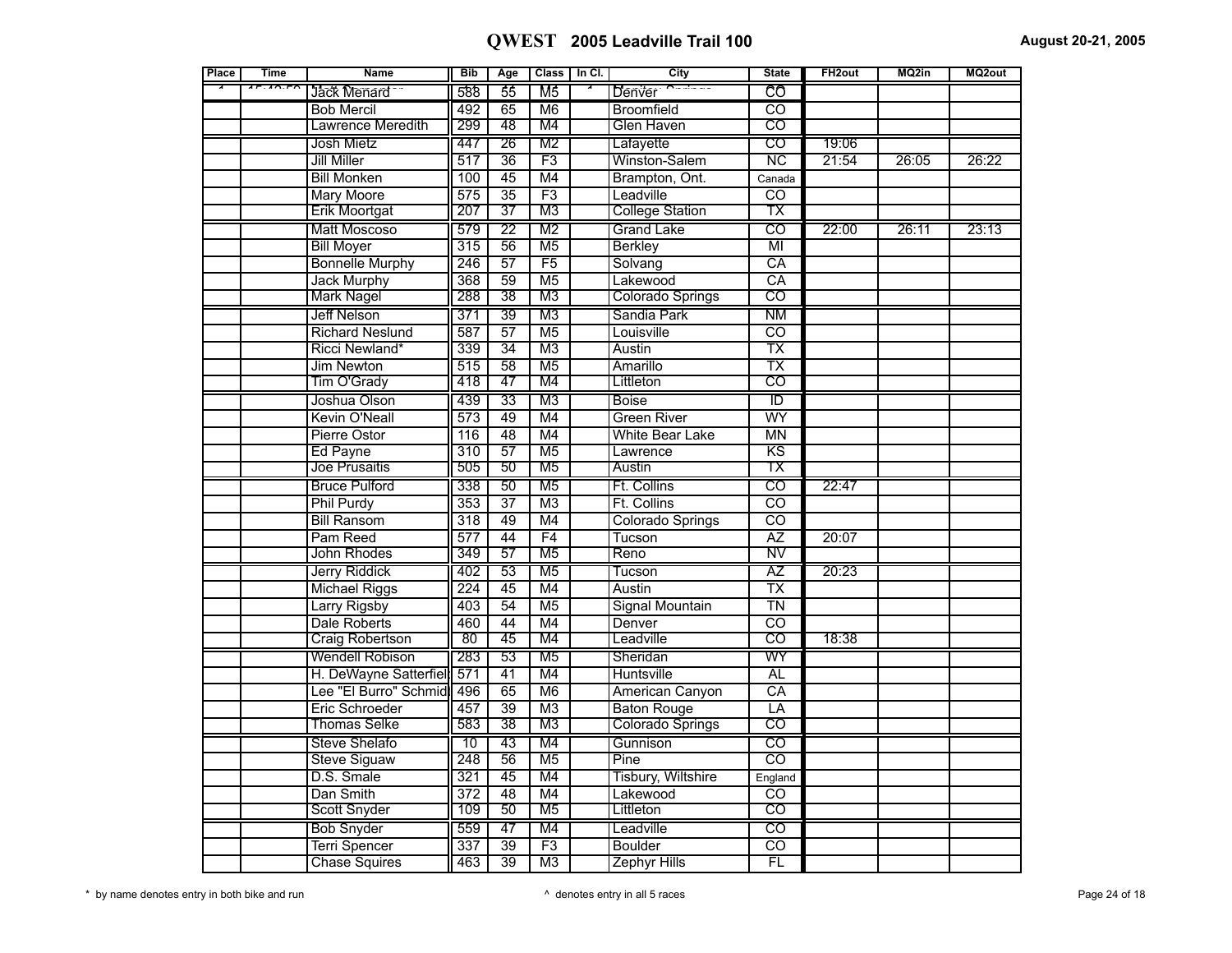| <b>Place</b> | <b>Time</b> | <b>Name</b>           | <b>Bib</b> | Age | <b>Class</b>   | In CI. | City             | <b>State</b>    | MQ1in | <b>MQ1out</b> | FH <sub>1in</sub> | <b>FH1out</b> | HM <sub>1in</sub> | <b>HM1out</b> | TL <sub>1in</sub> | <b>TL1out</b> | HP <sub>1</sub> |
|--------------|-------------|-----------------------|------------|-----|----------------|--------|------------------|-----------------|-------|---------------|-------------------|---------------|-------------------|---------------|-------------------|---------------|-----------------|
|              |             | Ann St. Louis         | 408        | 36  | F3             |        | eadville         | <sub>CO</sub>   | 2:37  | 2:37          | 5:14              | 5:16          | 7:01              | 7:03          | 9:31              | 9:35          | 12:00           |
|              |             | Jeff Staron           | 440        | 36  | M3             |        | <b>Boulder</b>   | co              | 2:47  | 2:47          | 5:23              | 5:29          | 7:03              | 7:06          | 9:28              | 9:34          | 11:35           |
|              |             | Kyle Stone            | 404        | 37  | M3             |        | Mead             | CO              | 2:28  | 2:28          | 4:54              | 4:55          | 6:34              | 6:36          | 8:50              | 8:50          | 11:01           |
|              |             | Mark Sunderland       | 354        | 34  | M <sub>3</sub> |        | <b>Boulder</b>   | CO              | 2:25  | 2:25          | 4:35              | 4:36          | 5:54              | 5:58          | 8:04              | 8:05          | 10:05           |
|              |             | <b>Bruce Swanson</b>  | 388        | 42  | M4             |        | Warwick          | NY              | 2:32  | 2:32          | 4:34              | 4:36          | 5:51              | 5:57          | 7:55              | 8:03          | 9:43            |
|              |             | Dennis Thompson       | 171        | 58  | M <sub>5</sub> |        | Tyler            | ТX              | 2:23  | 2:23          | 4:45              | 4:45          | 6:30              | 6:32          | 9:25              | 9:26          |                 |
|              |             | Peter Thorne          | 221        | 42  | M4             |        | Cambridge        | МA              | 2:38  | 2:38          | 5:06              | 5:10          | 6:49              | 6:57          | 9:52              | 10:09         | 13:00           |
|              |             | <b>Brett Titus</b>    | 274        | 35  | M3             |        | Parker           | CO              | 2:26  | 2:26          | 4:39              | 4:40          | 6:14              | 6:18          | 8:36              | 8:37          | 11:12           |
|              |             | Pat Tomada            | 297        | 52  | M <sub>5</sub> |        | Denver           | $\overline{CO}$ | 2:48  | 2:48          | 5:32              | 5:33          | 7:07              | 7:09          | 9:43              | 9:47          | 12:25           |
|              |             | Ron Trapp             | 271        | 61  | M <sub>6</sub> |        | Ft. Myers        | <b>FL</b>       | 2:43  | 2:43          | 5:20              | 5:21          | 6:54              | 6:55          |                   |               |                 |
|              |             | Mike Valenta          | 332        | 51  | M <sub>5</sub> |        | Aurora           | $\overline{c}$  | 2:36  | 2:36          | 5:10              | 5:14          | 6:55              | 7:04          | 9:31              | 9:44          | 12:09           |
|              |             | Olga Varlamova        | 235        | 35  | F3             |        | <b>Tigard</b>    | ΟR              | 2:32  | 2:32          | 4:56              | 4:57          | 6:29              |               | 8:45              | 8:46          | 11:12           |
|              |             | Lonnie Vogan          | 528        | 49  | M4             |        | Huntsville       | AL              | 2:43  | 2:43          | 5:09              | 5:10          | 6:40              | 6:43          | 9:04              |               | 11:19           |
|              |             | Lonney Vogt           | 131        | 51  | M <sub>5</sub> |        | Colorado Springs | <b>CO</b>       | 2:28  | 2:28          | 4:46              | 4:46          | 6:17              | 6:18          | 8:25              | 8:25          | 10:38           |
|              |             | <b>Fred Walters</b>   | 187        | 53  | M <sub>5</sub> |        | West Olive       | MI              | 2:43  | 2:43          | 5:07              | 5:14          | 6:49              | 6:53          | 9:23              | 9:34          |                 |
|              |             | Shannon Watt          | 586        | 29  | F2             |        | Salida           | CO              | 3:08  | 3:08          |                   | 6:30          |                   |               |                   |               |                 |
|              |             | <b>Emerson Weddle</b> | 203        | 61  | M6             |        | San Jose         | СA              | 2:41  | 2:41          | 5:33              | 5:34          |                   |               |                   |               |                 |
|              |             | Roger Wiegand         | 285        | 62  | M6             |        | Lincoln          | NE              | 3:16  | 3:16          | 6:00              | 6:00          | 8:00              | 8:00          | 10:30             | 10:30         | 13:21           |
|              |             | Sylvia Wiegand        | 289        | 60  | F <sub>6</sub> |        | _incoln          | <b>NE</b>       | 3:14  | 3:14          | 5:55              | 5:58          | 7:50              | 7:53          | 10:30             | 10:30         | 13:40           |
|              |             | Jeff Wilkinson        | 497        | 41  | M4             |        | eadville         | <sub>CO</sub>   | 2:23  | 2:23          | 4:44              | 4:45          | 6:24              | 6:28          | 8:51              | 8:54          | 11:57           |
|              |             | Len Wise              | 212        | 53  | M <sub>5</sub> |        | eadville         | $\overline{CO}$ | 2:46  | 2:46          | 5:08              | 5:17          | 6:53              | 6:59          | 9:25              | 9:33          | 12:01           |
|              |             | Randy Wojno           | 585        | -45 | M4             |        | <b>Boulder</b>   | CO              | 2:29  | 2:29          | 4:59              | 5:08          | 6:59              |               |                   |               |                 |
|              |             | Jeffrey Young         | 325        | -49 | M4             |        | Denver           | CO              | 2:21  | 2:21          | 4:41              | 4:41          | 6:28              | 6:34          | 9:43              |               |                 |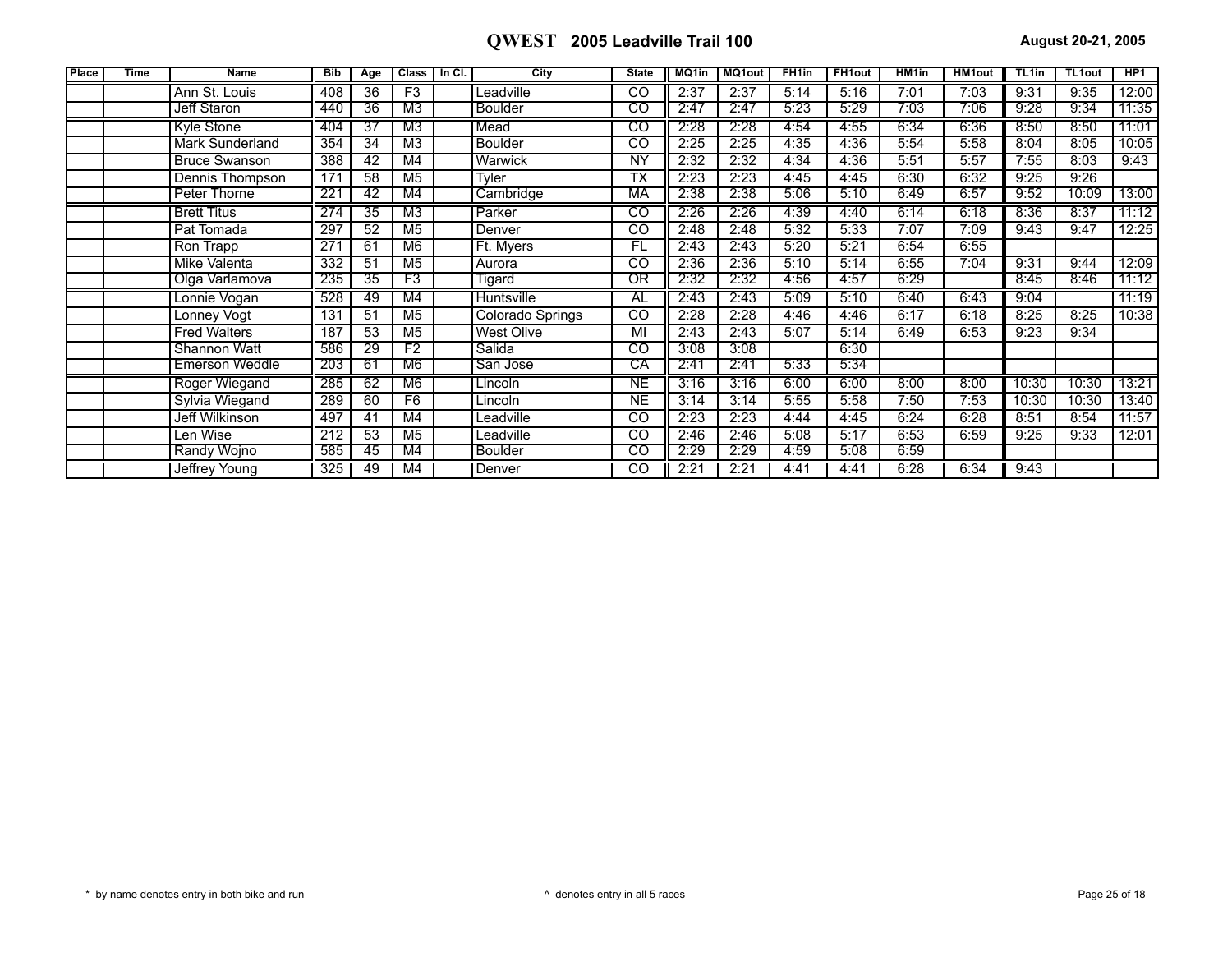| Place | <b>Time</b> | <b>Name</b>            | <b>Bib</b> | Age             | Class   In Cl. | City              | <b>State</b>    | Win In | <b>Win Out</b> | HP2   | TL2in  | TL2out | HM2in | <b>HM2out</b> | FH2in |
|-------|-------------|------------------------|------------|-----------------|----------------|-------------------|-----------------|--------|----------------|-------|--------|--------|-------|---------------|-------|
|       | $1 - 10.1$  | Ann St. Louis          | 408        | 36              | F3             | Leadville'        | CO              |        |                |       |        |        |       |               |       |
|       |             | Jeff Staron            | 440        | 36              | M3             | <b>Boulder</b>    | टठ              | 13:36  | 13:45          | 16:01 | 17:38  | 17:42  | 20:45 | 20:45         | 23:00 |
|       |             | <b>Kyle Stone</b>      | 404        | -37             | M3             | Mead              | CO              | 12:53  | 12:55          | 15:24 | 16:58  |        | 20:45 |               |       |
|       |             | <b>Mark Sunderland</b> | 354        | $\overline{34}$ | M3             | <b>Boulder</b>    | CO              | 11:59  | 12:01          | 14:26 | 16:11  | 16:36  |       |               |       |
|       |             | <b>Bruce Swanson</b>   | 388        | 42              | M4             | Warwick           | <b>NY</b>       | 11:17  | 11:30          | 13:43 | 15:04  | 15:13  | 17:53 |               |       |
|       |             | Dennis Thompson        | 171        | 58              | M <sub>5</sub> | <b>Tyler</b>      | Tx              |        |                |       |        |        |       |               |       |
|       |             | Peter Thorne           | 221        | -42             | M4             | Cambridge         | МA              |        |                |       |        |        |       |               |       |
|       |             | <b>Brett Titus</b>     | 274        | 35              | M3             | Parker            | CO              | 13:18  | 13:31          |       |        |        |       |               |       |
|       |             | Pat Tomada             | 297        | 52              | M <sub>5</sub> | Denver            | $\overline{CO}$ | 14:58  |                |       |        |        |       |               |       |
|       |             | Ron Trapp              | 271        | 61              | M6             | Ft. Myers         | FL              |        |                |       |        |        |       |               |       |
|       |             | <b>Mike Valenta</b>    | 332        | 51              | M <sub>5</sub> | Aurora            | CO              | 14:37  |                |       |        |        |       |               |       |
|       |             | Olga Varlamova         | 235        | 35              | F3             | Tigard            | OR              | 13:15  | 13:20          | 16:08 | 17:34  | 17:34  |       |               |       |
|       |             | Lonnie Vogan           | 528        | 49              | M4             | Huntsville        | <b>AL</b>       | 13:23  | 13:28          | 16:15 | 18:59  |        |       |               |       |
|       |             | Lonney Vogt            | 131        | 51              | M5             | Colorado Springs  | CO              | 12:25  | 12:26          | 14:58 | 16:35* | 16:36  | 19:52 | 20:02         |       |
|       |             | <b>Fred Walters</b>    | 187        | 53              | M <sub>5</sub> | <b>West Olive</b> | MI              |        |                |       |        |        |       |               |       |
|       |             | Shannon Watt           | 586        | 29              | F <sub>2</sub> | Salida            | <b>CO</b>       |        |                |       |        |        |       |               |       |
|       |             | <b>Emerson Weddle</b>  | 203        | -61             | M6             | San Jose          | СA              |        |                |       |        |        |       |               |       |
|       |             | Roger Wiegand          | 285        | 62              | M6             | Lincoln           | NΕ              |        |                |       |        |        |       |               |       |
|       |             | Sylvia Wiegand         | 289        | 60              | F <sub>6</sub> | Lincoln           | <b>NE</b>       | 15:48  |                | 18:20 |        |        |       |               |       |
|       |             | Jeff Wilkinson         | 497        | 41              | M4             | Leadville         | CO              | 14:59  |                |       |        |        |       |               |       |
|       |             | ∟en Wise               | 212        | 53              | M <sub>5</sub> | Leadville         | CO              | 14:37  |                |       |        |        |       |               |       |
|       |             | Randy Wojno            | 585        | 45              | M4             | <b>Boulder</b>    | CO              |        |                |       |        |        |       |               |       |
|       |             | Jeffrey Young          | 325        | -49             | M4             | Denver            | CO              |        |                |       |        |        |       |               |       |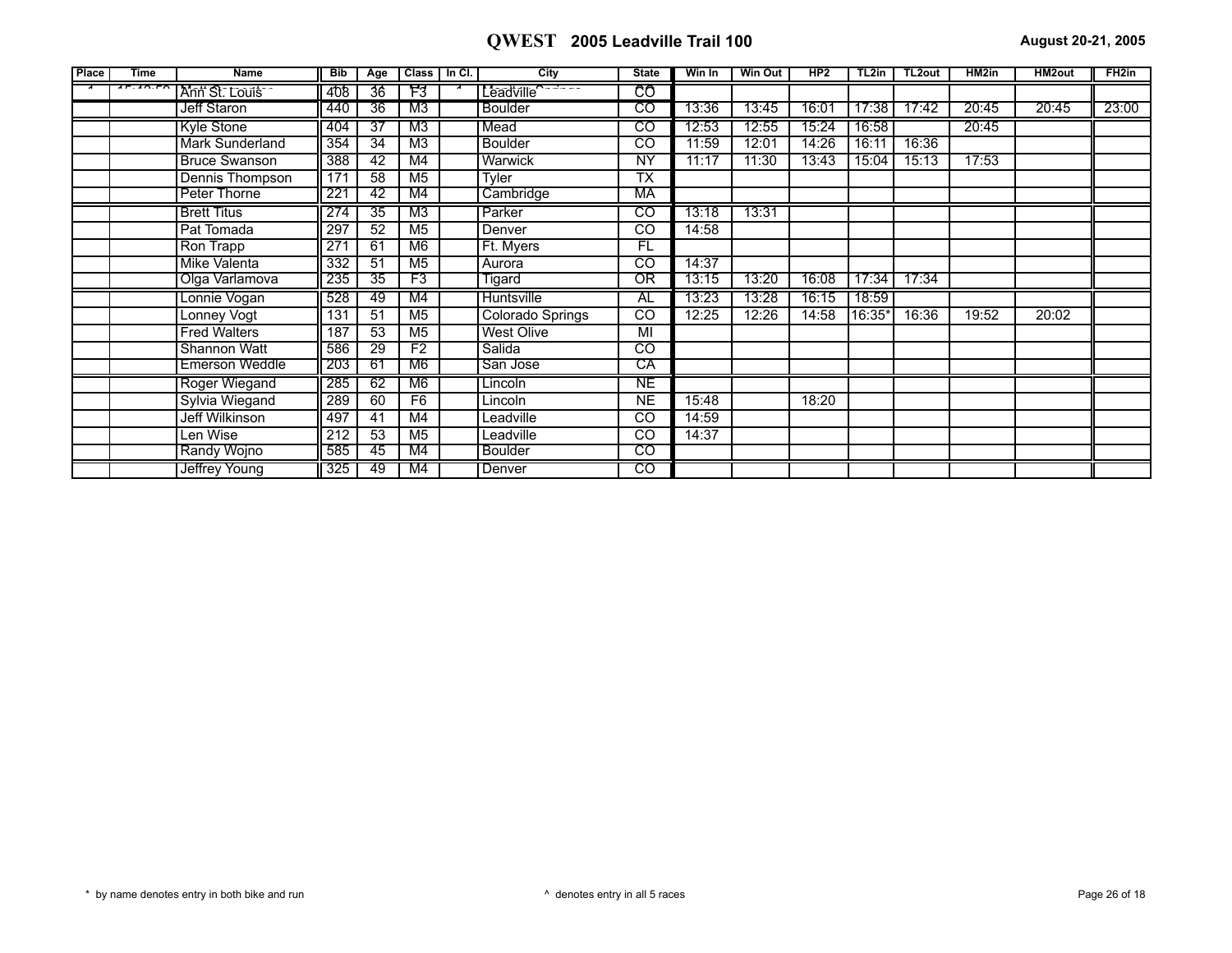| <b>Place</b> | <b>Time</b> | <b>Name</b>            | <b>Bib</b> | Age             |                | Class   In Cl. | City                   | <b>State</b>           | FH <sub>2out</sub> | MQ2in | MQ2out |
|--------------|-------------|------------------------|------------|-----------------|----------------|----------------|------------------------|------------------------|--------------------|-------|--------|
|              | $1 - 10.50$ | Ann St. Louis          | 408        | 36              | 73             |                | Leadville <sup>O</sup> | CO                     |                    |       |        |
|              |             | Jeff Staron            | 440        | 36              | M3             |                | Boulder                | टठ                     |                    | 2:30  |        |
|              |             | Kyle Stone             | 404        | 37              | M3             |                | Mead                   | CO                     |                    |       |        |
|              |             | <b>Mark Sunderland</b> | 354        | 34              | M <sub>3</sub> |                | <b>Boulder</b>         | CO                     |                    |       |        |
|              |             | <b>Bruce Swanson</b>   | 388        | 42              | M4             |                | Warwick                | <b>NY</b>              |                    |       |        |
|              |             | Dennis Thompson        | 171        | 58              | M <sub>5</sub> |                | Tyler                  | TX                     |                    |       |        |
|              |             | Peter Thorne           | 221        | 42              | M4             |                | Cambridge              | МA                     |                    |       |        |
|              |             | <b>Brett Titus</b>     | 274        | 35              | M3             |                | Parker                 | CO                     |                    |       |        |
|              |             | Pat Tomada             | 297        | 52              | M <sub>5</sub> |                | Denver                 | $\overline{CO}$        |                    |       |        |
|              |             | Ron Trapp              | 271        | 61              | M <sub>6</sub> |                | Ft. Myers              | FL                     |                    |       |        |
|              |             | Mike Valenta           | 332        | 51              | M <sub>5</sub> |                | Aurora                 | CO                     |                    |       |        |
|              |             | Olga Varlamova         | 235        | $\overline{35}$ | F3             |                | Tigard                 | OR                     |                    |       |        |
|              |             | Lonnie Vogan           | 528        | 49              | M4             |                | Huntsville             | AL                     |                    |       |        |
|              |             | Lonney Vogt            | 131        | 51              | M <sub>5</sub> |                | Colorado Springs       | $\overline{c}$         |                    |       |        |
|              |             | <b>Fred Walters</b>    | 187        | 53              | M <sub>5</sub> |                | <b>West Olive</b>      | M <sub>l</sub>         |                    |       |        |
|              |             | Shannon Watt           | 586        | 29              | F <sub>2</sub> |                | Salida                 | CO                     |                    |       |        |
|              |             | <b>Emerson Weddle</b>  | 203        | 61              | M6             |                | San Jose               | СA                     |                    |       |        |
|              |             | Roger Wiegand          | 285        | 62              | M6             |                | Lincoln                | NE                     |                    |       |        |
|              |             | Sylvia Wiegand         | 289        | 60              | F6             |                | Lincoln                | NE.                    |                    |       |        |
|              |             | Jeff Wilkinson         | 497        | 41              | M4             |                | Leadville              | CO.                    |                    |       |        |
|              |             | Len Wise               | 212        | 53              | M <sub>5</sub> |                | Leadville              | $\overline{CO}$        |                    |       |        |
|              |             | Randy Wojno            | 585        | 45              | M4             |                | <b>Boulder</b>         | $\overline{\text{co}}$ |                    |       |        |
|              |             | Jeffrey Young          | 325        | 49              | M4             |                | Denver                 | CO                     |                    |       |        |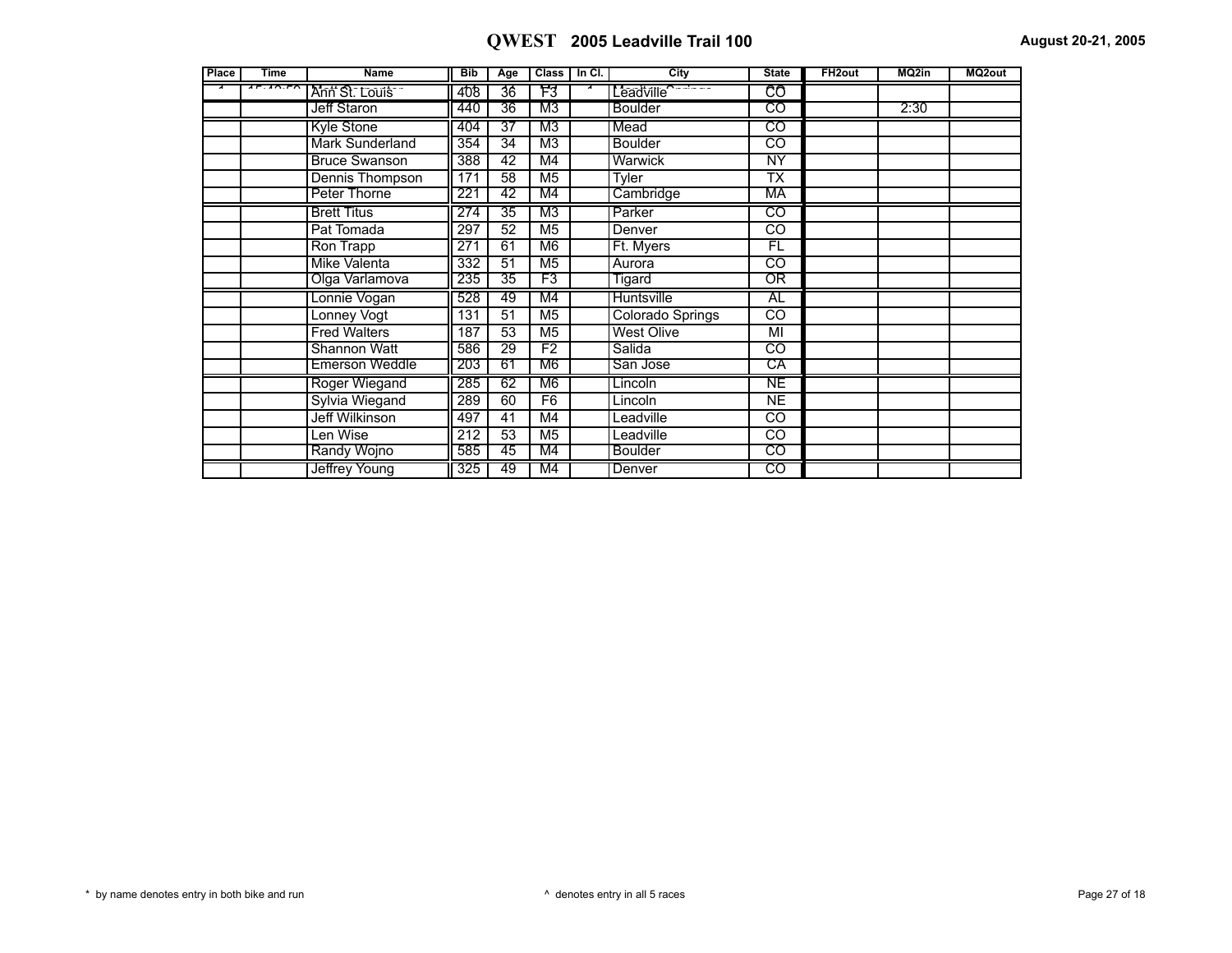| ' Place ⊩ | Time | .<br>name | Bib | Aae | Class | $\sim$<br>in Ci | $\sim$<br><b>GIT)</b> | State | MO <sub>1in</sub> | $\overline{\mathbf{M}}$<br>MQ1out | -H1in | FH1out | HM <sub>1</sub> in | $-W1$ out<br>пм | ∟1in. | un.<br>пı |
|-----------|------|-----------|-----|-----|-------|-----------------|-----------------------|-------|-------------------|-----------------------------------|-------|--------|--------------------|-----------------|-------|-----------|
|           |      |           |     |     |       |                 |                       |       |                   |                                   |       |        |                    |                 |       |           |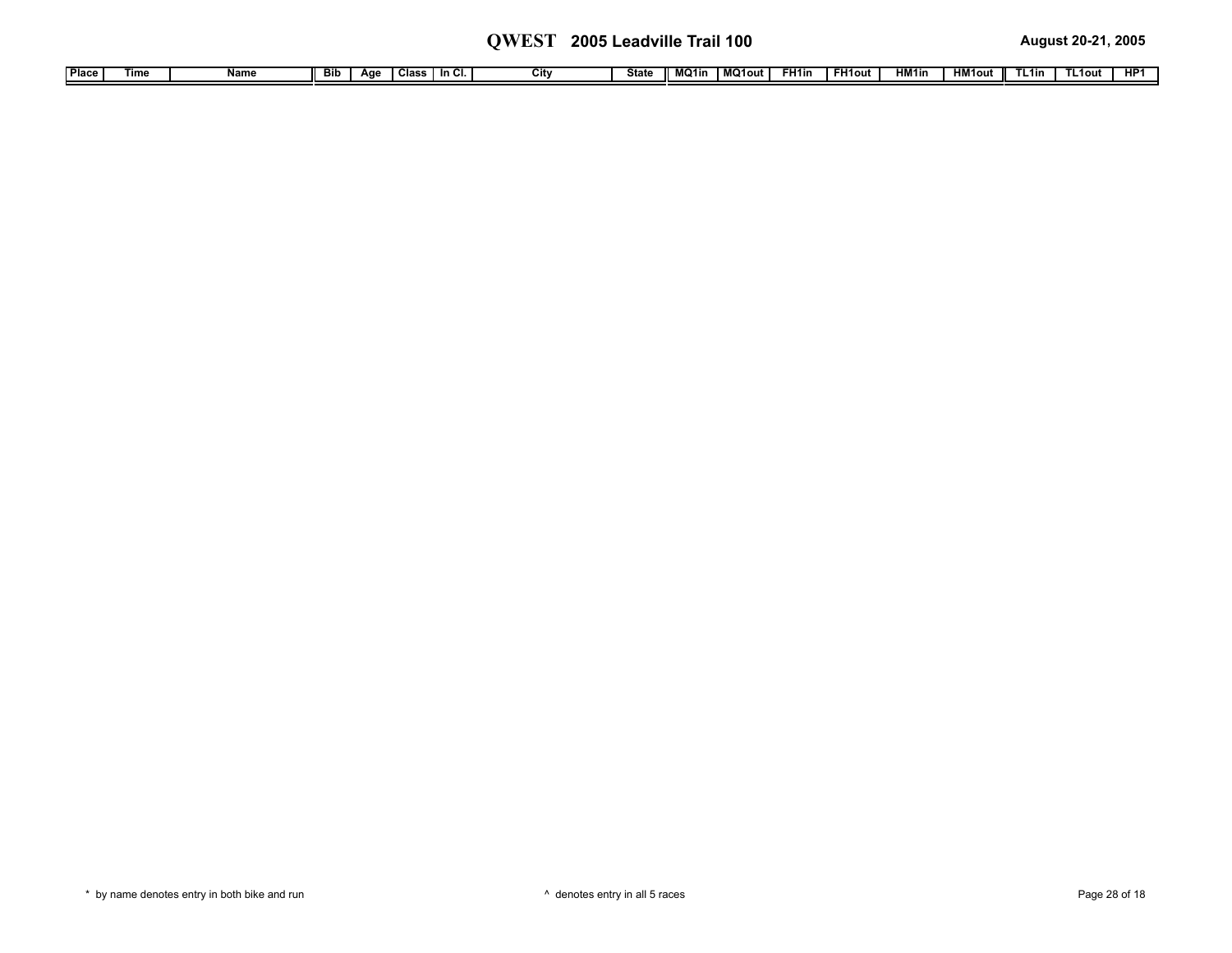| Place | Tim€ | Name                                 | -- | Age | <b>Class</b> | In Cl. | ни | <b>State</b> | Win In | <b>Win Out</b> | HP <sub>2</sub> | $\sim$<br>L2in | TL2out | HM <sub>2ir</sub> | <b>HM2out</b> | FH2in |
|-------|------|--------------------------------------|----|-----|--------------|--------|----|--------------|--------|----------------|-----------------|----------------|--------|-------------------|---------------|-------|
|       |      | $10.50 \text{ N} - 40.5$<br>$-1 - -$ |    |     |              |        |    | $\sim$       |        |                |                 |                |        |                   |               |       |